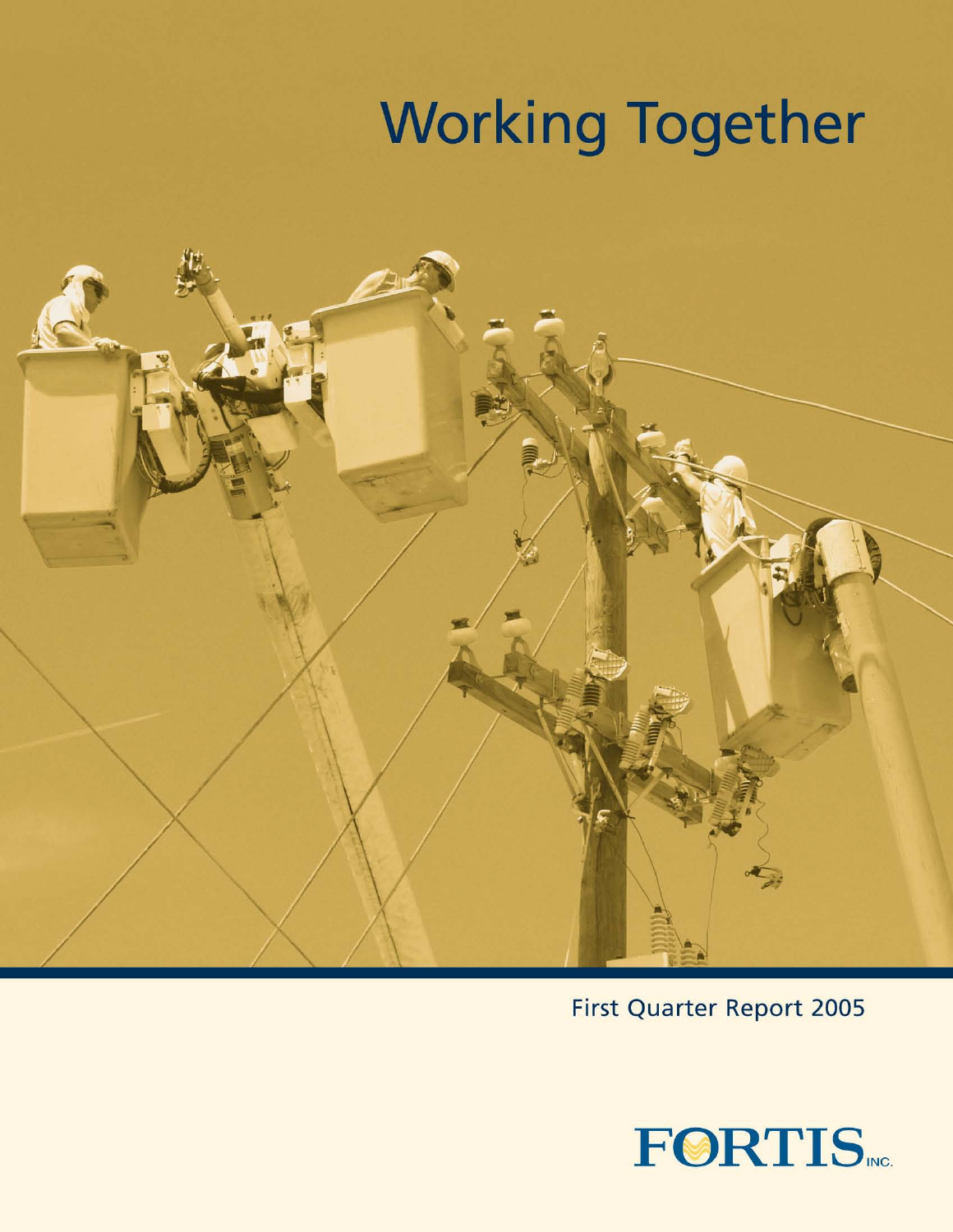#### *Dear Shareholder:*

*Earnings applicable to common shares grew to \$39.2 million for the first quarter of 2005, almost double earnings of \$20.3 million for the same quarter last year. Earnings per common share were \$1.60, 37.9 per cent higher than earnings per common share of \$1.16 for the first quarter last year.* 

*Results this quarter include a \$7.9 million after-tax gain resulting from the settlement of contractual matters between FortisOntario and Ontario Power Generation Inc. FortisOntario also signed the Niagara Exchange Agreement which details a transition plan for FortisOntario's water rights on the Niagara River which have been in place for almost 100 years and are scheduled to expire April 30, 2009.* 



*The Corporation's earnings, excluding the impact of the settlement of contractual matters between FortisOntario and Ontario Power Generation Inc., although not a measure under generally accepted accounting principles, would have been \$31.3 million in the first quarter, or \$1.28 per common share, 10.3 per cent higher than earnings per common share of \$1.16 for the first quarter last year.* 

*Overall, our Regulated Utilities contributed \$36.4 million in earnings for the first quarter. All utilities in this segment delivered solid results. FortisAlberta and FortisBC, which were acquired on May 31, 2004, contributed \$16.7 million to earnings this quarter.* 

*Results for the Regulated Utilities segment also include \$0.7 million in earnings associated with recovery of expenses relating to damages to Caribbean Utilities in Grand Cayman from Hurricane Ivan. Overall, the earnings from Caribbean Utilities, inclusive of business interruption insurance, are returning to normal as the recovery efforts from Hurricane Ivan continue. Caribbean Utilities reports that service has been restored to approximately 84 per cent of its customers and remaining customers will be connected as soon as they have re-established facilities to receive service.* 

*The decrease in earnings of the Corporation's Non-regulated Generation segment, excluding the impact of the OPGI Settlement, was mainly due to the decline in hydroelectric production in Belize as a result of lower rainfall levels. The decrease was partially mitigated by higher hydroelectric production in central Newfoundland.* 

*Fortis Properties achieved a milestone this quarter with its expansion into western Canada. In February 2005, the Company acquired 3 Greenwood Inn-branded hotels in Edmonton, Calgary and Winnipeg for approximately \$62.6 million. Consistent with the vision of Fortis and our long-term growth strategy, this investment is expected to be accretive to Fortis shareholders immediately. Over the longer term, it is expected to provide returns above those generated by our utility investments.* 

*As we move through 2005, we continue to remain focused on serving our customers well while growing our business profitably and delivering good returns to our shareholders.* 

*H. Stanley Marshall President and Chief Executive Officer Fortis Inc.*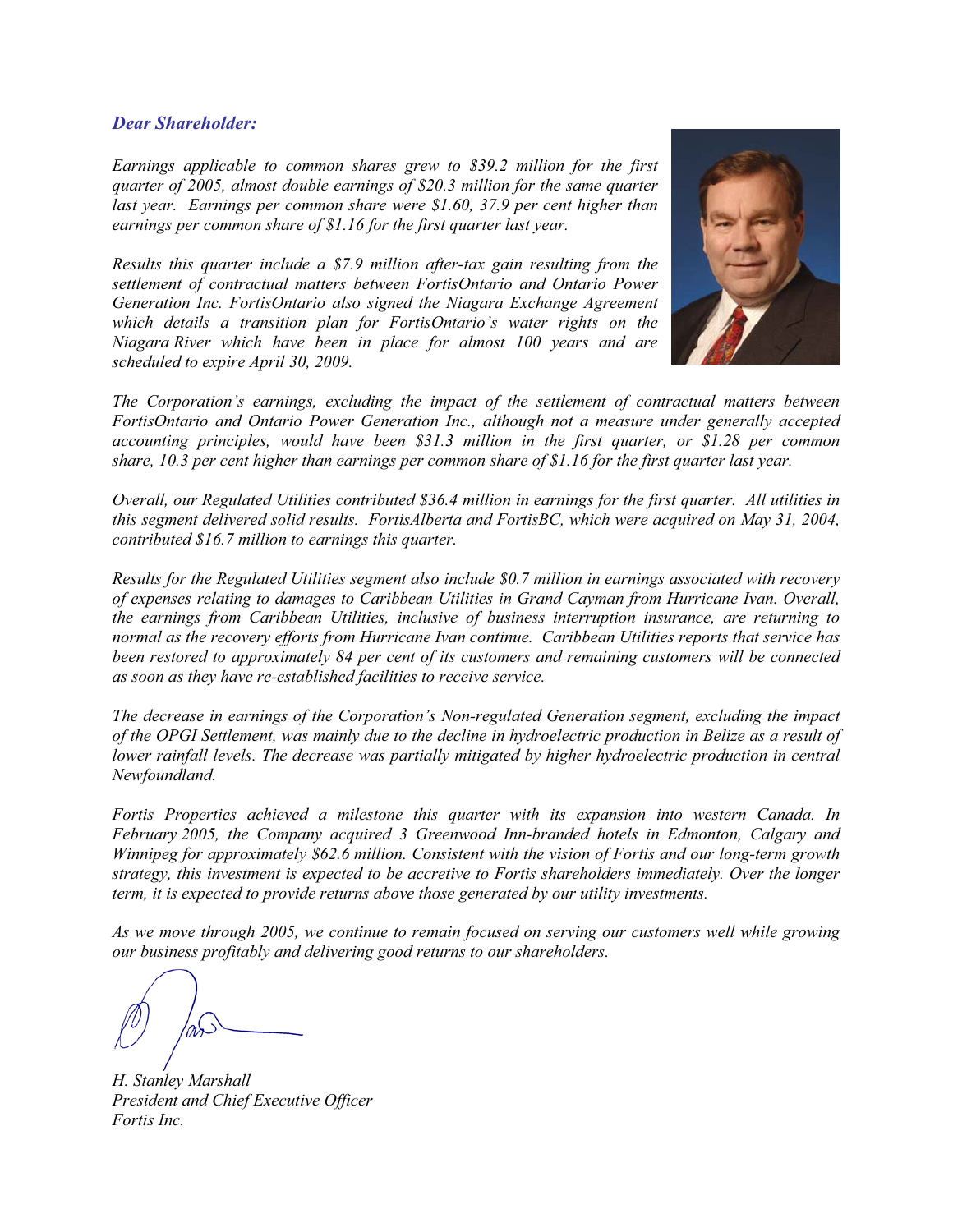## **Fortis Inc. Interim Management Discussion and Analysis**

For the three months ended March 31, 2005

Dated May 5, 2005

The following analysis should be read in conjunction with the Fortis Inc. ("Fortis" or the "Corporation") interim unaudited consolidated financial statements for the three months ended March 31, 2005 and the Management Discussion and Analysis and audited consolidated financial statements for the year ended December 31, 2004 included in the Corporation's 2004 Annual Report. This material has been prepared in accordance with National Instrument 51-102 relating to Management Discussion and Analysis.

*Fortis includes forward-looking statements in this material. By their very nature, forward-looking statements are based on underlying assumptions and are subject to inherent risks and uncertainties surrounding future expectations generally. Such events include, but are not limited to, general economic, market and business conditions, regulatory developments, weather and competition. Fortis cautions readers that should certain events or uncertainties materialize, or should underlying assumptions prove incorrect, actual results may vary significantly from those expected. For additional information with respect to certain of these risks or factors, reference should be made to the Corporation's continuous disclosure materials filed from time to time with Canadian Securities Regulatory Authorities. The Corporation disclaims any intention or obligation to update or revise any forwardlooking statements, whether as a result of new information, future events or otherwise.* 

Financial information in this release has been prepared in accordance with generally accepted accounting principles ("Canadian GAAP") and is presented in Canadian dollars unless otherwise specified.

| <b>Financial Highlights (Unaudited)</b><br><b>Quarter Ended March 31st</b>                                                               |                                            |       |  |
|------------------------------------------------------------------------------------------------------------------------------------------|--------------------------------------------|-------|--|
| (\$ millions, except per common share amounts)                                                                                           | 2005                                       | 2004  |  |
| Revenue and equity income                                                                                                                | 381.8                                      | 250.8 |  |
| Cash flow from operations                                                                                                                | 79.3                                       | 21.8  |  |
| Net earnings applicable to common shares                                                                                                 | 39.2                                       | 20.3  |  |
| Basic earnings per common share (\$)                                                                                                     | 1.60                                       | 1.16  |  |
| Diluted earnings per common share (\$)                                                                                                   | 1.45                                       | 1.12  |  |
|                                                                                                                                          |                                            |       |  |
|                                                                                                                                          | <b>Segmented Net Earnings Contribution</b> |       |  |
|                                                                                                                                          | 2005                                       | 2004  |  |
| Regulated Utilities – Canadian <sup>(1)</sup>                                                                                            | 32.9                                       | 15.3  |  |
| Regulated Utilities – Caribbean <sup><math>(2)</math></sup>                                                                              | 3.5                                        | 3.0   |  |
| Non-regulated – Fortis Generation <sup>(3)</sup>                                                                                         | 10.0                                       | 2.9   |  |
| Non-regulated – Fortis Properties                                                                                                        | 1.5                                        | 1.0   |  |
| Corporate                                                                                                                                | (8.7)                                      | (1.9) |  |
| Net earnings applicable to common shares                                                                                                 | 39.2                                       | 20.3  |  |
| (1)<br>Includes the operations of Newfoundland Power, Maritime Electric, FortisOntario (comprised of Canadian Niagara Power and Cornwall |                                            |       |  |

Electric), FortisAlberta and FortisBC.

(2) Includes the operations of Belize Electricity and the Corporation's 37.3 per cent equity investment in Caribbean Utilities Company, Ltd.

Includes the operations of non-regulated generating assets in British Columbia, Ontario, central Newfoundland, Upper New York State and Belize.

Net earnings for the first quarter were \$39.2 million, or \$1.60 per common share compared to \$20.3 million, or \$1.16 per common share in the first quarter of 2004. In the first quarter, Fortis reported a \$7.9 million after-tax gain resulting from the settlement of contractual matters ("OPGI Settlement") between FortisOntario and Ontario Power Generation Inc. ("OPGI"). FortisOntario also signed the Niagara Exchange Agreement ("NEA") which assigns FortisOntario's water rights on the Niagara River to OPGI and facilitates the irrevocable exchange of 75 megawatts ("MW") of wholesale electric power supply to FortisOntario from OPGI until April 30, 2009 in exchange for FortisOntario's agreement not to seek renewal of the water entitlement at that time.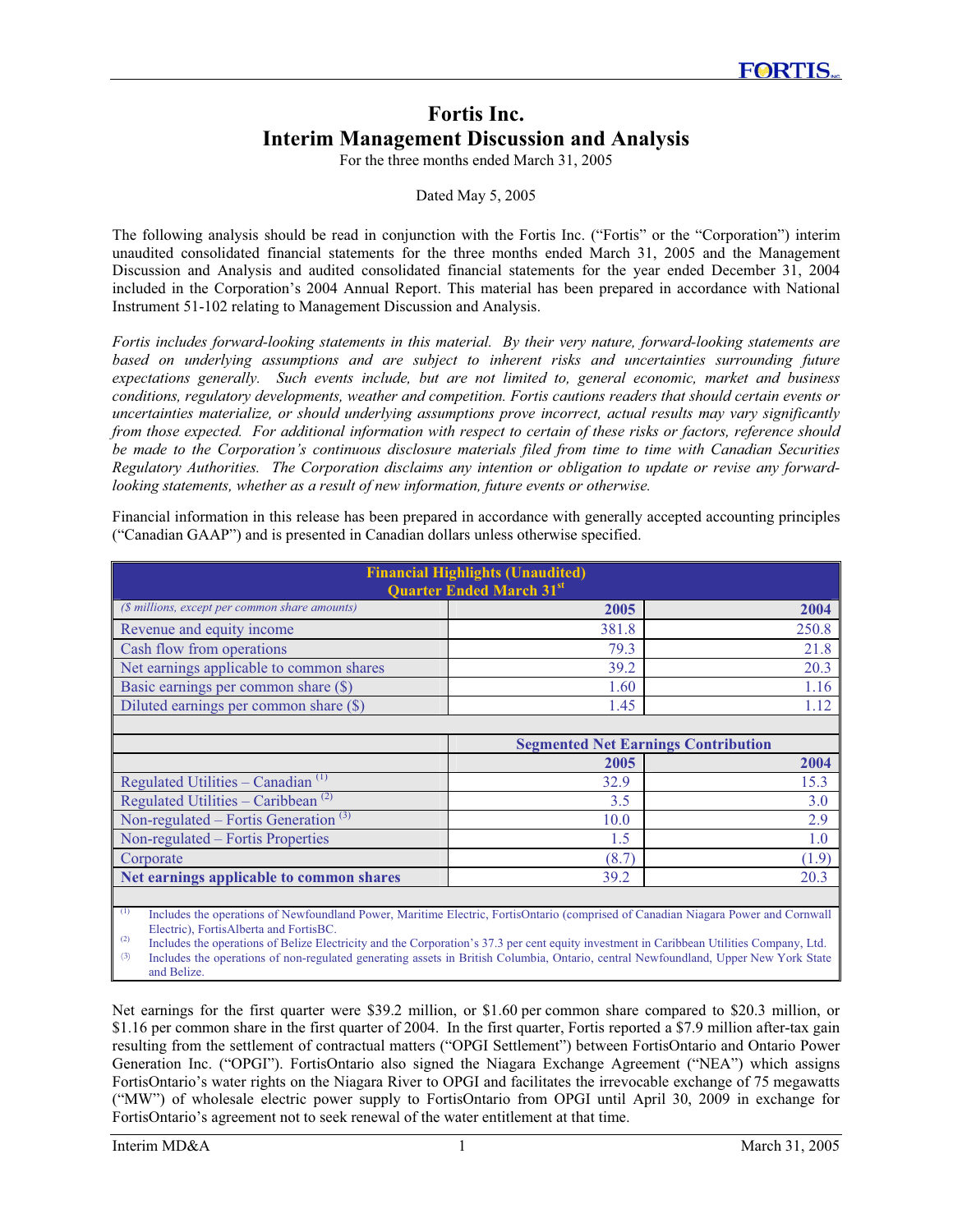The Corporation's earnings excluding the impact of the OPGI Settlement, although not a measure under Canadian GAAP, would have been \$31.3 million in the first quarter, or \$1.28 per common share, 10.3 per cent higher than earnings per common share of \$1.16 last year. Although the Corporation believes that it is useful supplemental information, readers should be cautioned that this information should not be confused with or used as an alternative for net earnings determined in accordance with Canadian GAAP.

The earnings contributions from FortisAlberta and FortisBC, as well as timing of recognition of earnings at Newfoundland Power, primarily contributed to this increase. Fortis also reported \$0.7 million in earnings related to the recovery of hurricane-related expenses, associated with damages to Caribbean Utilities in Grand Cayman from Hurricane Ivan. Fortis Properties reported improved earnings over the same quarter last year. The increase in earnings per common share was constrained by lower hydroelectric production in Belize and the dilution created by the common share issuance on March 1, 2005.

## **REGULATED UTILITIES – CANADIAN <sup>1</sup>**

| <b>Regulated Utilities - Canadian</b><br><b>Financial Highlights (Unaudited)</b><br><b>Quarter Ended March 31st</b> |      |                 |  |
|---------------------------------------------------------------------------------------------------------------------|------|-----------------|--|
|                                                                                                                     |      | <b>Earnings</b> |  |
| (\$ millions)                                                                                                       | 2005 | 2004            |  |
| <b>Newfoundland Power</b>                                                                                           | 13.0 | 12.0            |  |
| Maritime Electric                                                                                                   | 2.1  | 2.0             |  |
| FortisOntario                                                                                                       | 1.1  | 1.3             |  |
| FortisAlberta <sup>(1)</sup>                                                                                        | 7.8  |                 |  |
| FortisBC <sup>(1)</sup>                                                                                             | 8.9  |                 |  |
| <b>Earnings</b>                                                                                                     | 32.9 | 15.3            |  |

Earnings from Regulated Utilities in Canada were \$32.9 million for the first quarter compared to \$15.3 million for the same quarter last year. The increase in quarterly earnings from Regulated Utilities in Canada related to the acquisition of the utilities in western Canada on May 31, 2004 and timing of recognition of earnings at Newfoundland Power.

## **Newfoundland Power**

| <b>Newfoundland Power</b><br><b>Financial Highlights (Unaudited)</b><br><b>Quarter Ended March 31st</b> |       |       |  |  |
|---------------------------------------------------------------------------------------------------------|-------|-------|--|--|
| 2005<br>2004                                                                                            |       |       |  |  |
| <b>Electricity Sales (GWh)</b>                                                                          | 1,700 | 1.664 |  |  |
| (\$ millions)                                                                                           |       |       |  |  |
| Revenue                                                                                                 | 135.4 | 126.1 |  |  |
| <b>Energy Supply Costs</b>                                                                              | 83.1  | 76.8  |  |  |
| <b>Operating Expenses</b>                                                                               | 14.2  | 14.0  |  |  |
| Amortization                                                                                            | 10.6  | 9.4   |  |  |
| <b>Finance Charges</b>                                                                                  | 7.7   | 7.6   |  |  |
| <b>Corporate Taxes</b>                                                                                  | 6.7   | 6.2   |  |  |
| Non-controlling Interest                                                                                | 0.1   | 0.1   |  |  |
| <b>Earnings</b>                                                                                         | 13.0  | 12.0  |  |  |

Newfoundland Power's earnings for the first quarter were \$13.0 compared to \$12.0 million for the same quarter last year. Effective January 1, 2005, the introduction of a new purchased power rate structure changed the basis upon

<sup>1</sup> Regulated Utilities in Canada include the operations of Newfoundland Power, Maritime Electric, FortisOntario (comprised of Canadian Niagara Power and Cornwall Electric), FortisAlberta and FortisBC. On May 31, 2004, Fortis completed the transaction to acquire Aquila, Inc.'s 2 utilities in western Canada (renamed FortisAlberta and FortisBC). Financial results for FortisAlberta and FortisBC are since June 1, 2004 only.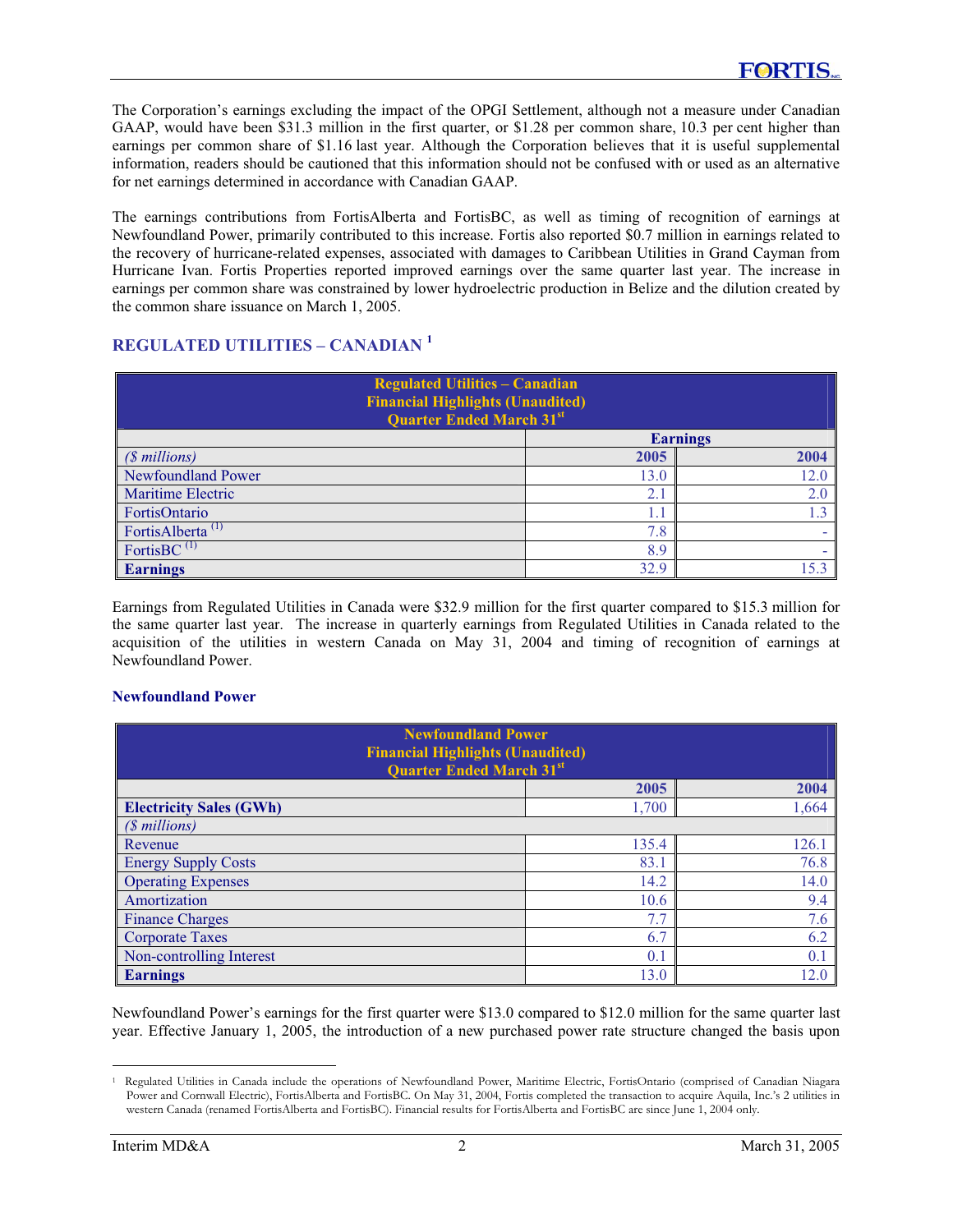which Newfoundland and Labrador Hydro ("Newfoundland Hydro") charges Newfoundland Power for purchased power. Earnings for the quarter were approximately \$1.2 million higher compared to what earnings would have been under the prior rate structure. The \$1.2 million increase in earnings, which represents the net after-tax impact of lower energy supply costs and amortization expense, is expected to fully reverse in the remainder of 2005 and result in lower earnings in the second and third quarters relative to the same periods in 2004. Had the prior purchase power rate structure been utilized in the current quarter, earnings applicable to common shares would have been \$11.8 million compared to \$12.0 million in the same quarter of 2004.

In addition to the change in the purchased power rate structure, increased electricity sales and revenue from pole attachments contributed to higher earnings for the quarter which were more than offset by a 0.5 per cent rate decrease effective January 1, 2005 and increased amortization expense.

Electricity sales for the first quarter increased to 1,700 gigawatt hours ("GWh") from 1,664 GWh for the same quarter last year. Residential sales increased 2.2 per cent and commercial sales increased 1.9 per cent compared to the same quarter last year. The increase in residential electricity sales was primarily due to higher average usage levels and an increase in the number of customers. The increase in commercial sales was attributable to growth in the service sector of the economy and activity related to the White Rose offshore oil project.

Revenue for the first quarter was \$135.4 million compared to \$126.1 million for the same quarter last year. Effective July 1, 2004, electricity rates charged to customers increased by 5.4 per cent as a result of the flow-through of a 9.3 per cent increase in the rate charged by Newfoundland Hydro for purchased power. Both revenues and purchased power cost increased approximately \$7.2 million as a result of this change with no earnings impact.

In addition to the \$7.2 million impact noted above, increased electricity sales and pole attachment revenue contributed approximately \$2.6 million and \$0.2 million, respectively, to revenue growth. Partially offsetting this revenue growth was a decrease of \$0.7 million due to a 0.5 per cent reduction in customer electricity rates, effective January 1, 2005. This rate reduction resulted from the operation of the automatic adjustment formula, which reduced Newfoundland Power's allowed rate of return on equity for the purpose of setting rates from 9.75 per cent in 2004 to 9.24 per cent in 2005.

Energy supply costs for the first quarter were \$83.1 million compared to \$76.8 million for the same quarter last year. In addition to the \$7.2 million impact noted above, energy supply costs increased primarily as a result of increased electricity sales offset by a \$2.3 million reduction associated with the change to the new purchased power rate structure. The reduction associated with the new purchased power rate structure is expected to fully reverse in 2005, resulting in higher purchased power costs in the second and third quarters relative to the same periods in 2004.

The new purchased power rate structure was the result of an order of the Newfoundland and Labrador Board of Commissioners of Public Utilities ("PUB") in 2004 and was designed to provide an incentive to Newfoundland Power to promote conservation and demand management and to reduce long-term electricity system costs. Approximately one quarter of annual purchased power costs are now incurred as a fixed charge recognized evenly throughout the year, whereas purchased power costs were previously entirely variable, based on the amount of electricity used by Newfoundland Power's customers. The change in the purchased power rate structure results in a portion of purchased power being incurred as a fixed charge based on maximum demand for the previous winter season.

Operating expenses for the first quarter increased \$0.2 million over the same quarter last year. Continued focus on cost management and control has partially offset normal wage and inflationary increases. During the quarter, 75 employees retired under a voluntary Early Retirement Program ("ERP"). Pension costs of \$10.8 million and retirement allowances of \$1.7 million resulting from the ERP are being amortized over 10 years and 24 months, respectively, beginning April 2005. This accounting treatment was approved by the PUB in 2004.

Amortization for the first quarter increased \$1.2 million over the same quarter last year primarily as a result of differences in timing of expense recognition. Annual amortization of capital assets is allocated over the 4 quarters based on expected net margin. Changes in net margin as a result of electricity sales growth and the new purchased power rate structure resulted in a \$0.8 million increase and amortization expense is expected to fully reverse in 2005, resulting in decreased amortization in later quarters.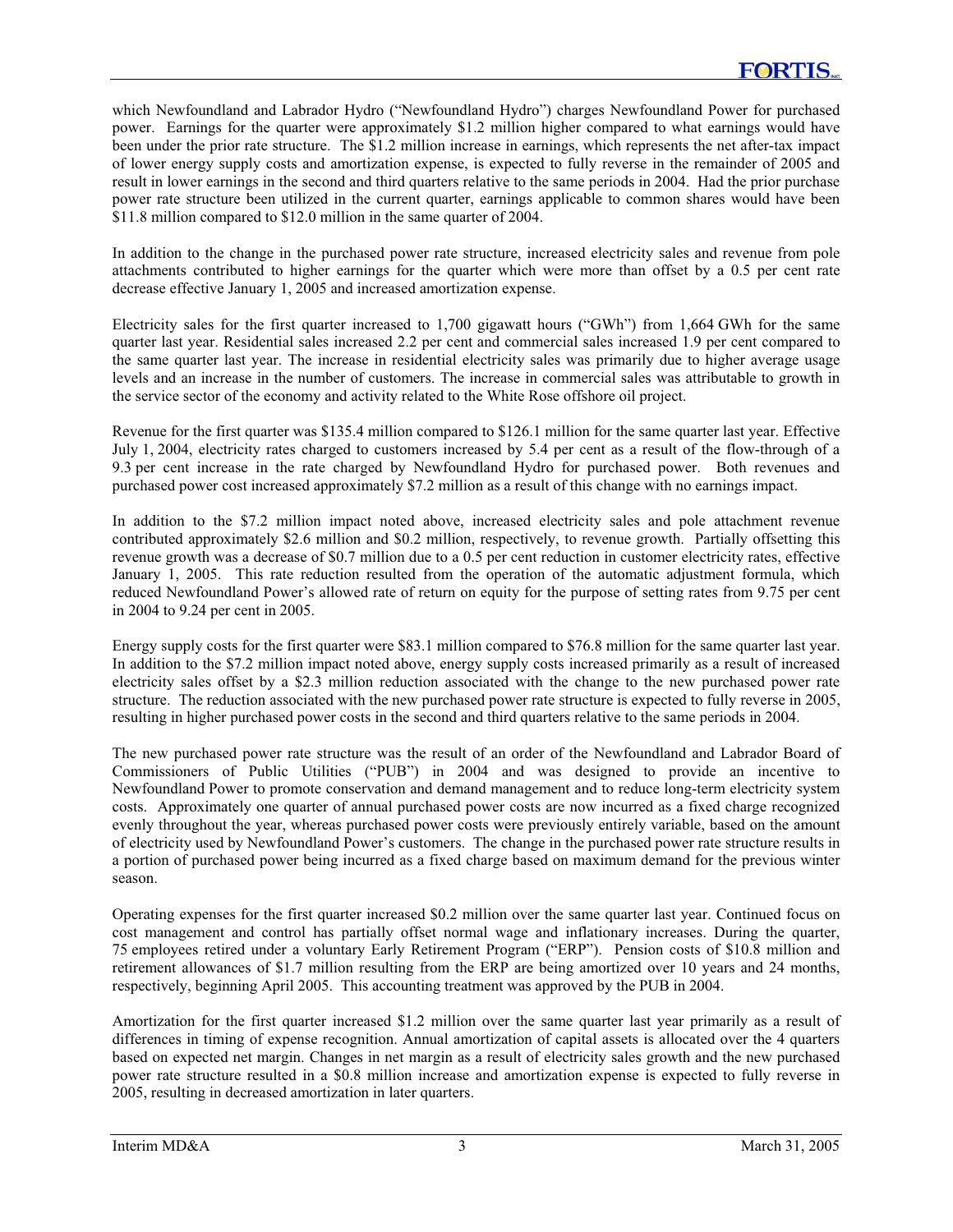## **Maritime Electric**

| <b>Maritime Electric</b><br><b>Financial Highlights (Unaudited)</b><br><b>Quarter Ended March 31st</b> |      |      |  |
|--------------------------------------------------------------------------------------------------------|------|------|--|
|                                                                                                        | 2005 | 2004 |  |
| <b>Electricity Sales (GWh)</b>                                                                         | 256  | 256  |  |
| (\$ millions)                                                                                          |      |      |  |
| Revenue                                                                                                | 29.3 | 29.5 |  |
| <b>Energy Supply Costs</b>                                                                             | 18.2 | 18.6 |  |
| <b>Operating Expenses</b>                                                                              | 3.0  | 3.0  |  |
| Amortization                                                                                           | 2.4  | 2.3  |  |
| <b>Finance Charges</b>                                                                                 | 2.2  | 2.2  |  |
| <b>Corporate Taxes</b>                                                                                 | 1.4  | 1.4  |  |
| <b>Earnings</b>                                                                                        | 2.1  | 2.0  |  |

Maritime Electric's earnings for the first quarter were \$2.1 million, comparable to the same quarter last year.

Electricity sales for the first quarter were 256 GWh, consistent with the same quarter last year. Residential sales were down 0.4 per cent while commercial sales increased 0.3 per cent compared to the same quarter last year.

Revenue for the first quarter was \$29.3 million compared to \$29.5 million for the same quarter last year. The decrease in revenue was associated with increased amortization of recoverable costs against revenue as permitted in the interim Order issued by the Island Regulatory and Appeals Commission on January 6, 2005. The interim Order allows Maritime Electric to establish an energy cost adjustment mechanism with application to the period commencing January 1, 2004 and to commence amortization of the \$20.8 million in recoverable costs to December 31, 2003 with \$1.5 million amortized in 2004 and a further \$2.5 million to be amortized in 2005.

Energy supply costs were \$18.2 million in the first quarter, down \$0.4 million over the same quarter last year. The decrease in energy supply costs was a result of the expiration of the Emera contract, the avoidance of the use of on-Island peaking capacity and lower-than-anticipated curtailable energy costs compared to the same quarter last year. In the first quarter of 2005, Maritime Electric purchased the majority of its energy from New Brunswick Power Corporation ("NB Power") through several energy purchase agreements.

Maritime Electric is currently in the construction phase for a new \$35 million 50-MW generating facility on Prince Edward Island. This facility, which can operate on light oil or natural gas, will address submarine cable loading issues and will reduce the Company's reliance on imported electricity. The targeted in-service date is late 2005.

The Government of Prince Edward Island changed its electricity legislation in 2003 which resulted in a reversion to traditional cost of service regulation from price cap regulation, effective January 1, 2004. Interim rates became effective January 1, 2004. Maritime Electric filed a General Rate Application ("GRA") in April 2004 requesting a 2 per cent increase in basic rates effective July 1, 2005 and the establishment of an appropriate capital structure and return on equity. Maritime Electric expects to receive a decision on its GRA in the second quarter of 2005.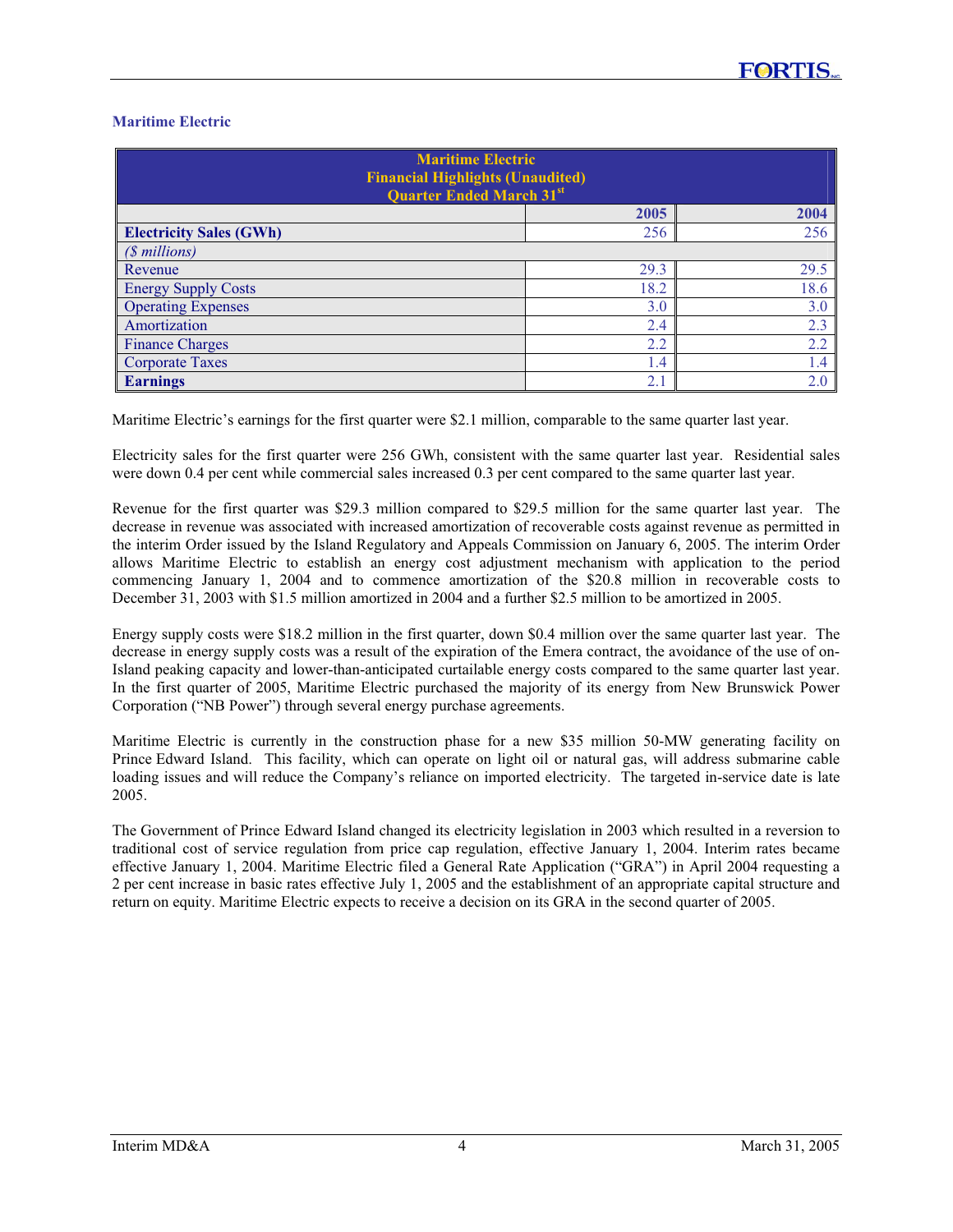## **FortisOntario**

| <b>FortisOntario</b><br><b>Financial Highlights (Unaudited)</b><br><b>Quarter Ended March 31st</b> |      |      |  |
|----------------------------------------------------------------------------------------------------|------|------|--|
|                                                                                                    | 2005 | 2004 |  |
| <b>Electricity Sales (GWh)</b>                                                                     | 331  | 348  |  |
| (\$ millions)                                                                                      |      |      |  |
| Revenue                                                                                            | 38.2 | 34.4 |  |
| <b>Energy Supply Costs</b>                                                                         | 30.6 | 26.7 |  |
| <b>Operating Expenses</b>                                                                          | 3.1  | 3.1  |  |
| Amortization                                                                                       | 1.3  | 1.2  |  |
| <b>Finance Charges</b>                                                                             | 1.3  | 1.3  |  |
| <b>Corporate Taxes</b>                                                                             | 0.8  | 0.8  |  |
| <b>Earnings</b>                                                                                    | 1.1  | 1.3  |  |

FortisOntario's earnings for the first quarter were \$1.1 million compared to \$1.3 million for the same quarter last year. The decrease in earnings was primarily attributable to lower electricity sales. Electricity sales for the first quarter were 331 GWh compared to 348 GWh for the same quarter last year. The decrease primarily related to lower average customer usage compared to the same quarter last year.

Revenue for the first quarter was \$38.2 million compared to \$34.4 million for the same quarter last year. The decline in electricity sales was more than offset by increases in Cornwall Electric rates effective July 2004 and the change in the cost of power component billed to Canadian Niagara Power's fixed-price customers effective March 1, 2004. The cost of power component changed from a fixed price of 4.3 cents per kilowatt hour ("kWh") to a two-tier pricing regime of 4.7 cents per kWh for the first 750 kWh and 5.5 cents per kWh for the balance. This change increased both revenue and energy supply costs; however, it did not impact earnings.

On December 9, 2002, the Government of Ontario enacted *Bill 210, the Electricity Pricing, Conservation and Supply Act, 2002,* which implemented a freeze on transmission and distribution rate increases until May 1, 2006. FortisOntario expects to file a general rate application in 2005 to set rates for 2006.

| <b>FortisAlberta</b><br><b>Financial Highlights (Unaudited)</b><br><b>Quarter Ended March 31st</b> |       |      |  |
|----------------------------------------------------------------------------------------------------|-------|------|--|
|                                                                                                    | 2005  | 2004 |  |
| <b>Electricity Sales (GWh)</b>                                                                     | 3,685 |      |  |
| $(S$ millions)                                                                                     |       |      |  |
| Revenue                                                                                            | 58.6  |      |  |
| <b>Operating Expenses</b>                                                                          | 26.9  |      |  |
| Amortization                                                                                       | 13.9  |      |  |
| <b>Finance Charges</b>                                                                             | 6.0   | ٠    |  |
| <b>Corporate Taxes</b>                                                                             | 4.0   | -    |  |
| <b>Earnings</b>                                                                                    | 7.8   | ۰    |  |

## **FortisAlberta<sup>2</sup>**

On May 31, 2004, Fortis, through a wholly owned subsidiary, acquired all of the issued and outstanding shares of Aquila Networks Canada (Alberta) Ltd. (renamed "FortisAlberta"). FortisAlberta owns and operates the electricity distribution system in a substantial portion of southern and central Alberta and distributes electricity to over 400,000 customers using approximately 103,000 kilometers of power lines. FortisAlberta is regulated by the Alberta Energy and Utilities Board ("AEUB") under traditional cost of service regulation.

<sup>2</sup> On May 31, 2004, Fortis completed the transaction to acquire Aquila, Inc.'s 2 utilities in western Canada (renamed FortisAlberta and FortisBC). Financial results for FortisAlberta and FortisBC are since June 1, 2004 only.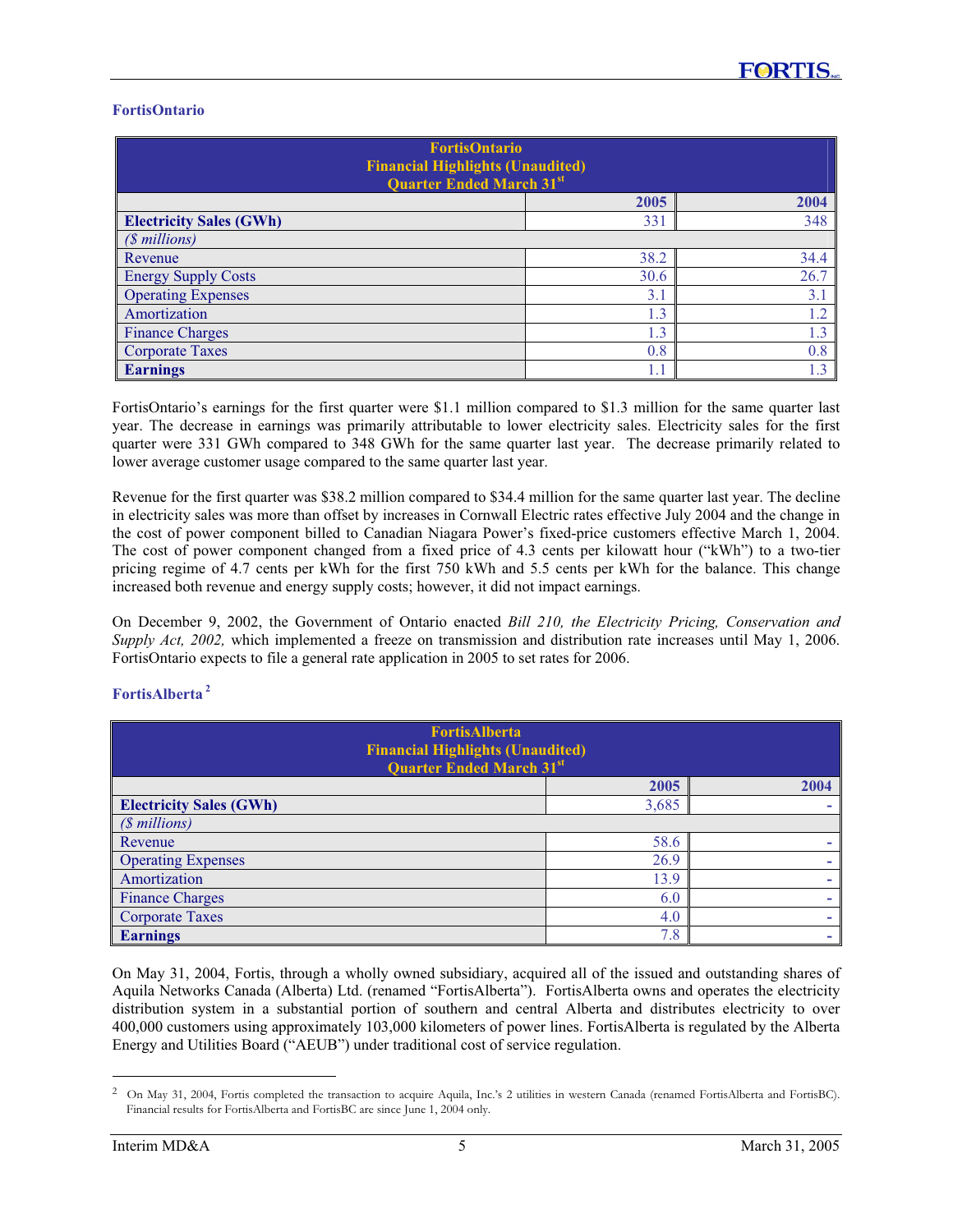While the financial results of Fortis include the financial results of FortisAlberta from the date of acquisition only, certain of FortisAlberta's comparative financial data for the quarter ended March 31, 2004 is provided below.

FortisAlberta's earnings for the first quarter were \$7.8 million compared to \$8.3 million for the same quarter last year. Higher operating and amortization costs were partially offset by lower finance charges. Finance charges for the first quarter were lower than the same quarter last year due to the repayment of higher cost loans upon close of the acquisition. These loans were replaced with lower cost public debt. Concurrent with the Company's purchase by Fortis on May 31, 2004, FortisAlberta borrowed \$393 million on a short-term basis from a syndicate of Canadian chartered banks. These funds were used to repay amounts owed to the Company's former parent. The interest rate on the new debt was substantially less than the interest rate paid by FortisAlberta on the debt owed to its former parent. On October 25, 2004, FortisAlberta closed its \$400 million public debenture offering equally divided between 5.33 per cent Senior Unsecured Debentures due October 31, 2014 and 6.22 per cent Senior Unsecured Debentures due October 31, 2034. The proceeds from this offering were used to repay FortisAlberta's short-term debt previously noted.

On April 13, 2005, FortisAlberta filed an application with the AEUB to approve a Negotiated Settlement Agreement ("Settlement") dealing with all aspects of its 2005 Distribution Access Tariff Application ("Application"). If the Settlement is approved by the AEUB, there will be no need for a full-scale hearing process. The Settlement calls for a 2005 distribution revenue requirement of \$215.4 million which translates into a 2.1 percent increase on base rates for 2005. In reaching this Settlement, FortisAlberta has agreed to a level of operating expense of \$101.0 million and capital expenditures of \$134.3 million. The AEUB approval is expected by the end of the second quarter of 2005, provided there are no material objections to the Application.

## **FortisBC 3**

| <b>FortisBC</b><br><b>Financial Highlights (Unaudited)</b><br><b>Quarter Ended March 31st</b> |      |      |  |
|-----------------------------------------------------------------------------------------------|------|------|--|
|                                                                                               | 2005 | 2004 |  |
| <b>Electricity Sales (GWh)</b>                                                                | 832  |      |  |
| (\$ millions)                                                                                 |      |      |  |
| Revenue                                                                                       | 55.4 |      |  |
| <b>Energy Supply Costs</b>                                                                    | 18.6 | -    |  |
| <b>Operating Expenses</b>                                                                     | 16.1 |      |  |
| Amortization                                                                                  | 4.6  |      |  |
| <b>Finance Charges</b>                                                                        | 4.5  |      |  |
| <b>Corporate Taxes</b>                                                                        | 2.7  |      |  |
| <b>Earnings</b>                                                                               | 8.9  | ٠    |  |

On May 31, 2004, Fortis, through a wholly owned subsidiary, acquired all of the issued and outstanding shares of Aquila Networks Canada (British Columbia) Ltd. (renamed "FortisBC"). FortisBC is an integrated utility operating in the southern interior of British Columbia, serving directly and indirectly over 140,000 customers. FortisBC is regulated by the British Columbia Utilities Commission ("BCUC").

While the financial results of Fortis include the financial results of FortisBC from the date of acquisition only, certain of FortisBC's comparative financial data for the quarter ended March 31, 2004 is provided below.

Earnings for the first quarter were \$8.9 million compared to \$7.6 million for the same quarter last year. The increase in earnings primarily related to higher electricity revenue and lower finance charges, partially offset by increased operating and amortization expenses compared to the same quarter last year. Higher electricity revenue for the first quarter resulted from increased heating loads caused by cooler weather, customer growth of 3 per cent attributable to continued population growth in the Okanagan area and an interim rate increase of 3.7 per cent that was granted by the BCUC effective January 1, 2005.

<sup>3</sup> On May 31, 2004, Fortis completed the transaction to acquire Aquila, Inc.'s 2 utilities in western Canada (renamed FortisAlberta and FortisBC). Financial results for FortisAlberta and FortisBC are since June 1, 2004 only.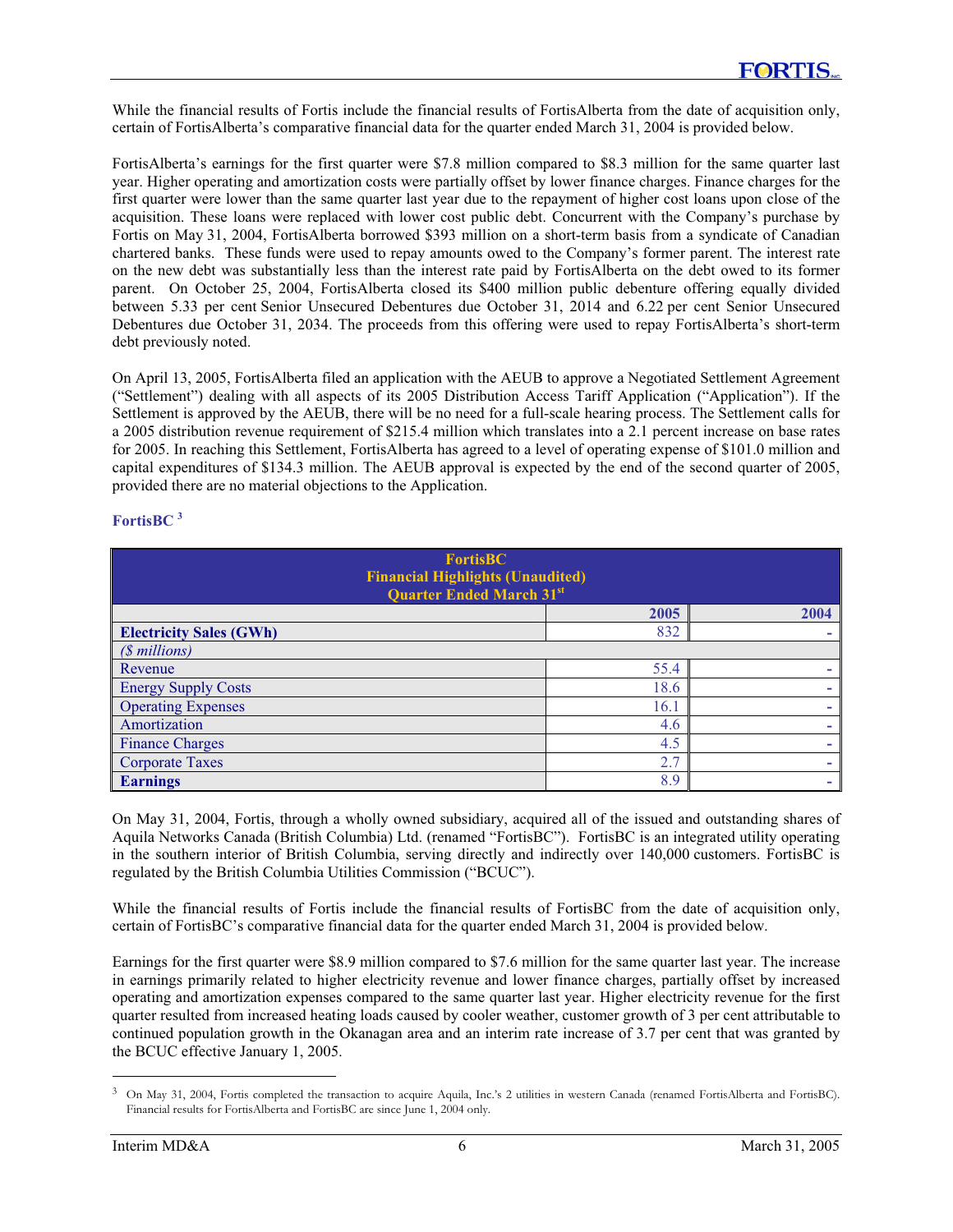Finance charges were lower than the same quarter last year despite increased borrowings in the first quarter 2005 to finance the Company's significant capital expenditure program. The reduction in finance charges was due to lower cost public debt. In late 2004, FortisBC issued \$140 million of public debentures at an interest rate of 5.48 per cent. This debt primarily replaced debt owed to the previous shareholder which bore interest at a significantly higher interest rate.

FortisBC's revenue and rates are based on traditional cost of service regulation. However, the Company is also subject to a performance-based rate mechanism that is used in establishing annual rate adjustments. On April 26, 2004, the BCUC approved a 4.3 per cent rate increase, effective May 1, 2004. An interim rate increase of 3.6 per cent commenced on January 1, 2004. In November 2004, the Company applied to the BCUC for a 4.4 per cent rate increase effective January 1, 2005. An interim rate increase of 3.7 per cent was granted by the BCUC effective January 1, 2005. The Company has filed a revised application based on actual financial results for 2004. The revised application requests a rate increase of 4.1 per cent effective January 1, 2005. A hearing on the Company's application has been completed and a decision is expected during the second quarter of 2005.

## **REGULATED UTILITIES - CARIBBEAN 4**

| <b>Regulated Utilities - Caribbean</b><br><b>Financial Highlights (Unaudited)</b><br><b>Quarter Ended March 31st</b> |      |      |  |
|----------------------------------------------------------------------------------------------------------------------|------|------|--|
|                                                                                                                      | 2005 | 2004 |  |
| Average US Exchange Rate<br>-32<br>l .23                                                                             |      |      |  |
| (\$ millions)                                                                                                        |      |      |  |
| <b>Belize Electricity</b>                                                                                            |      |      |  |
| Caribbean Utilities – Equity Income                                                                                  |      | 19   |  |
| <b>Earnings</b>                                                                                                      |      |      |  |

For the first quarter of 2005, Regulated Utilities - Caribbean reported earnings of \$3.5 million compared to \$3.0 million for the same quarter last year. The slight decrease in earnings from Belize Electricity was offset by higher equity income from Caribbean Utilities. The increase in equity income from Caribbean Utilities was primarily related to the recovery of hurricane-related costs. Overall, the earnings from Caribbean Utilities, inclusive of business interruption insurance, are returning to normal as the recovery efforts from Hurricane Ivan continue. Both the earnings from Belize Electricity and Caribbean Utilities were also impacted by lower foreign exchange rates compared to the same quarter last year.

## **Belize Electricity**

| <b>Belize Electricity</b><br><b>Financial Highlights (Unaudited)</b><br><b>Quarter Ended March 31st</b> |       |       |  |
|---------------------------------------------------------------------------------------------------------|-------|-------|--|
| 2005<br>2004                                                                                            |       |       |  |
| <b>Electricity Sales (GWh)</b>                                                                          | 76    | 72    |  |
| (\$ millions)                                                                                           |       |       |  |
| Revenue                                                                                                 | 15.4  | 15.9  |  |
| <b>Energy Supply Costs</b>                                                                              | 8.1   | 8.3   |  |
| <b>Operating Expenses</b>                                                                               | 2.8   | 3.0   |  |
| Amortization                                                                                            | 1.6   | 1.6   |  |
| <b>Finance Charges</b>                                                                                  | 1.4   | 1.4   |  |
| Foreign Exchange Gain                                                                                   | (0.2) | (0.2) |  |
| Corporate Taxes and Non-controlling Interest                                                            | 0.7   | 0.7   |  |
| <b>Earnings</b>                                                                                         | 1.0   |       |  |

<sup>4</sup> Regulated Utilities in the Caribbean include the operations of Belize Electricity and the Corporation's 37.3 per cent equity investment in Caribbean Utilities Company, Ltd.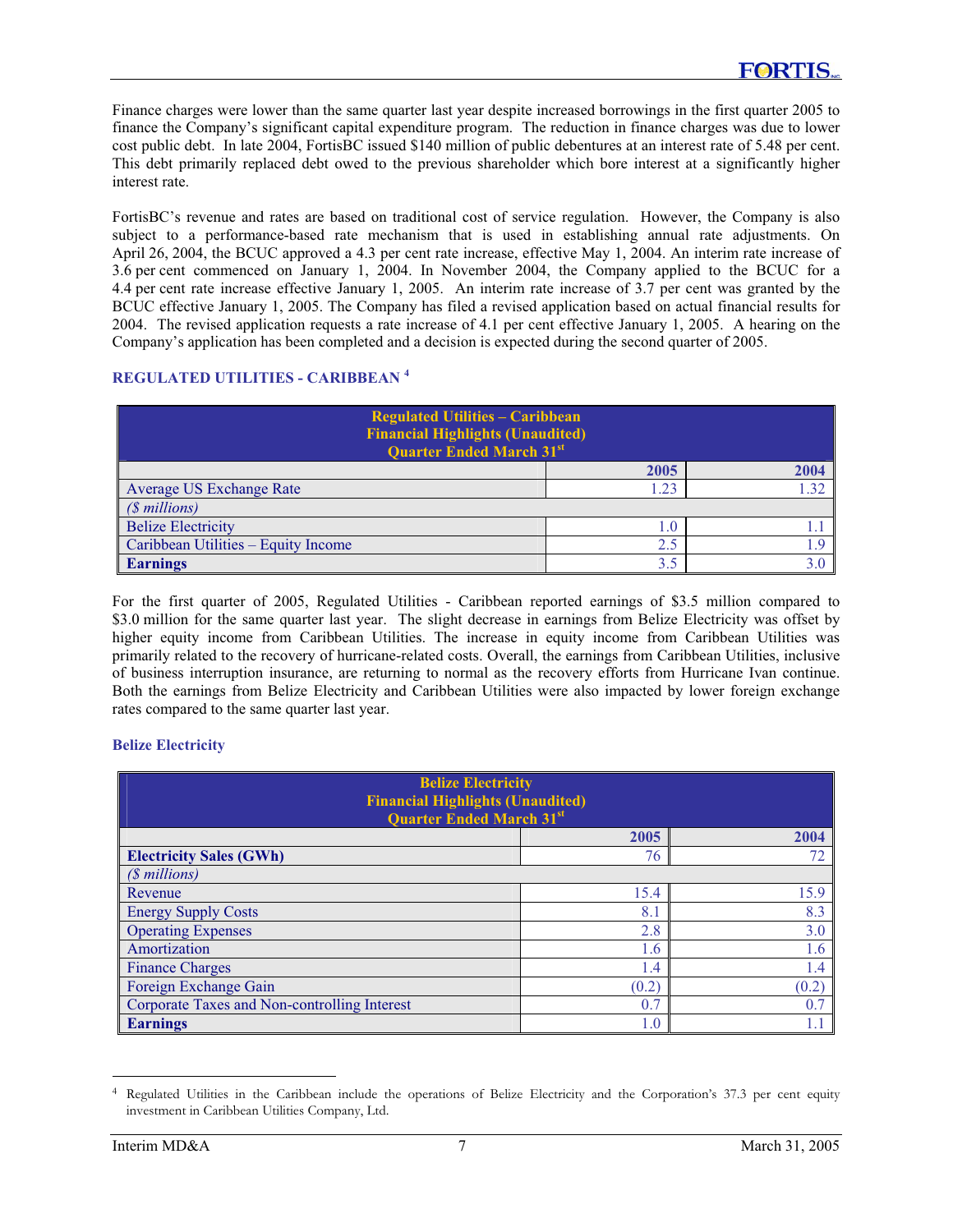Belize Electricity's earnings contribution for the first quarter was \$1.0 million (BZ\$1.5 million) compared to \$1.1 million (BZ\$1.7 million) for the same quarter last year. Excluding foreign exchange impacts, the decrease in quarterly earnings was primarily related to higher finance charges and amortization partially mitigated by higher electricity sales.

Electricity sales for the first quarter were 76 GWh, 5.6 per cent higher than the same quarter last year. The increased electricity sales in both the residential and commercial segments were driven by economic growth.

Revenue for the first quarter was \$15.4 million (BZ\$25.2 million) compared to \$15.9 million (BZ\$24.2 million) for the same quarter last year. Excluding foreign exchange impacts, revenue increased 4.1 per cent compared to the same quarter last year. The increase related to higher electricity sales and increased pole rental income, partially offset by a final reduction in electricity rates of BZ\$0.01 per kWh implemented in July 2004. Rates have been reduced by BZ\$0.05 per kWh, equal to the commitment provided by Fortis when it acquired Belize Electricity in October 1999.

Energy supply costs for the first quarter were \$8.1 million (BZ\$13.3 million) compared to \$8.3 million (BZ\$12.6 million) for the same quarter last year. The increase in energy supply costs was associated with higher electricity sales.

Operating expenses for the first quarter were \$2.8 million (BZ\$4.5 million) compared to \$3.0 million (BZ\$4.6 million) for the same quarter last year. Operating expenses are slightly lower compared to the same quarter last year reflecting management's focus on improving operating efficiencies and productivity.

Amortization expense for the first quarter was \$1.6 million (BZ\$2.7 million) compared \$1.6 million (BZ\$2.5 million) for the same quarter last year. Finance charges for the first quarter were \$1.4 million (BZ\$2.4 million) compared \$1.4 million (BZ\$2.1 million) for the same quarter last year. Excluding foreign exchange impacts, the increase in amortization expense and finance charges directly related to continued investments in Belize Electricity's capital program.

Belize Electricity is regulated by the Public Utilities Commission ("PUC") and electricity rates in Belize are comprised of 2 components. The first, Value Added Delivery, (''VAD''), is subject to price cap and the second is the cost of fuel and purchased power, including the variable cost of generation, which is a flow-through in customer rates. Belize Electricity filed its first full Tariff Application on March 2, 2005 to establish a new 4-year VAD tariff setting arrangement. On April 18, 2005, the PUC delivered its initial Decision on Tariff Application with respect to approval of regulated values, tariffs and other fees for the tariff period, July 1, 2005 through June 30, 2009.

Belize Electricity's Tariff Application proposed an increase in rates of approximately 14 per cent, inclusive of recovery of its rate stabilization account. This would result in an increase in rates in the first year of the tariff period from BZ\$0.349 per kWh to BZ\$0.40 per kWh. In its initial Decision, the PUC has approved an increase of 8.6 per cent resulting in rates of BZ\$0.379 per kWh. Belize Electricity has filed a written objection on the initial Decision with the PUC which will initiate the PUC to appoint an independent consultant to review the initial Decision.

## **Caribbean Utilities**

| <b>Caribbean Utilities</b><br><b>Financial Highlights (Unaudited)</b><br><b>Quarter Ended March 31st</b> |        |  |  |
|----------------------------------------------------------------------------------------------------------|--------|--|--|
| (\\millions)<br>2005<br>2004                                                                             |        |  |  |
| <b>Equity Income</b>                                                                                     | ر. ، ب |  |  |

Fortis accounts for its 37.3 per cent interest in Caribbean Utilities on an equity basis. Equity earnings are recorded on a lag basis and, therefore, the quarterly earnings noted above represent the Corporation's share of Caribbean Utilities' earnings for its third quarter ended January 31, 2005.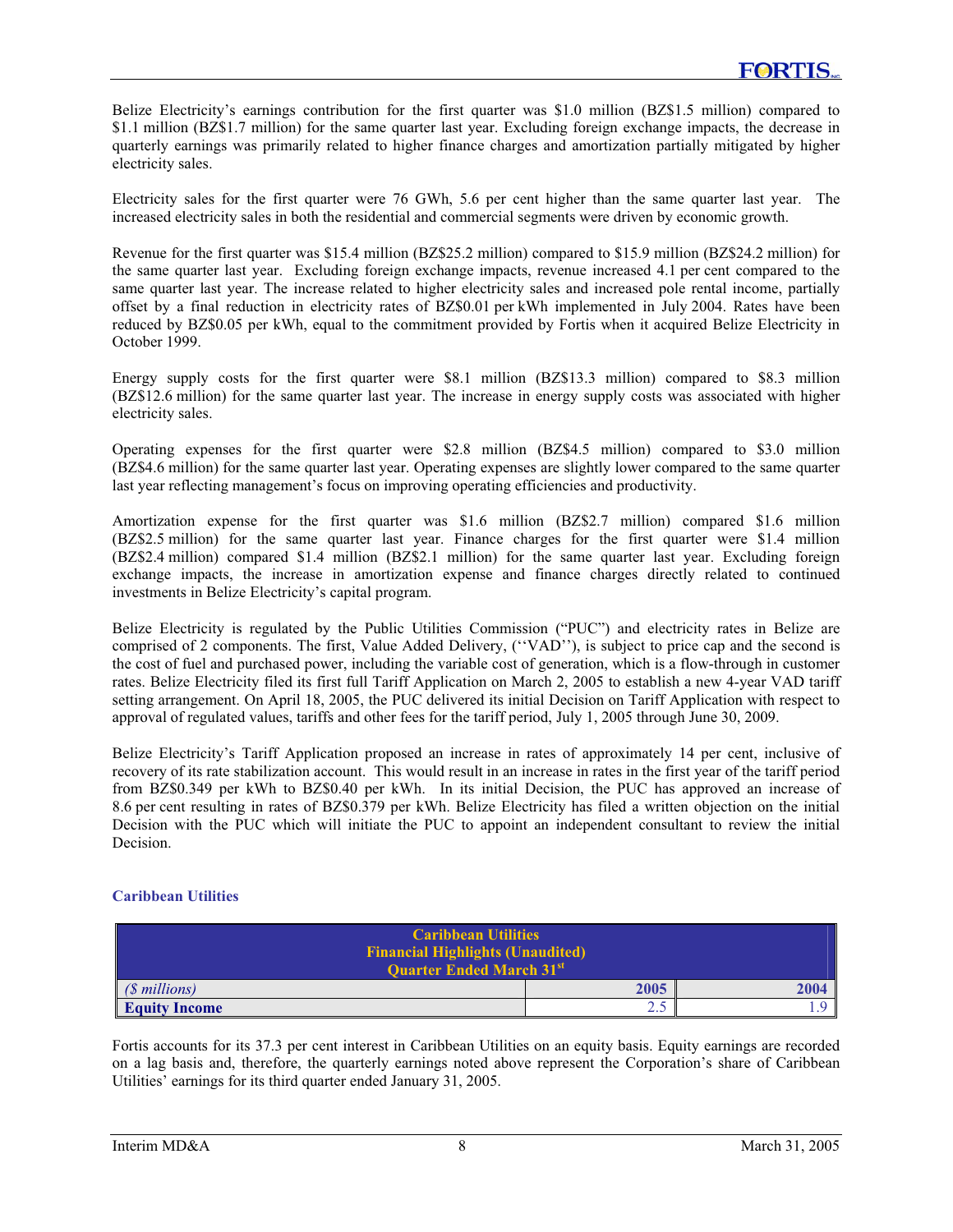This quarter was Caribbean Utilities' first quarter post-Hurricane Ivan and the earnings improvement over the same quarter last year was primarily due to the recovery of fuel costs that were expensed following the hurricane. Caribbean Utilities and the Cayman Islands are continuing to recover from the impact of Hurricane Ivan. Approximately 3,400 customers, or 16 per cent of pre-Ivan customers, remain without electricity. These customers have not yet re-established facilities to receive such service. Approximately 88 MW of generation capacity have been recovered and another 7.5 MW will become available in May 2005, which will bring total generating capacity to 77 per cent of pre-Ivan capacity.

The economy on Grand Cayman is starting to recover from Hurricane Ivan. Although Caribbean Utilities has business interruption insurance, with a 24-month indemnity period, its long-term recovery is intrinsically tied to the recovery of the economy.

Caribbean Utilities has made a claim for its business interruption loss. Typically, the ultimate recovery under a business interruption policy is judgmental and subject to negotiations between the insured and the insurance company. Caribbean Utilities filed a claim for a business interruption loss of US\$5 million for the third quarter and, under the terms of an interim agreement with the insurance adjustors and pending the finalization of the business interruption calculation methodology, the adjustors have accepted that the claim for the third quarter will not be less than US\$4 million. Although Caribbean Utilities' claim of US\$5 million of business interruption loss for the third quarter still stands, given the subjectivity as noted above, only \$4 million has been recognized in the third quarter financial report of Caribbean Utilities.

Caribbean Utilities submitted a proposal to the Cayman Islands Government in July 2002 to extend its current License and replace the 15 per cent return on rate base mechanism for adjusting consumer rates with a price cap mechanism. The non-binding tentative agreement signed by Caribbean Utilities and the Government in June 2004 expired following Hurricane Ivan. The Government recently passed a new *Electricity Regulatory Authority Bill* (the *"ERA Bill*") which purports to establish a new regulatory and licensing regime for the electricity industry in the Cayman Islands. The Company is currently assessing the *ERA Bill* to determine its potential impact on Caribbean Utilities' contractual rights under its existing Licence with the Cayman Islands Government. The current Licence is still in effect and is scheduled to expire in January 2011.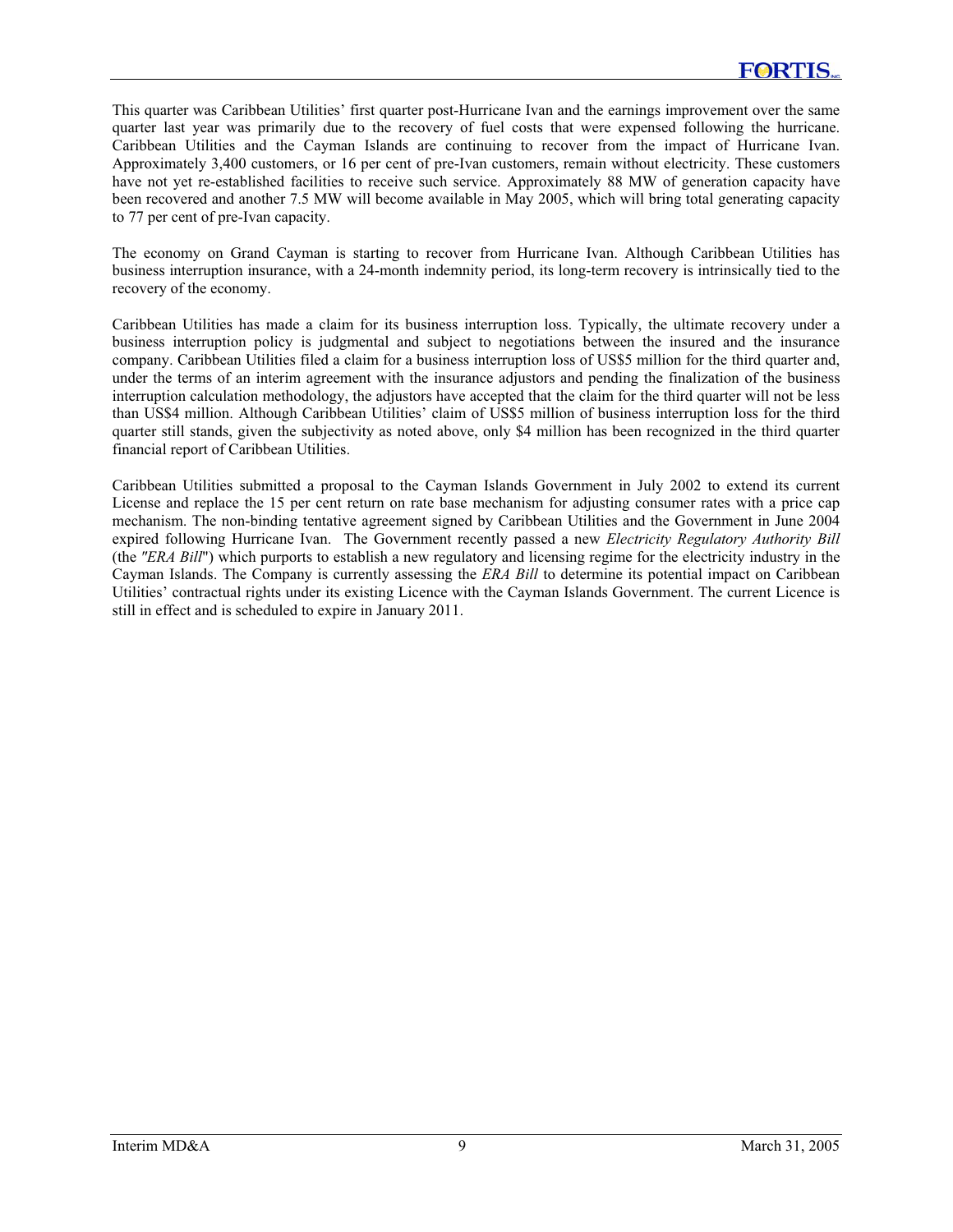## **NON-REGULATED – FORTIS GENERATION <sup>5</sup>**

| <b>Non-Regulated - Fortis Generation</b><br><b>Financial Highlights (Unaudited)</b><br><b>Quarter Ended March 31st</b> |        |       |  |
|------------------------------------------------------------------------------------------------------------------------|--------|-------|--|
| <b>Energy Sales (GWh)</b>                                                                                              | 2005   | 2004  |  |
| <b>Central Newfoundland</b>                                                                                            | 35     | 19    |  |
| Ontario                                                                                                                | 184    | 186   |  |
| <b>Belize</b>                                                                                                          | 7      | 15    |  |
| British Columbia <sup>(5)</sup>                                                                                        | 5      |       |  |
| <b>Upper New York State</b>                                                                                            | 17     | 15    |  |
| <b>Total</b>                                                                                                           | 248    | 235   |  |
|                                                                                                                        |        |       |  |
| (\$ millions)                                                                                                          | 2005   | 2004  |  |
| Revenue                                                                                                                | 17.0   | 16.7  |  |
| <b>Energy Supply Costs</b>                                                                                             | 1.9    | 1.7   |  |
| <b>Operating Expenses</b>                                                                                              | 4.8    | 4.2   |  |
| Amortization                                                                                                           | 2.6    | 2.5   |  |
| <b>Finance Charges</b>                                                                                                 | 3.9    | 3.8   |  |
| Gain on settlement of contractual matters                                                                              | (10.0) |       |  |
| <b>Corporate Taxes</b>                                                                                                 | 3.5    | 1.9   |  |
| Non-controlling Interest                                                                                               | 0.3    | (0.3) |  |
| <b>Earnings</b>                                                                                                        | 10.0   | 2.9   |  |

The earnings contribution from the Corporation's Non-regulated Generation segment for the first quarter was \$10 million compared to \$2.9 million for the same quarter last year. The increase in quarterly earnings was primarily due to a \$7.9 million after-tax gain resulting from the OPGI Settlement between FortisOntario and OPGI. FortisOntario also signed the NEA which assigns FortisOntario's water rights on the Niagara River to OPGI and facilitates the irrevocable exchange of 75 MW of wholesale electric power supply to FortisOntario from OPGI until April 30, 2009 in exchange for FortisOntario's agreement not to seek renewal of the water entitlement at that time.

Excluding the impact of the OPGI Settlement, the earnings contribution from the Non-regulated Generation segment for the first quarter decreased by approximately \$0.8 million. The decrease in earnings was primarily associated with lower hydroelectric production in Belize as a result of lower rainfall levels partially offset by higher hydroelectric production in central Newfoundland.

Generation revenue for the first quarter was \$17 million compared to \$16.7 million for the same quarter last year. The primary reason for the increase related to the increased production in central Newfoundland, partially offset by lower rainfall levels in Belize. The average market price in Ontario was \$55.99 per megawatt hour, comparable to the same quarter last year.

Operating expenses for the first quarter were \$4.8 million compared to \$4.2 million last year. The increase related to operations of the 16-MW run-of-river Walden hydroelectric power plant, which was acquired on May 31, 2004 as part of FortisBC, as well as increased business development costs in Ontario.

The Chalillo Project in Belize commenced construction in May 2003. The US\$30 million development is an upstream storage and hydroelectric generating facility that is expected to increase average annual energy production from the Macal River by approximately 90 GWh. Construction of the dam is scheduled for completion by the end of June 2005 with the 7-MW unit at the dam site scheduled for completion by the end of 2005.

<sup>&</sup>lt;sup>5</sup> Fortis Generation includes the operations of non-regulated generating assets in central Newfoundland, Ontario, British Columbia, Belize and Upper New York State. The British Columbia energy sales represent energy sales from the 16-MW run-of-river Walden hydroelectric power plant, which was acquired on May 31, 2004 as part of FortisBC.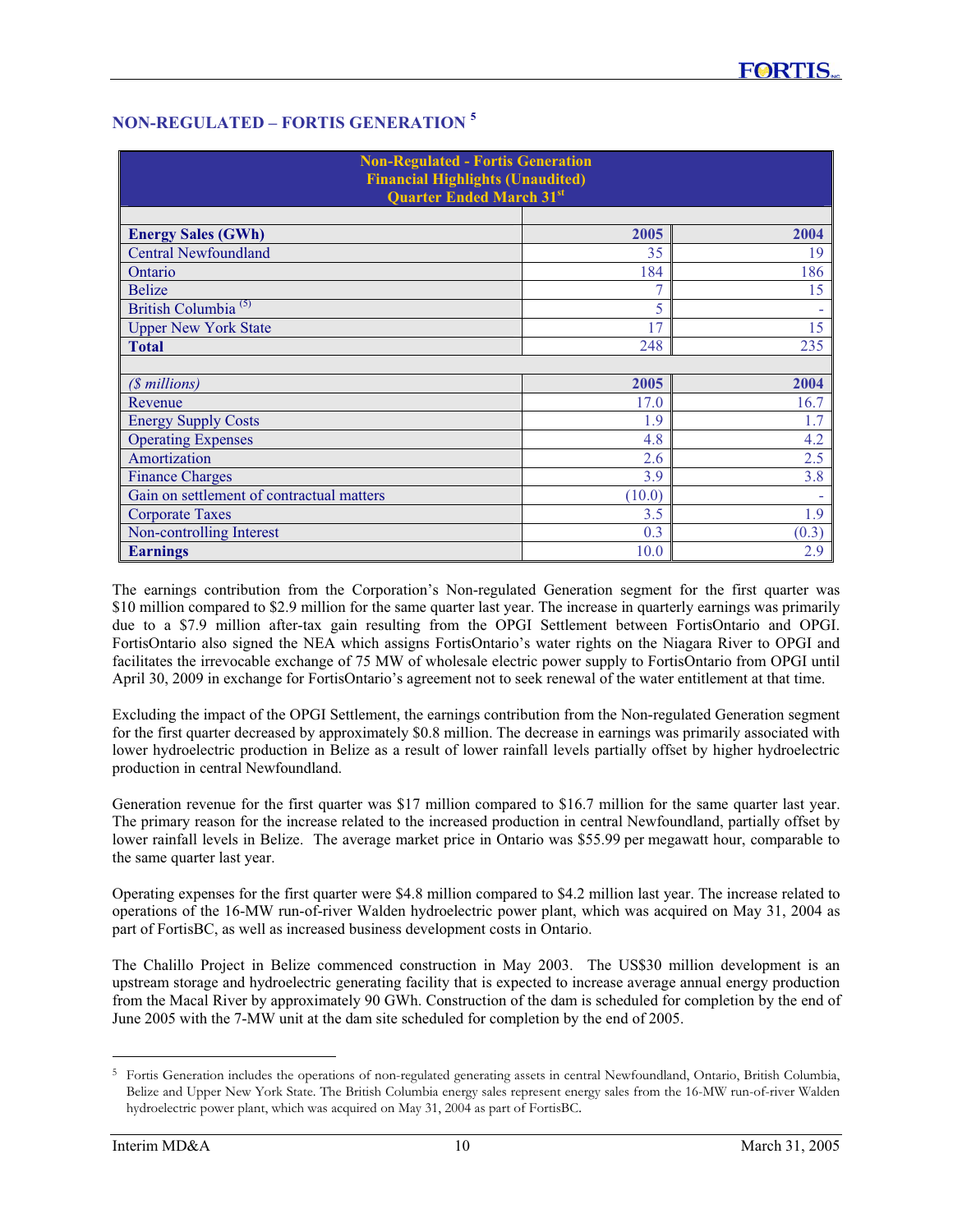Operations in Upper New York State include the operations of the Dolgeville unit which went out of service late January 2005 as a result of flooding. The Dolgeville unit is expected to be operational late 2005 and operations are expected to be covered under business interruption insurance until that time.

| <b>Non-Regulated - Fortis Properties</b><br><b>Financial Highlights (Unaudited)</b><br><b>Quarter Ended March 31st</b> |      |      |  |
|------------------------------------------------------------------------------------------------------------------------|------|------|--|
| (\\timesimilar millions)                                                                                               | 2005 | 2004 |  |
| <b>Real Estate Revenue</b>                                                                                             | 13.2 | 13.0 |  |
| <b>Hospitality Revenue</b>                                                                                             | 19.8 | 17.2 |  |
| <b>Total Revenue</b>                                                                                                   | 33.0 | 30.2 |  |
| <b>Operating Expenses</b>                                                                                              | 22.8 | 21.3 |  |
| Amortization                                                                                                           | 2.6  | 2.3  |  |
| <b>Finance Charges</b>                                                                                                 | 4.9  | 4.7  |  |
| <b>Corporate Taxes</b>                                                                                                 | 1.2  | 0.9  |  |
| <b>Earnings</b>                                                                                                        | 1.5  | 1.0  |  |

## **NON-REGULATED - FORTIS PROPERTIES**

Fortis Properties' earnings for the first quarter were \$1.5 million compared to \$1.0 million for the same quarter last year. Higher earnings from operations, including contributions from the acquisition of 3 hotels in western Canada in February 2005, contributed to the increase. On February 1, 2005, Fortis Properties acquired 3 Greenwood Innbranded hotels located in western Canada for \$62.6 million. The acquisition expands the hospitality operations of Fortis Properties by approximately 650 rooms and 27,000 square feet of banquet space.

Real estate revenue for the first quarter was \$13.2 million compared to \$13.0 million for the same quarter last year. The occupancy level in the Real Estate Division was 95.1 per cent at March 31, 2005 compared to 94.7 per cent at March 31, 2004.

Hospitality revenue for the first quarter was \$19.8 million compared to \$17.2 million for the same quarter last year. Revenue per available room ("REVPAR") for the first quarter was \$60.15 compared to \$59.52 for the same quarter last year. The 1.1 per cent increase in REVPAR was attributable to an increase in average rate compared to the prior year.

The increase in operating expenses, amortization and finance charges for the first quarter primarily related to the hotel properties acquired in February 2005.

Fortis Properties has commenced an expansion of the Delta St. John's Hotel. The estimated \$15 million expansion entails the addition of 128 rooms and approximately 5,000 square feet of meeting space. The expansion is scheduled for completion mid-2005. Fortis Properties has also commenced a \$7 million expansion of the Holiday Inn Sarnia which is scheduled for completion late 2005. The revenue and earnings impact from the acquisition of hotels in western Canada in February 2005 as well as the expansion of the Delta St. John's Hotel are expected to provide the primary growth in 2005.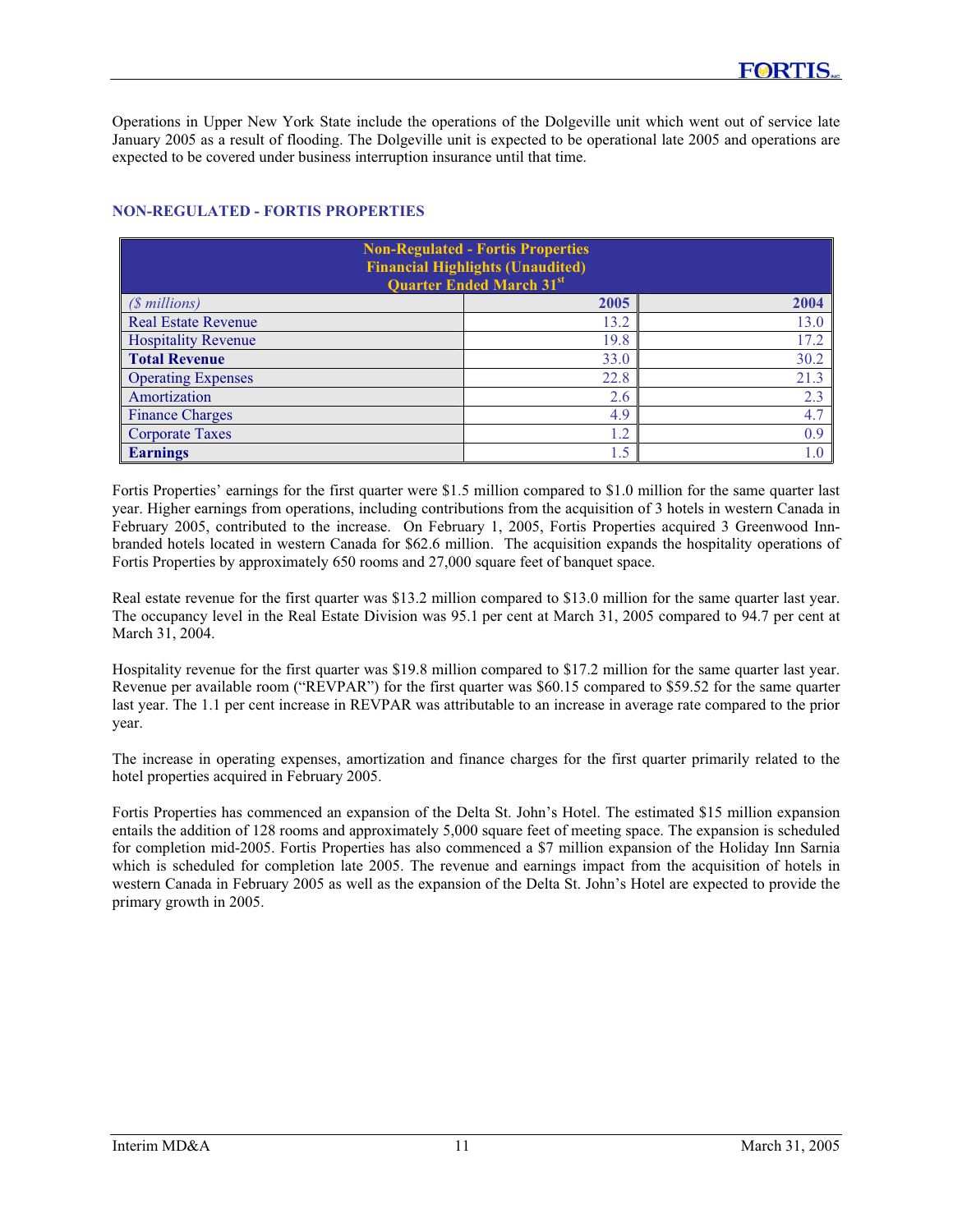## **CORPORATE**

| Corporate<br><b>Financial Highlights (Unaudited)</b><br><b>Quarter Ended March 31st</b> |       |       |  |  |
|-----------------------------------------------------------------------------------------|-------|-------|--|--|
| $(S$ millions)                                                                          | 2005  | 2004  |  |  |
| <b>Total Revenue</b>                                                                    | 2.6   | 2.0   |  |  |
| <b>Operating Expenses</b>                                                               | 2.2   | 2.2   |  |  |
| Amortization                                                                            | 0.7   | 0.2   |  |  |
| <b>Finance Charges</b>                                                                  | 6.0   | 2.4   |  |  |
| Foreign Exchange Loss                                                                   | 0.6   |       |  |  |
| <b>Corporate Taxes</b>                                                                  | (2.3) | (2.9) |  |  |
| <b>Preference Share Dividends</b>                                                       | 4.2   | 2.1   |  |  |
| Non-controlling Interest                                                                | (0.1) | (0.1) |  |  |
| <b>Net Corporate Expenses</b>                                                           | (8.7) | (1.9) |  |  |

The Corporate segment captures a number of expense and revenue items not specifically related to any operating segment. Included in the Corporate segment are finance charges related to debt incurred directly by Fortis, including foreign exchange gains or losses, preference share dividends, other corporate expenses net of recoveries from subsidiaries, miscellaneous revenues and corporate income taxes.

Net corporate expenses for the first quarter totaled \$8.7 million, \$6.8 million higher than the same quarter last year. The increase primarily related to acquisition financing costs, including amortization of deferred financing costs, associated with the purchase of FortisAlberta and FortisBC on May 31, 2004. On January 29, 2004, Fortis issued 4.9 per cent First Preference Units which were subsequently converted to 4.9 per cent Series E First Preference Shares in the last half of 2004. On October 28, 2004, Fortis issued US\$150 million of 10-year 5.74 per cent Senior Unsecured Notes due October 31, 2014. During the first quarter of 2005, Fortis also recorded a \$0.4 million after-tax unrealized foreign exchange loss related to foreign currency exchange rate fluctuations associated with US\$80 million of the Corporation's US-denominated long-term debt.

The net corporate expenses in the first quarter of 2004 were also positively impacted as Fortis recorded a \$1.8 million corporate income tax recovery related to the tax benefit associated with non-capital losses.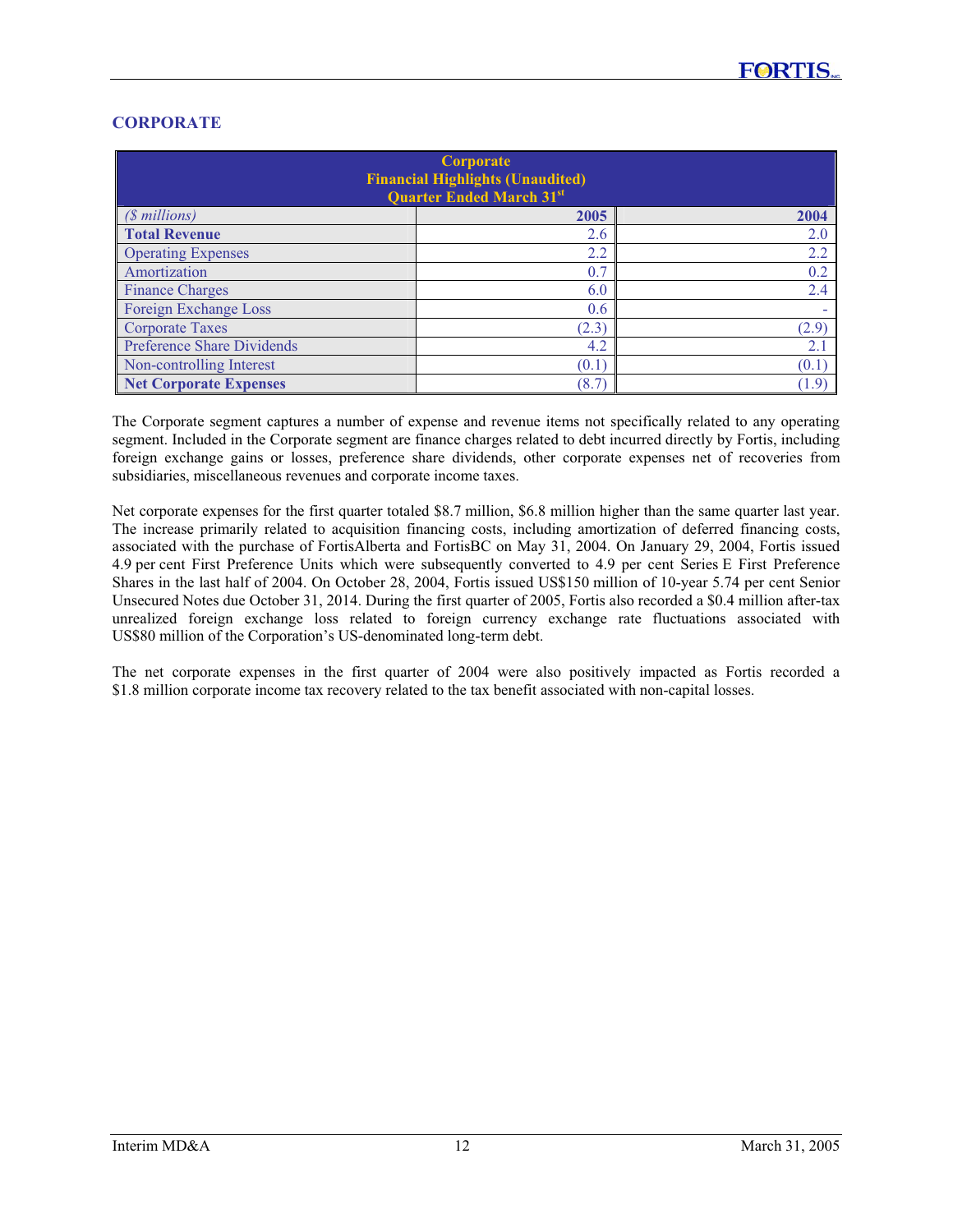## **CONSOLIDATED FINANCIAL POSITION**

The following table outlines the significant changes in the consolidated balance sheets between March 31, 2005 and December 31, 2004.

| <b>Balance Sheet Item</b>                              | Increase<br>(Decrease)<br>( <i>Smillions</i> ) | <b>Explanation</b>                                                                                                                                                                                                                                                                                                                                                                                                                                                                                                                                                                |
|--------------------------------------------------------|------------------------------------------------|-----------------------------------------------------------------------------------------------------------------------------------------------------------------------------------------------------------------------------------------------------------------------------------------------------------------------------------------------------------------------------------------------------------------------------------------------------------------------------------------------------------------------------------------------------------------------------------|
| Cash and cash equivalents                              | 27.0                                           | The increase primarily related to the \$10 million OPGI settlement and the<br>cash proceeds received from the issuance of common shares in<br>March 2005 less issuance costs, repayment of short-term borrowings and<br>advances to subsidiaries to support capital investments.                                                                                                                                                                                                                                                                                                  |
| Accounts receivable                                    | 20.3                                           | The increase primarily related to normal seasonal sales variances<br>resulting from higher electricity sales during winter months, as well as<br>timing of refunds to customers at FortisAlberta.                                                                                                                                                                                                                                                                                                                                                                                 |
| Utility capital assets                                 | 42.0                                           | The increase related to \$86.4 million invested in electricity systems less<br>contributions and amortization for the quarter.                                                                                                                                                                                                                                                                                                                                                                                                                                                    |
| Income producing<br>properties                         | 65.0                                           | On February 1, 2005, Fortis Properties acquired 3 hotels located in<br>western Canada for \$62.6 million. The remaining increase primarily<br>related to the ongoing expansion of the Delta St. John's Hotel.                                                                                                                                                                                                                                                                                                                                                                     |
| Short-term borrowings                                  | (37.7)                                         | The decrease primarily related to the repayment of short-term borrowings<br>at the Corporate level with proceeds from the common share issuance,<br>partially offset by higher borrowings at Newfoundland Power and<br>FortisBC associated with the interim financing of capital projects.                                                                                                                                                                                                                                                                                        |
| Accounts payable,<br>accruals and dividends<br>payable | 13.8                                           | The increase primarily related to timing of income tax installments and<br>interest payments, higher transmission cost accruals and timing of other<br>vendor payments.                                                                                                                                                                                                                                                                                                                                                                                                           |
| Long-term debt<br>(including current<br>portion)       | 23.7                                           | In March 2005, Fortis Properties completed a long-term \$29.6 million<br>financing of the Edmonton and Calgary Greenwood Inns that were<br>acquired on February 1, 2005. Belize Electricity and the Exploits<br>Partnership also drew down approximately \$0.7 million and \$0.1 million,<br>respectively, on their existing facilities and the Corporation's<br>US-denominated debt was translated at a higher foreign exchange rate at<br>March 31, 2005 compared to December 31, 2004. These increases were<br>partially offset by regular debt repayments during the quarter. |
| Shareholders' equity                                   | 154.9                                          | The increase primarily related to the issuance of $1,740,000$ common<br>shares of the Corporation which resulted in gross proceeds of<br>\$129.9 million. The remainder of the increase primarily related to the net<br>earnings reported for the first quarter less common share dividends.                                                                                                                                                                                                                                                                                      |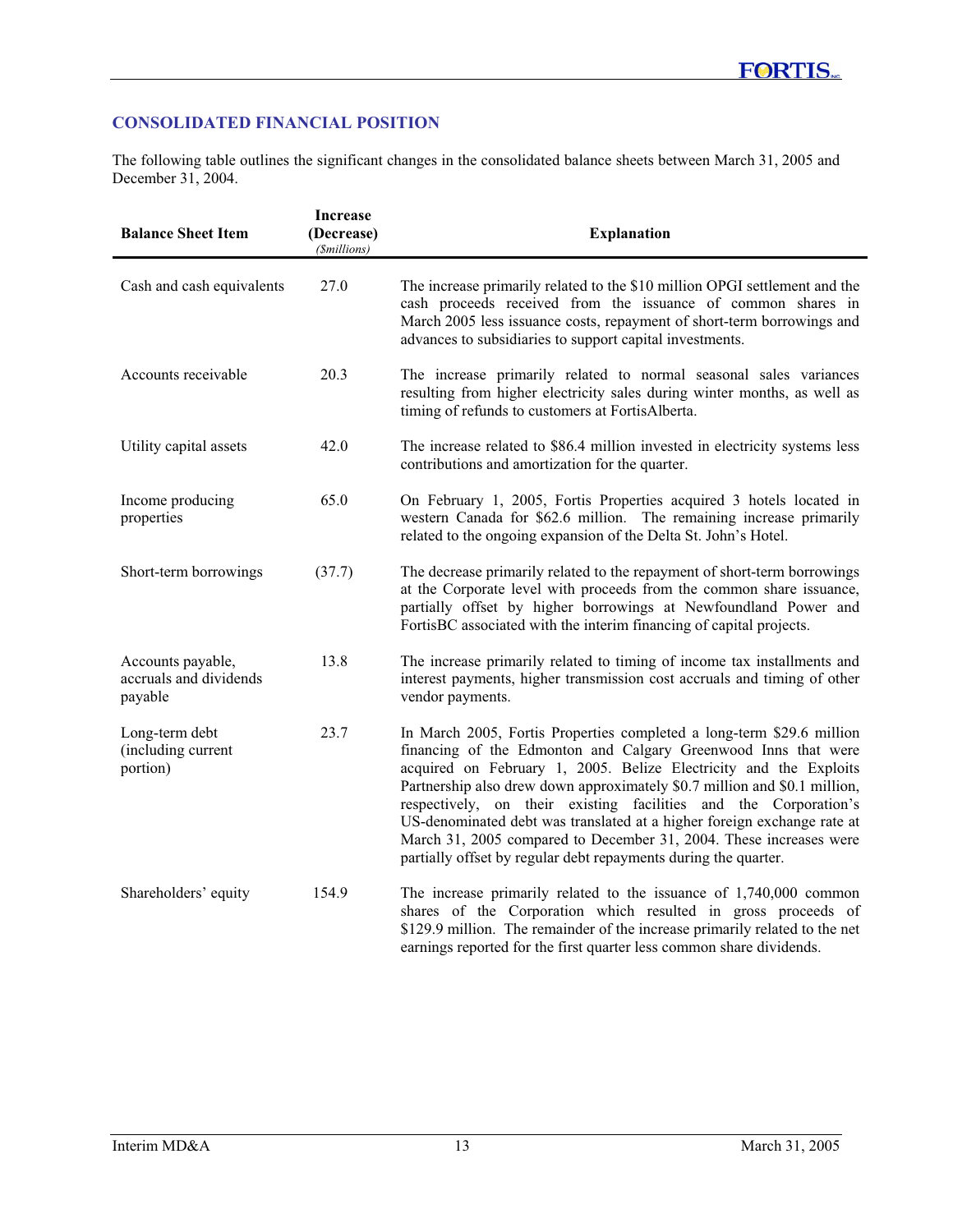## **LIQUIDITY AND CAPITAL RESOURCES**

| The following table outlines the summary of cash flow. |  |
|--------------------------------------------------------|--|
|--------------------------------------------------------|--|

| <b>Fortis Inc.</b>                                                         |         |        |  |  |
|----------------------------------------------------------------------------|---------|--------|--|--|
| <b>Summary of Cash Flow (Unaudited)</b><br><b>Quarter Ended March 31st</b> |         |        |  |  |
| (\\timesimilar millions)                                                   | 2005    | 2004   |  |  |
| Cash, beginning of period                                                  | 37.2    | 65.1   |  |  |
| Cash provided by (used in)                                                 |         |        |  |  |
| <b>Operating activities</b>                                                | 79.3    | 21.8   |  |  |
| Investing activities                                                       | (149.2) | (27.9) |  |  |
| <b>Financing activities</b>                                                | 96.8    | (14.5) |  |  |
| Foreign currency impact on cash balances                                   | 0.1     | 0.3    |  |  |
| Cash, end of period                                                        | 64.2    | 44.8   |  |  |

*Operating Activities:* Cash flow from operations for the first quarter, after working capital adjustments, was \$79.3 million, up \$57.5 million from \$21.8 million for the same quarter last year. Operating cash flow from FortisAlberta and FortisBC contributed \$41.1 million to this increase. The remaining increase primarily related to the gain on the OPGI Settlement, increased earnings from Newfoundland Power and from higher hydroelectric production in central Newfoundland, partially mitigated by higher Corporate finance charges associated with the acquisition and lower hydroelectric production resulting from lower rainfall in Belize compared to the same quarter last year.

*Investing Activities:* Cash used in investing activities for the first quarter was \$149.2 million, up \$121.3 million compared to the same quarter last year. Utility capital expenditures of \$91.4 million were up \$64.7 million over the same quarter last year. The increase in utility capital expenditures primarily related to capital spending at FortisAlberta and FortisBC. In addition, Maritime Electric is currently constructing a new \$35 million 50-MW generating facility on Prince Edward Island and construction is continuing on the US\$30 million Chalillo Project in Belize.

Capital expenditures of \$67.4 million associated with income producing properties increased \$66.1 million compared to the same quarter last year. On February 1, 2005, Fortis Properties acquired 3 hotels located in western Canada for \$62.6 million and Fortis Properties is also continuing forward with the ongoing \$15 million expansion of the Delta St. John's Hotel.

During the first quarter, approximately \$10.9 million was received in contributions in aid of construction compared to \$0.8 million for the same quarter last year. The increase related to contributions associated with FortisAlberta's and FortisBC's capital programs.

*Financing Activities:* Cash provided from financing activities in the first quarter was \$96.8 million compared to cash used in financing activities of \$14.5 million for the same quarter last year. The increase in cash from financing activities primarily related to the issuance of 1,740,000 common shares of the Corporation which resulted in net proceeds after issuance costs of \$123.9 million. During the first quarter, Fortis Properties also completed a 5.1 per cent 5-year \$29.6 million loan related to the financing of the Edmonton and Calgary Greenwood Inns that were acquired on February 1, 2005. Belize Electricity and the Exploits Partnership also drew down approximately \$0.7 million and \$0.1 million, respectively, on their existing facilities.

The remaining financing activities during the first quarter primarily related to change in short-term borrowings and regular repayment of long-term debt and payment of common share dividends.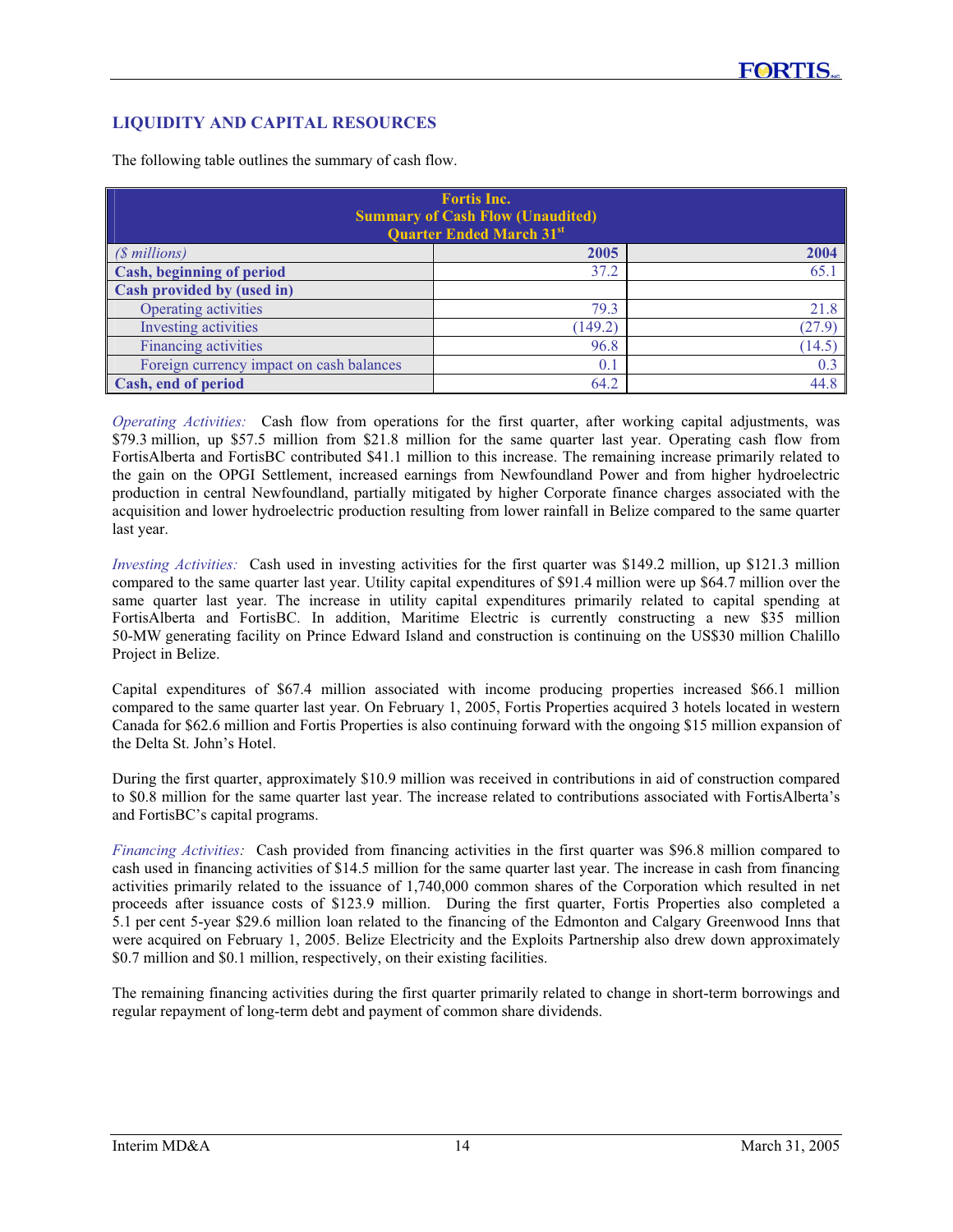*Contractual Obligations:* The consolidated contractual obligations over the next 5 years and for periods thereafter are outlined in the following table.

| <b>Fortis Inc.</b><br><b>Contractual Obligations (Unaudited)</b><br>as at March $31st$ , 2005 |              |            |           |           |             |  |
|-----------------------------------------------------------------------------------------------|--------------|------------|-----------|-----------|-------------|--|
| (\$ millions)                                                                                 | <b>Total</b> | $< 1$ year | 1-3 years | 4-5 years | $> 5$ years |  |
| Long-term Debt                                                                                | 1,933.3      | 35.8       | 108.4     | 107.3     | 1,681.8     |  |
| Capital Lease Obligations                                                                     | 5.1          | 1.5        | 2.4       | 1.2       |             |  |
| <b>Power Purchase Obligations</b>                                                             |              |            |           |           |             |  |
| FortisBC <sup>(1)</sup>                                                                       | 3,091.7      | 29.1       | 115.9     | 74.5      | 2,872.2     |  |
| FortisOntario <sup>(2)</sup>                                                                  | 360.2        | 21.4       | 63.7      | 45.5      | 229.6       |  |
| Maritime Electric <sup>(3)</sup>                                                              | 20.3         | 17.6       | 2.7       | ٠         |             |  |
| Capital Cost <sup>(4)</sup>                                                                   | 209.9        | 15.7       | 43.8      | 26.6      | 123.8       |  |
| Brilliant Terminal Station ("BTS") <sup>(5)</sup>                                             | 67.0         | 1.8        | 4.7       | 4.7       | 55.8        |  |
| Joint-use Asset Agreements <sup>(6)</sup>                                                     | 48.8         | 3.7        | 6.7       | 6.0       | 32.4        |  |
| Operating Lease Obligations <sup>(7)</sup>                                                    | 35.8         | 6.4        | 13.5      | 10.6      | 5.3         |  |
| Office Lease – FortisBC $(8)$                                                                 | 22.7         | 0.9        | 2.8       | 2.7       | 16.3        |  |
| Other                                                                                         | 2.4          | $1.1\,$    | 0.2       | 0.1       | 1.0         |  |
| <b>Total</b>                                                                                  | 5,797.2      | 135.0      | 364.8     | 279.2     | 5,018.2     |  |

Power purchase obligations of FortisBC include the Brilliant Power Purchase Contract as well as Firm Power Purchase Contracts. On May 3, 1996, an Order was granted by the BCUC approving a 60-year power purchase contract for the output of the Brilliant hydroelectric plant located near Castlegar, BC. The Brilliant plant is owned by the Brilliant Power Corporation ("BPC"), a corporation owned as to 50 per cent by each of the Columbia Power Corporation and the Columbia Basin Trust. FortisBC operates and maintains the Brilliant plant for the BPC in return for a management fee. The contract requires fixed monthly payments based on specified natural flow take-or-pay amounts of energy. The contract includes a market-related price adjustment after 30 years of the 60-year term. In addition, FortisBC has a long-term minimum-payment firm power purchase contract with BC Hydro. This contract includes a take-or-pay provision based on a 5-year rolling nomination of capacity requirements.

- <sup>(2)</sup> Power purchases for FortisOntario primarily include a long-term contract with Hydro Quebec Energy Marketing for the supply of electricity and capacity. The contract provides approximately 237 GWh of energy per year and up to 45 MW of capacity at any one time. The contract, which expires December 31, 2019, provides approximately one-third of Cornwall Electric's load.
- (3) Maritime Electric has one take-or-pay contract for the purchase of either capacity or energy. The obligation is subjected to force majeure provisions that impact the ability of the supplier to deliver or Maritime Electric to receive the energy contracted. This contract totals approximately \$20 million through October 2006.
- (4) Maritime Electric has entitlement to approximately 6.7 per cent of the output from the NB Power Dalhousie Generating Station and approximately 4.7 per cent from the NB Power Point Lepreau Generating Station for the life of each unit. As part of its participation agreement, Maritime Electric is required to pay its share of the capital costs of these units.
- <sup>(5)</sup> On July 15, 2003, the utility in B.C. began leasing the use of the BTS under a 30-year lease. The lease provides that FortisBC will pay the Brilliant Joint Venture a charge related to the recovery of the capital cost of the BTS and related operating costs.
- (6) FortisAlberta and an Alberta transmission provider have entered into a number of service agreements to ensure operational efficiencies are maintained through coordinated operations. The agreements have minimum expiry terms of 20 years and are subject to extension based on mutually agreeable terms.
- $(7)$  Operating lease obligations include certain office, vehicle, and equipment leases as well as the lease of electricity distribution assets of Port Colborne Hydro Inc.
- Under a sale-leaseback agreement, on September 29, 1993, the utility in B.C. began leasing its Trail, BC office building for a term of 30 years. The terms of the agreement grant FortisBC repurchase options at year 20 and year 30 of the lease term. On December 1, 2004, FortisBC also entered into a 5-year lease for the Kelowna head office. The terms of the lease allow for termination without penalty after 3 years.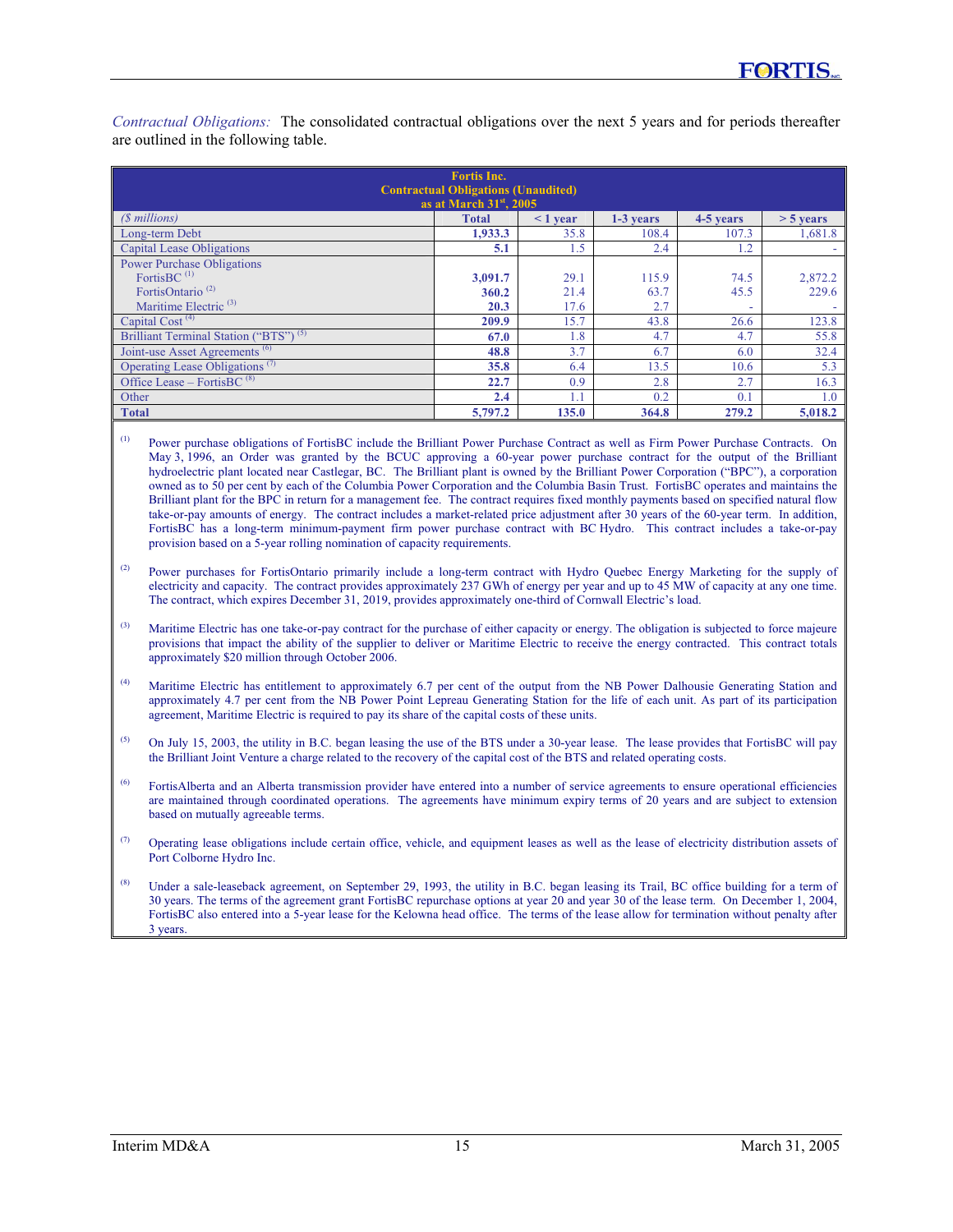## **CAPITAL RESOURCES**

The Corporation's principal business of regulated electric utilities requires Fortis to have ongoing access to capital to allow it to build and maintain the electricity systems in its service territories. In order to ensure access to capital is maintained, the Corporation targets a long-term capital structure that includes a minimum of 40 per cent equity and 60 per cent debt as well as investment grade credit ratings. The Corporation targets the equity component of its capital structure to consist of at least 75 per cent common share equity. The capital structure of Fortis is presented in the following table.

| <b>Capital Structure</b>        | <b>March 31, 2005</b> |             |             | December 31, 2004 |
|---------------------------------|-----------------------|-------------|-------------|-------------------|
|                                 | <b>S</b> millions     | Per cent    | \$ millions | Per cent          |
| Total Debt (net of cash)        | 2,029.4               | 57.9        | 2,070.3     | 61.1              |
| <b>Equity Preference Shares</b> | 319.5                 | 9.1         | 319.5       | 9.4               |
| Shareholders' Equity            | 1.155.0               | <b>33.0</b> | 1,000.1     | 29.5              |
| Total                           | 3,503.9               | 100.0       | 3.389.9     | 100.0             |

The improvement in the Corporation's capital structure is primarily the result of the issuance of approximately 1.7 million common shares of the Corporation for net after-tax proceeds of \$126.1 million. The proceeds are being used to repay outstanding short-term indebtedness and for general corporate purposes, including capital expenditures. The Corporation also reported net earnings less common share dividends of \$24.6 million for the first quarter of 2005.

As at March 31, 2005, the Corporation's credit ratings were as follows:

| Standard & Poors ("S&P")              | $BBB(+)$   |
|---------------------------------------|------------|
| Dominion Bond Rating Service ("DBRS") | BBB (high) |

In December 2004, S&P confirmed its corporate credit rating on the Corporation at BBB(+). S&P is maintaining a negative outlook on Fortis reflecting the Corporation's financial profile combined with execution risks associated with a large capital expenditure program. In January 2005, DBRS confirmed the rating on the Corporation's bonds at BBB (high). Fortis will continue to update both S&P and DBRS on the progress of the integration of FortisAlberta and FortisBC.

*Capital Program:* The Corporation's principal business of regulated electric utilities is capital intensive. Utility capital expenditures for 2005 are expected to be over \$400 million, of which approximately \$91 million was spent in the first quarter of 2005.

The Corporation's utility capital assets are expected to grow at an average annual rate of 6 per cent for the next 5 years. The significant capital programs at FortisAlberta and FortisBC are the primary drivers for this expected growth. The cash needed to complete the capital programs is expected to be supplied by a combination of long-term and short-term borrowings and internally generated funds. Fortis does not anticipate any issues with accessing the required capital.

*Cash Flows:* The Corporation's ability to service debt obligations as well as dividends on its common and preference shares is dependent on the financial results of the operating subsidiaries and the related cash payments from these subsidiaries. Certain regulated subsidiaries may be subject to restrictions which may limit their ability to distribute cash to Fortis.

As outlined in the Fortis Inc. 2004 Annual Report, Belize Electricity remains non-compliant with its debt service coverage ratio related to its BZ\$13.0 million loan with the International Bank for Reconstruction and Development ("IBRD"). The IBRD has acknowledged this non-compliance and has encouraged the Company to continue to improve its debt service ratio. Fortis does not expect any change in the regular debt repayment schedule relating to this loan.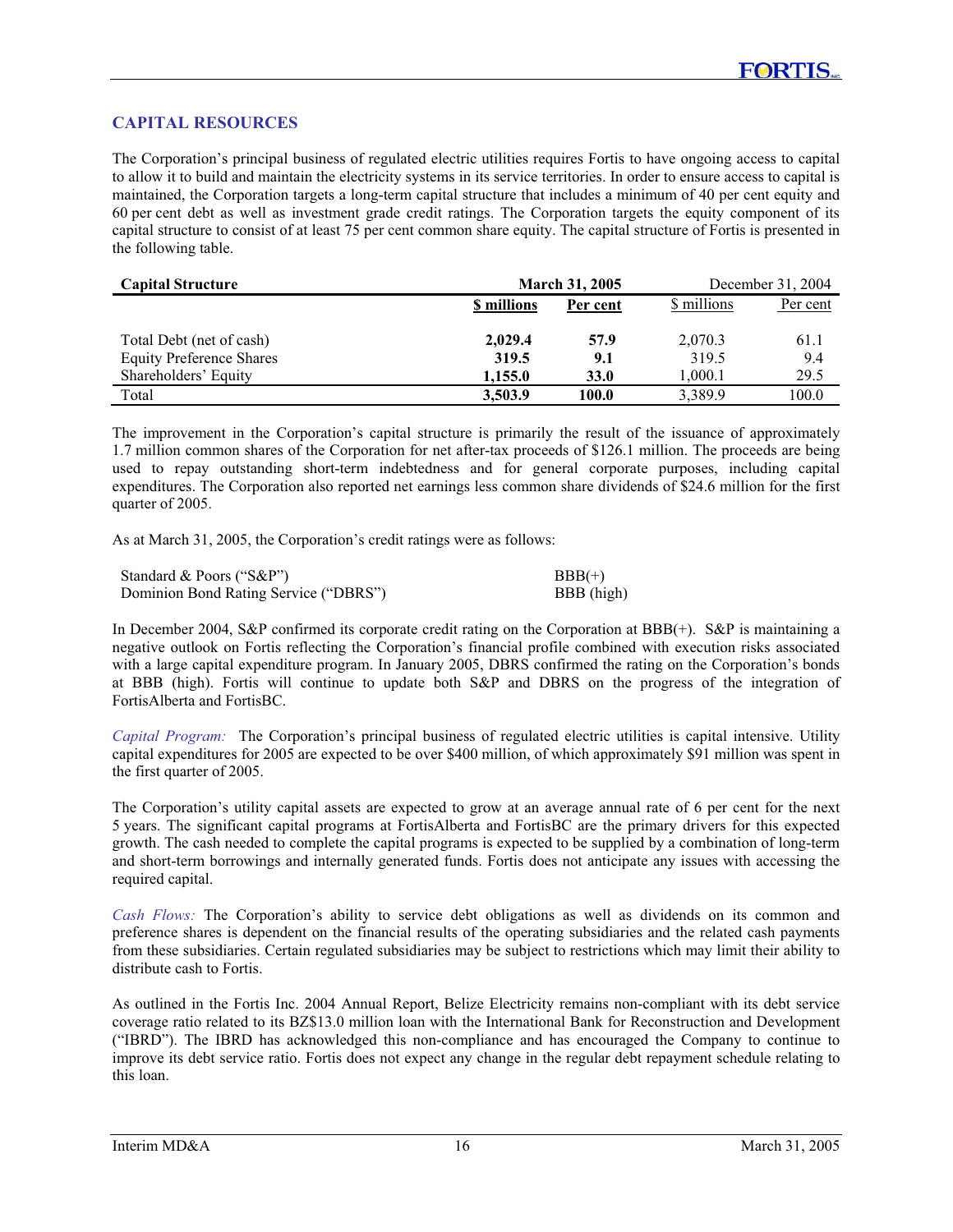The Walden Power Partnership ("WPP") was not in compliance with its debt service ratio of 1.2 times as required by the loan covenant related to a \$6.9 million mortgage. Compliance with the debt service covenant is required at the end of each fiscal year. Fortis does not expect any change in the regular debt repayment schedule relating to this mortgage.

The Corporation and its subsidiaries had consolidated authorized lines of credit of \$641.4 million of which \$404.2 million was unused at March 31, 2005. The following summary outlines the short-term credit facilities by the Corporation's reporting segments.

| <b>Short-term Credit Facilities</b><br>(\$ millions) | Corporate | Regulated<br>Utilities | Fortis<br>Generation | Fortis<br>Properties | Total   |
|------------------------------------------------------|-----------|------------------------|----------------------|----------------------|---------|
| Total short-term facilities                          | 210.0     | 410.9                  | 8.0                  | 12.5                 | 641.4   |
| Utilized at March 31, 2005                           | (18.5)    | (132.0)                | (3.6)                | (1.1)                | (155.2) |
| Letters of credit outstanding                        | (7.7)     | (71.7)                 | $\sim$               | (2.6)                | (82.0)  |
| Short-term facilities available                      | 183.8     | 207.2                  | 4.4                  | 8.8                  | 404.2   |

In January 2005, Fortis entered into a \$50 million unsecured revolving/non-revolving term credit facility for its general corporate purposes, including acquisitions. Fortis also entered into a \$15 million demand facility.

In January 2005, Newfoundland Power cancelled its \$110 million uncommitted lines of credit and entered into a syndicated \$100 million committed revolving term credit facility and a \$20 million uncommitted demand facility.

In January 2005, Maritime Electric entered into a \$25 million non-revolving unsecured short-term bridge financing, due January 2006, to support the construction of the 50-MW generating facility.

## **OFF-BALANCE SHEET ARRANGEMENTS**

Disclosure is required of all off-balance sheet arrangements such as transactions, agreements or contractual arrangements with unconsolidated entities, structured finance entities, special purpose entities or variable interest entities that are reasonably likely to materially affect liquidity or the availability of, or requirements for, capital resources. The Corporation had no such off-balance sheet arrangements as at March 31, 2005.

## **BUSINESS RISK MANAGEMENT**

The Corporation's significant business risks are regulation, the integration of FortisAlberta and FortisBC, use of derivative instruments and hedging, energy prices, weather and general economic conditions, loss of service territory, environmental, insurance, labour relations and liquidity risks. The geographic and regulatory diversity of the Corporation's operations significantly mitigate any single business risk. There were no material changes to the Corporation's significant business risks during the quarter from those disclosed in the 2004 Management Discussion and Analysis for the year ended December 31, 2004.

## **CRITICAL ACCOUNTING ESTIMATES**

The preparation of the Corporation's unaudited interim consolidated financial statements in accordance with Canadian GAAP requires management to make estimates and assumptions that affect the reported amounts of assets and liabilities and the disclosure of contingent assets and liabilities at the date of the financial statements and the reported amounts of revenue and expenses during the period. Estimates are based on historical experience, current conditions and various other assumptions believed to be reasonable under the circumstances. Changes in facts and circumstances may result in revised estimates and actual results could differ from those estimates. There were no material changes to the Corporation's critical accounting estimates during the quarter from those disclosed in the 2004 Management Discussion and Analysis for the year ended December 31, 2004; however, interim financial statements necessarily employ a greater use of estimates than the annual financial statements.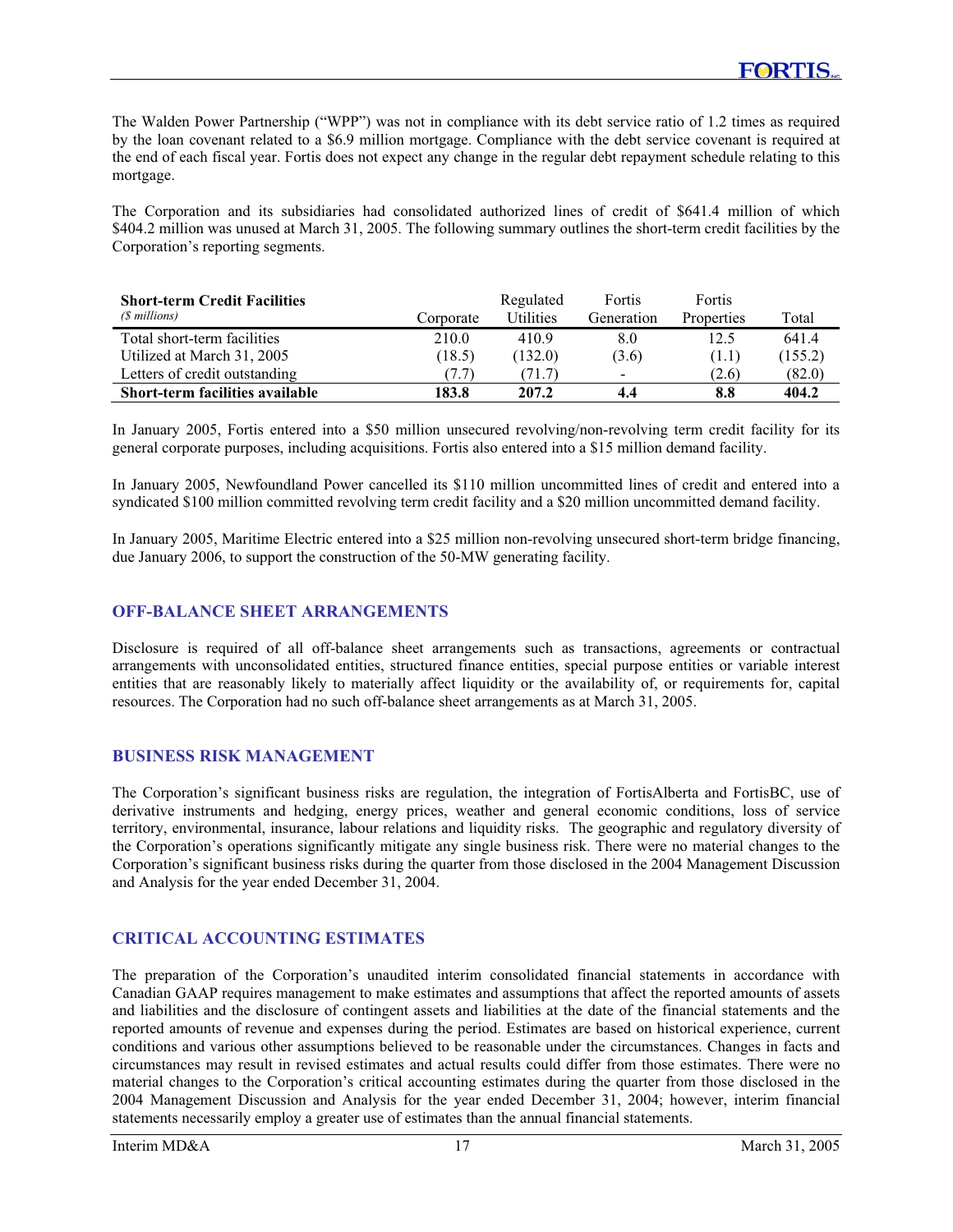## **QUARTERLY RESULTS**

The following table sets forth unaudited quarterly information for each of the 8 quarters ended June 30, 2003 through March 31, 2005. This information has been obtained from the Corporation's unaudited interim consolidated financial statements which, in the opinion of management, have been prepared in accordance with Canadian GAAP and as required by utility regulators. The timing of the recognition of certain assets, liabilities, revenues and expenses as a result of regulation may differ from that otherwise expected using Canadian GAAP for non-regulated entities. These operating results are not necessarily indicative of results for any future period and should not be relied upon to predict future performance.

| <b>Fortis Inc.</b><br><b>Summary of Quarterly Results (Unaudited)</b> |                                                                            |                                                                                                                                          |                                                                 |                                                                   |  |
|-----------------------------------------------------------------------|----------------------------------------------------------------------------|------------------------------------------------------------------------------------------------------------------------------------------|-----------------------------------------------------------------|-------------------------------------------------------------------|--|
| <b>Quarter Ended</b>                                                  | <b>Operating</b><br><b>Revenue and</b><br><b>Equity Income</b><br>(S000's) | <b>Net Earnings</b><br>applicable to<br><b>Common Shares</b><br>(S000's)                                                                 | <b>Earnings per</b><br><b>Common Share</b><br><b>Basic (\$)</b> | <b>Earnings per</b><br><b>Common Share</b><br>Diluted $(S)^{(1)}$ |  |
| March 31, 2005                                                        | 381,789                                                                    | 39,196                                                                                                                                   | 1.60                                                            | 1.45                                                              |  |
| December 31, 2004                                                     | 337,170                                                                    | 21,176                                                                                                                                   | 0.89                                                            | 0.85                                                              |  |
| September 30, 2004                                                    | 303,653                                                                    | 25,452                                                                                                                                   | 1.07                                                            | 1.00                                                              |  |
| June 30, 2004                                                         | 254,513                                                                    | 23,946                                                                                                                                   | 1.22                                                            | 1.15                                                              |  |
| March 31, 2004                                                        | 250,793                                                                    | 20,281                                                                                                                                   | 1.16                                                            | 1.12                                                              |  |
| December 31, 2003                                                     | 210,624                                                                    | 14,760                                                                                                                                   | 0.85                                                            | 0.82                                                              |  |
| September 30, 2003                                                    | 191,445                                                                    | 18,114                                                                                                                                   | 1.05                                                            | 0.99                                                              |  |
| June 30, 2003                                                         | 205,582                                                                    | 20,796                                                                                                                                   | 1.20                                                            | 1.15                                                              |  |
|                                                                       |                                                                            | The diluted earnings per common share for 2003 have been restated to reflect the issuance of convertible preference shares in June 2003. |                                                                 |                                                                   |  |

A summary of the past 8 quarters reflects the Corporation's continued growth as well as the seasonality associated with its businesses. Most of the Corporation's utility investments produce their highest earnings in the first quarter. The June 2003 financial results were impacted by the 2003 General Rate Order at Newfoundland Power. From June 2004 through December 2004, financial results were impacted by the acquisition of FortisAlberta and FortisBC. The Corporation's non-utility investment, Fortis Properties, generally produces its highest earnings in the second and third quarters. Given the diversified group of companies, seasonality may vary. Each of the comparative quarterly earnings has increased as a result of both the Corporation's acquisition strategy as well as improved operating earnings at most subsidiaries.

*March 2004/March 2005 –* Net earnings for the first quarter were \$39.2 million, or \$1.60 per common share, compared to \$20.3 million, or \$1.16 per common share, in the first quarter of 2004. In the first quarter, Fortis reported a \$7.9 million after-tax gain resulting from the OPGI Settlement between FortisOntario and OPGI.

The Corporation's earnings, excluding the impact of the OPGI settlement, although not a measure under Canadian GAAP, would have been \$31.3 million in the first quarter, or \$1.28 per common share, 10.3 per cent higher than earnings per common share of \$1.16 last year. Although the Corporation believes that it is useful supplemental information, readers should be cautioned that this information should not be confused with or used as an alternative for net earnings determined in accordance with Canadian GAAP.

The earnings contributions from the acquisition of FortisAlberta and FortisBC, as well as timing of recognition of earnings at Newfoundland Power, primarily contributed to this increase. Fortis also reported \$0.7 million in earnings related to the recovery of hurricane-related expenses, associated with damages to Caribbean Utilities in Grand Cayman from Hurricane Ivan. Fortis Properties also reported improved earnings over the same quarter last year. The increase in earnings per common share was constrained by lower hydroelectric production in Belize and the dilution created by the common share issuance in March 2005.

*December 2003/December 2004 –* For the quarter ended December 2004, earnings applicable to common shares were 43.5 per cent higher than the same quarter in 2003. Earnings per common share increased 4.7 per cent over the same quarter in 2003. The increase in earnings was primarily associated with the acquisition of FortisAlberta and FortisBC, as well as improved operating income at most subsidiaries. The increase in quarterly earnings was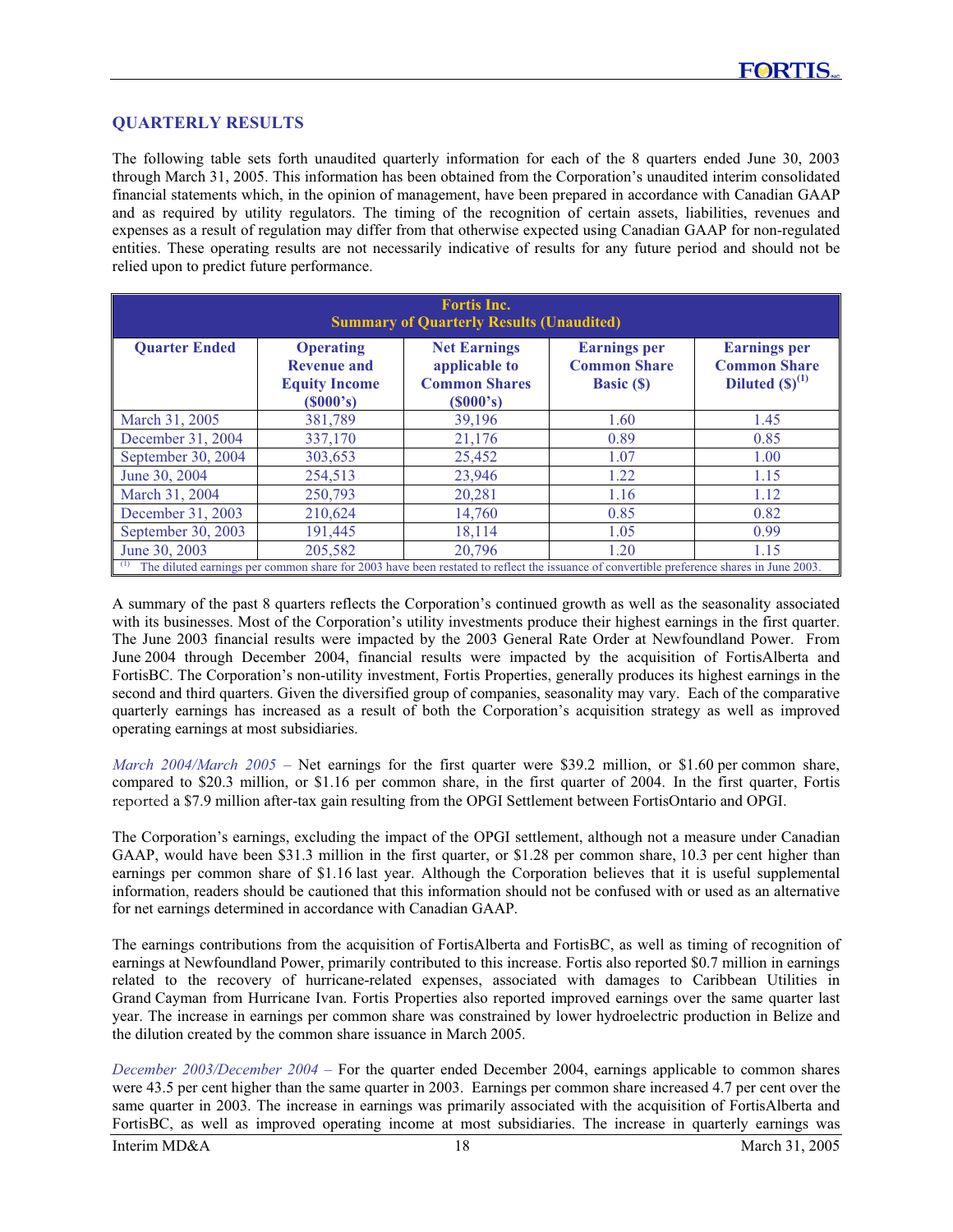affected by Hurricane Ivan. In September 2004, Grand Cayman was struck by Hurricane Ivan, a Category V hurricane that significantly affected Caribbean Utilities' distribution system. Equity earnings of Caribbean Utilities are recorded on a lag basis and, therefore, the Corporation's portion of the uninsured hurricane-related costs, which approximate \$8.2 million, reduced the Corporation's equity earnings from Caribbean Utilities for the first quarter of 2004.

The Corporation's first quarter earnings in 2004, excluding the impact of Hurricane Ivan, although not a measure under Canadian GAAP, would have been \$29.4 million, \$8.2 million higher than actual first quarter earnings of \$21.2 million, or \$1.23 per common share, 44.7 per cent higher than earnings per common share of \$0.85 for the first quarter last year. The Corporation believes that it is useful supplemental information as it provides an indication of the results excluding the impact of the Hurricane Ivan. Readers should be cautioned, however, that this information should not be confused with or used as an alternative for net earnings determined in accordance with Canadian GAAP.

*September 2003/September 2004 –* For the quarter ended September 2004, earnings applicable to common shares were 40.5 per cent higher than the same quarter last year. Earnings per common share increased 1.9 per cent over the same quarter last year. The increase in earnings was primarily associated with the acquisition of FortisAlberta and FortisBC, as well as improved operating income at most subsidiaries. The increase was partially offset by lower production in Belize and timing of expenditures associated with production in Ontario.

*June 2003/June 2004 –* For the quarter ended June 2004, earnings applicable to common shares were 15.1 per cent higher than the same quarter in 2003. Earnings per common share increased 1.7 per cent over the same quarter in 2003. The increase in earnings was primarily associated with the acquisition of the utilities in western Canada, as well as improved operating income at most subsidiaries. In particular, operations in Belize delivered improved results due to increased production associated with higher rainfall levels.

## **PROPOSED ACQUISITION**

On December 15, 2004, Fortis and Princeton Light and Power ("PLP") entered into an agreement in which Fortis will purchase all issued common and preferred shares of PLP. The PLP shareholders have the option of receiving cash or common shares of Fortis or a combination thereof. The closing of the transaction is subject to approval of securities authorities, final due diligence and regulatory approval by the BCUC. The specific purchase price will be adjusted depending on the time of closing but is expected to result in a premium over rate base of approximately 14 per cent. The regulated rate base of PLP, net of customer contributions, was approximately \$6.4 million, as of March 31, 2005. On April 15, 2005, both PLP and Fortis filed applications with the BCUC seeking approval for the acquisition.

PLP is an electric utility that serves approximately 3,200 customers in Princeton, British Columbia and surrounding areas. PLP also provides utility service to customers of FortisBC in the Similkameen and Tulameen regions. PLP presently purchases its wholesale power from FortisBC under a long-term contract.

## **OUTLOOK**

The Corporation's principal business of regulated electric utilities is capital intensive and Fortis expects that most of its capital expenditures for the next 5 years will relate primarily to FortisAlberta and FortisBC. Consolidated utility capital expenditures for 2005 are expected to be over \$400 million.

Fortis also expects to focus its capital on funding further acquisitions of electric utility assets. Fortis will continue to pursue acquisition opportunities both in Canada and outside of Canada. Fortis will also pursue growth in its nonregulated businesses including hydroelectric generation, hotels and real estate.

## **OUTSTANDING SHARE DATA**

At May 5, 2005, the Corporation had issued and outstanding 25,699,926 common shares, 5,000,000 Series C First Preference Shares, 7,993,500 Series E First Preference Shares and 6,500 Series D First Preference Shares.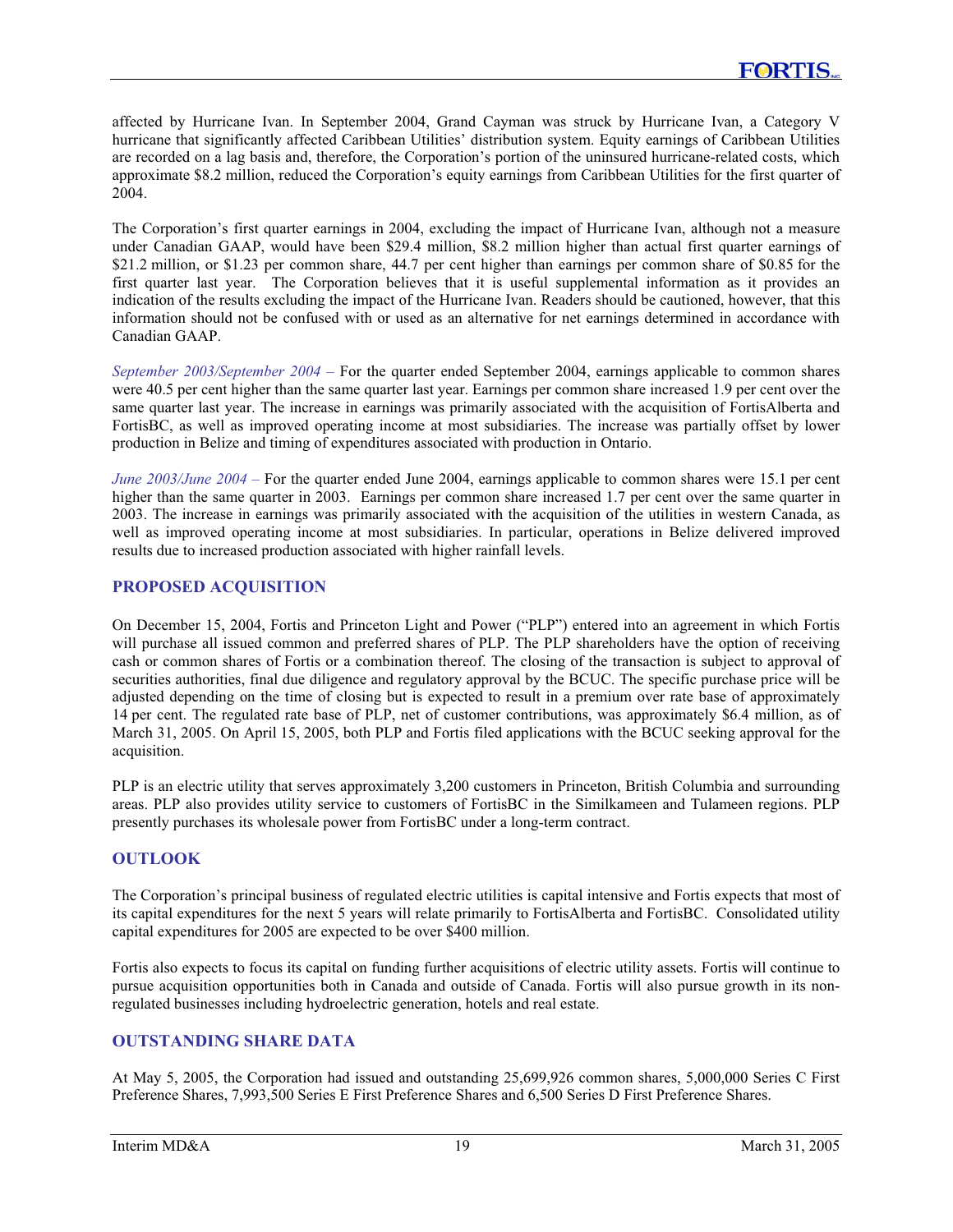## **FORTIS INC.**

Interim Consolidated Financial Statements For the three months ended March 31, 2005 (Unaudited)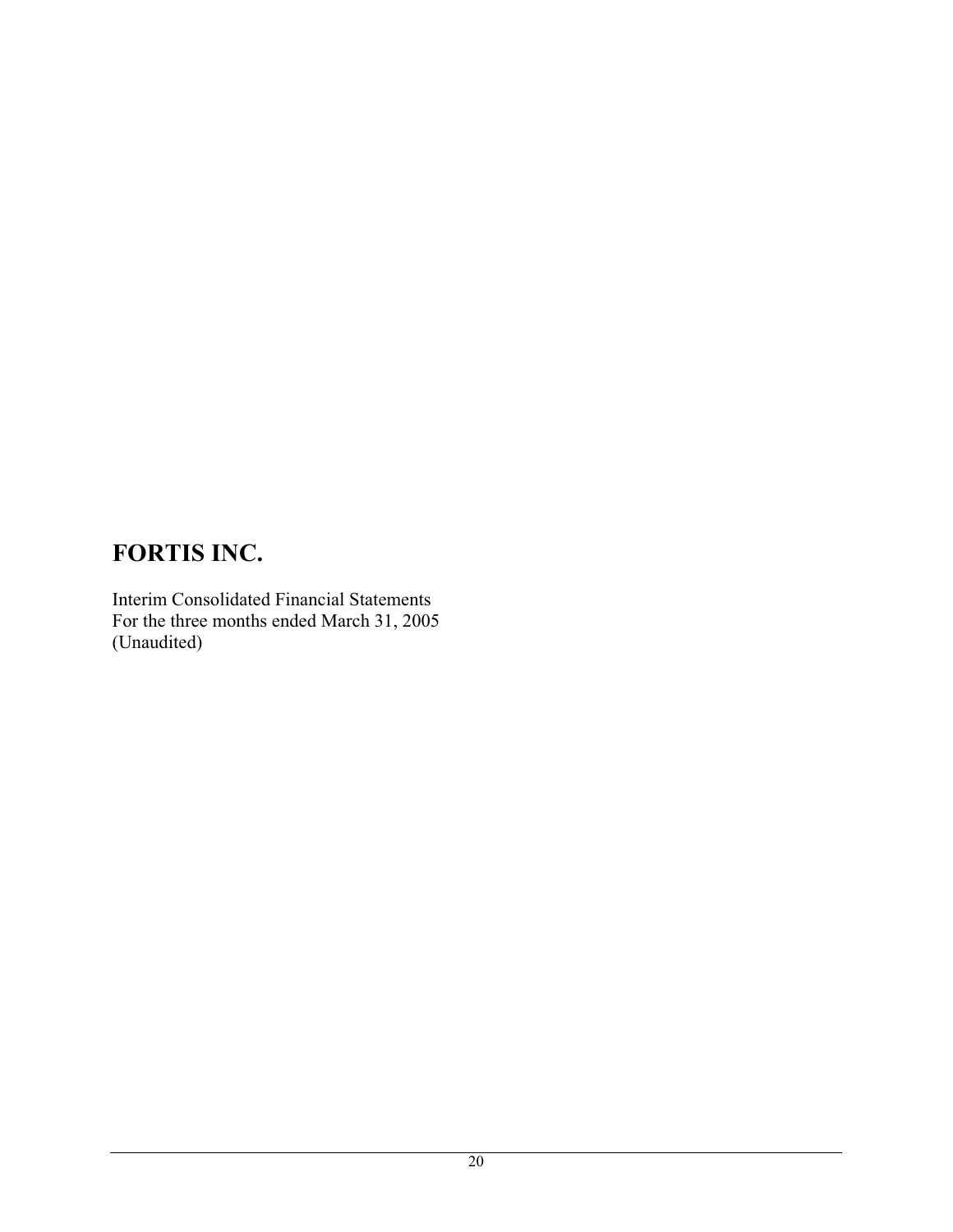## **Fortis Inc. Consolidated Balance Sheets (Unaudited) As at March 31 (in thousands)**

|                                          | March 31<br>2005 |    |           |
|------------------------------------------|------------------|----|-----------|
| <b>ASSETS</b>                            |                  |    |           |
| <b>Current assets</b>                    |                  |    |           |
| Cash and cash equivalents                | \$<br>64,204     | \$ | 37,203    |
| Accounts receivable                      | 189,967          |    | 169,649   |
| Other regulatory assets                  | 14,917           |    | 15,245    |
| Materials and supplies                   | 29,812           |    | 30,235    |
| Future income taxes                      | 4,590            |    | 4,204     |
|                                          | 303,490          |    | 256,536   |
| Corporate income tax deposit             | 6,949            |    | 6,949     |
| Deferred charges                         | 152,231          |    | 152,320   |
| Other regulatory assets                  | 46,264           |    | 45,309    |
| Utility capital assets                   | 2,389,101        |    | 2,347,067 |
| Income producing properties              | 406,052          |    | 341,069   |
| Investments                              | 163,860          |    | 163,769   |
| Intangibles, net of amortization         | 17,534           |    | 18,455    |
| Goodwill                                 | 514,041          |    | 514,041   |
|                                          | \$<br>3,999,522  | \$ | 3,845,515 |
| LIABILITIES AND SHAREHOLDERS' EQUITY     |                  |    |           |
| <b>Current liabilities</b>               |                  |    |           |
| Short-term borrowings                    | \$<br>155,196    | \$ | 192,858   |
| Accounts payable and accrued charges     | 282,860          |    | 270,055   |
| Dividends payable                        | 16,012           |    | 14,997    |
| Other regulatory liabilities             | 25,073           |    | 23,657    |
| Current installments of long-term debt   | 37,336           |    | 36,062    |
|                                          | 516,477          |    | 537,629   |
| Deferred credits                         | 36,901           |    | 37,347    |
| Future income taxes                      | 32,191           |    | 34,771    |
| Long-term debt                           | 1,901,082        |    | 1,878,639 |
| Non-controlling interest                 | 38,366           |    | 37,487    |
| <b>Equity preference shares</b>          | 319,530          |    | 319,530   |
|                                          | 2,844,547        |    | 2,845,403 |
| Shareholders' equity                     |                  |    |           |
| Common shares                            | 805,063          |    | 675,215   |
| Contributed surplus                      | 2,218            |    | 1,831     |
| Equity portion of convertible debentures | 1,560            |    | 1,550     |
| Foreign currency translation adjustment  | (15, 432)        |    | (15, 497) |
| Retained earnings                        | 361,566          |    | 337,013   |
|                                          | 1,154,975        |    | 1,000,112 |
|                                          | \$<br>3,999,522  | \$ | 3,845,515 |

See accompanying notes to interim consolidated financial statements.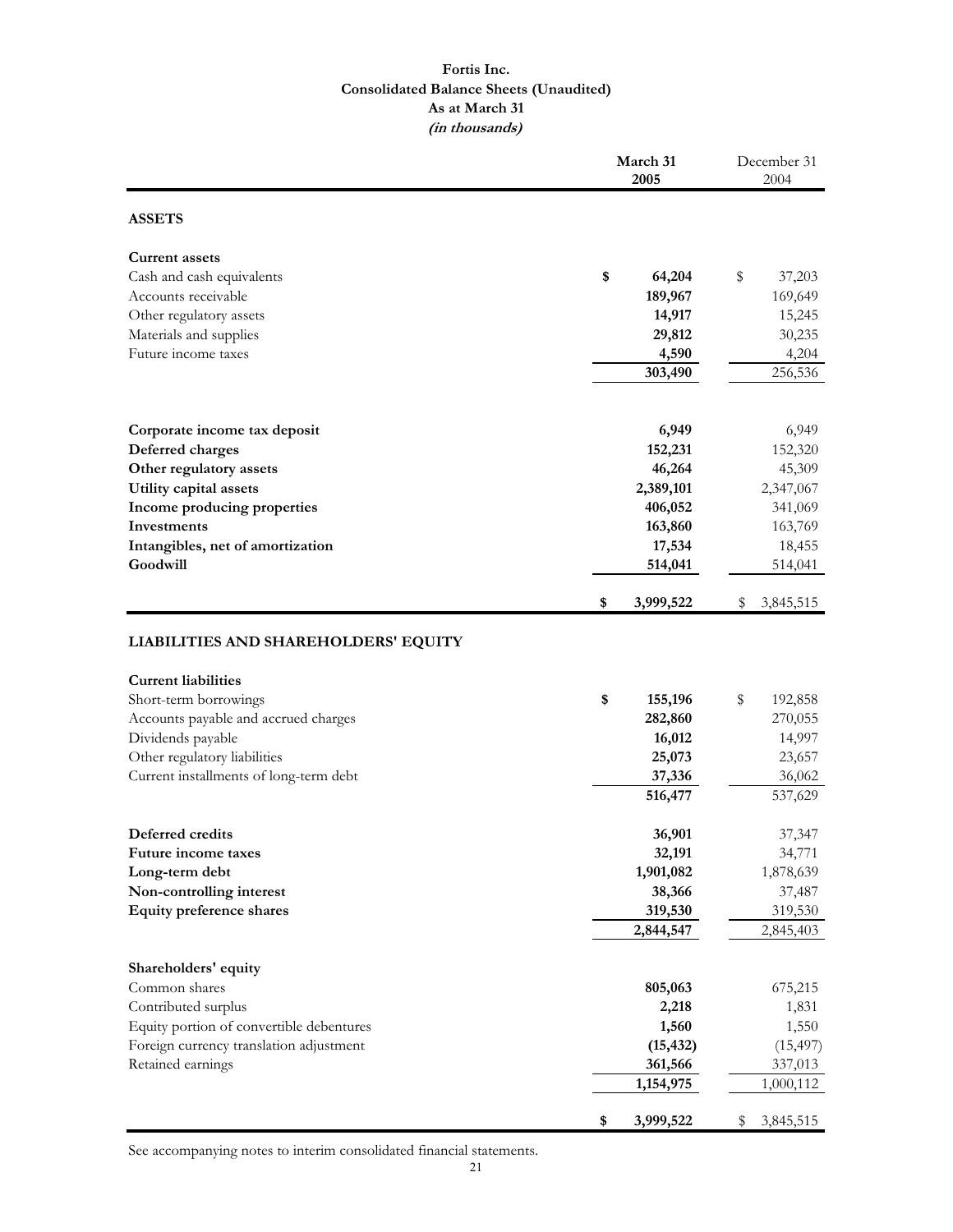#### **Fortis Inc. Consolidated Statements of Earnings (Unaudited) For the three months ended March 31 (in thousands, except per share amounts)**

|                                                                             | <b>Quarter Ended</b> |          |    |         |
|-----------------------------------------------------------------------------|----------------------|----------|----|---------|
|                                                                             |                      | 2005     |    | 2004    |
|                                                                             |                      |          |    |         |
| <b>Operating revenues</b>                                                   | \$                   | 379,278  | \$ | 248,926 |
| <b>Equity</b> income                                                        |                      | 2,511    |    | 1,867   |
|                                                                             |                      | 381,789  |    | 250,793 |
| <b>Expenses</b>                                                             |                      |          |    |         |
| Operating                                                                   |                      | 253,313  |    | 178,844 |
| Amortization                                                                |                      | 40,176   |    | 19,432  |
|                                                                             |                      | 293,489  |    | 198,276 |
| <b>Operating income</b>                                                     |                      | 88,300   |    | 52,517  |
| Finance charges (Note 7)                                                    |                      | 35,898   |    | 21,250  |
| Gain on settlement of contractual matters (Note 9)                          |                      | (10,000) |    |         |
|                                                                             |                      | 25,898   |    | 21,250  |
| Earnings before income taxes                                                |                      | 62,402   |    | 31,267  |
| Corporate income taxes                                                      |                      | 18,202   |    | 8,490   |
| Net earnings before non-controlling interest and preference share dividends |                      | 44,200   |    | 22,777  |
| Non-controlling interest                                                    |                      | 852      |    | 378     |
| Preference share dividends                                                  |                      | 4,152    |    | 2,118   |
| Net earnings applicable to common shares                                    | \$                   | 39,196   | \$ | 20,281  |
| Weighted average common shares outstanding                                  |                      | 24,501   |    | 17,446  |
| Earnings per common share                                                   |                      |          |    |         |
| <b>Basic</b>                                                                | \$                   | 1.60     | \$ | 1.16    |
| Diluted                                                                     | \$                   | 1.45     | \$ | 1.12    |

## **Consolidated Statements of Retained Earnings (Unaudited)**

**For the three months ended March 31**

**(in thousands)**

|                                          |    | 2005              |    | 2004              |  |
|------------------------------------------|----|-------------------|----|-------------------|--|
| Balance at beginning of period           | \$ | 337,013           | \$ | 294,986           |  |
| Net earnings applicable to common shares |    | 39,196<br>376,209 |    | 20,281<br>315,267 |  |
| Dividends on common shares               |    | (14, 643)         |    | (9, 445)          |  |
| Balance at end of period                 | \$ | 361,566           |    | 305,822           |  |

See accompanying notes to interim consolidated financial statements.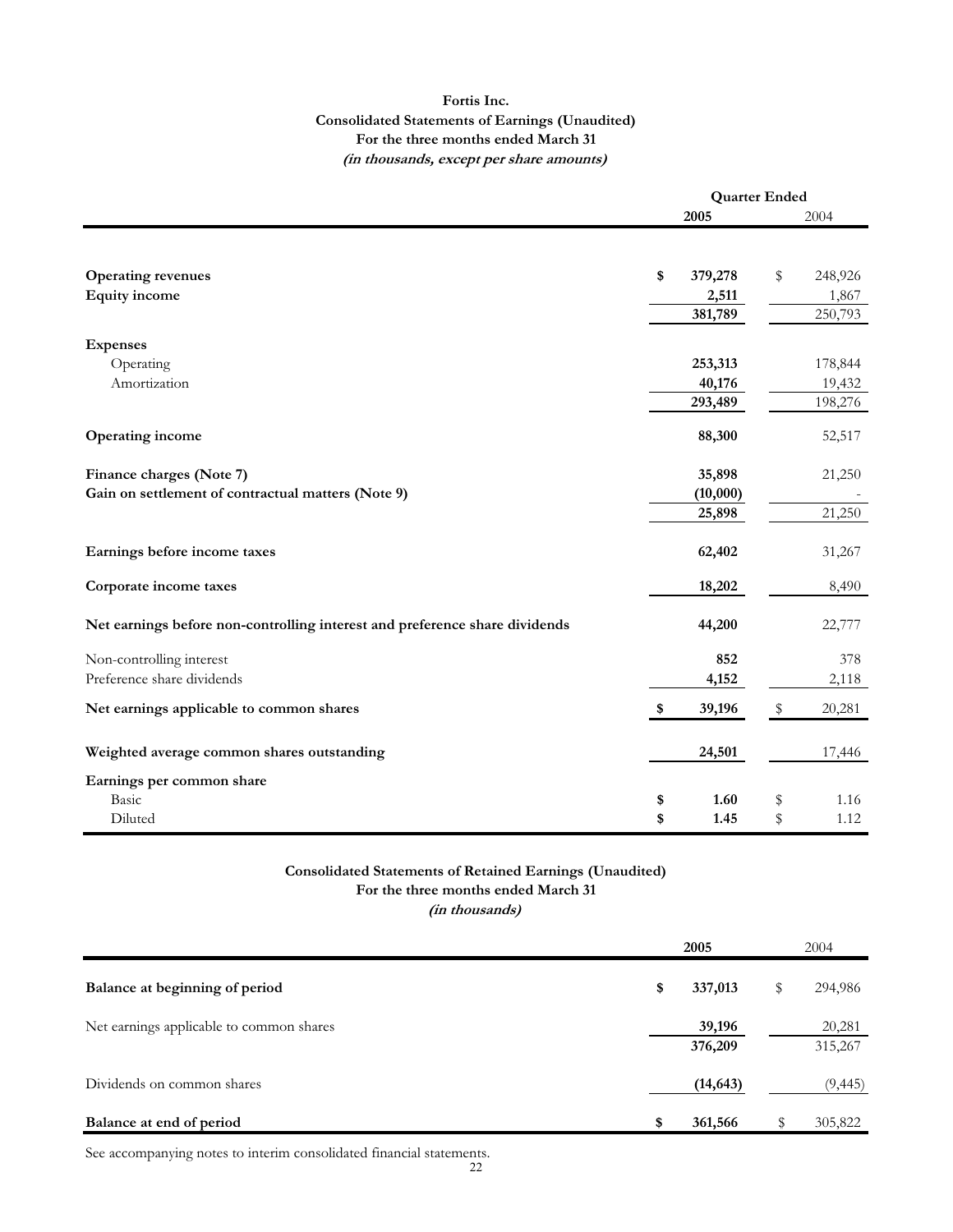#### **Fortis Inc. Consolidated Statements of Cash Flows (Unaudited) For the three months ended March 31 (in thousands)**

|                                                                          |               | <b>Quarter Ended</b> |               |
|--------------------------------------------------------------------------|---------------|----------------------|---------------|
|                                                                          | 2005          |                      | 2004          |
|                                                                          |               |                      |               |
| <b>Operating Activities</b>                                              |               |                      |               |
| Net earnings applicable to common shares<br>Items not affecting cash     | \$<br>39,196  | \$                   | 20,281        |
|                                                                          |               |                      |               |
| Amortization-capital assets, net of contributions in aid of construction | 37,662<br>921 |                      | 17,942<br>921 |
| Amortization-intangibles<br>Amortization-other                           | 1,593         |                      | 569           |
|                                                                          |               |                      |               |
| Future income taxes                                                      | (1,189)       |                      | (2,860)       |
| Accrued employee future benefits                                         | (501)         |                      | (481)         |
| Equity income, net of dividends                                          | (56)          |                      | 145           |
| Stock-based compensation                                                 | 387           |                      | 148           |
| Unrealized foreign exchange loss (gain) on long-term debt                | 397           |                      | (246)         |
| Non-controlling interest                                                 | 852           |                      | 378           |
| Other                                                                    | (113)         |                      | (1,739)       |
|                                                                          | 79,149        |                      | 35,058        |
| Change in non-cash operating working capital                             | 189           |                      | (13, 236)     |
|                                                                          | 79,338        |                      | 21,822        |
| <b>Investing Activities</b>                                              |               |                      |               |
| Change in deferred charges and credits                                   | (1, 559)      |                      | (692)         |
| Purchase of utility capital assets                                       | (91, 371)     |                      | (26, 693)     |
| Purchase of income producing properties                                  | (67, 392)     |                      | (1,341)       |
| Contributions in aid of construction                                     | 10,877        |                      | 777           |
| Proceeds on sale of utility capital assets                               | 218           |                      | 3             |
|                                                                          | (149, 227)    |                      | (27, 946)     |
| <b>Financing Activities</b>                                              |               |                      |               |
|                                                                          |               |                      |               |
| Change in short-term borrowings                                          | (37, 658)     |                      | (49, 870)     |
| Proceeds from long-term debt                                             | 30,396        |                      | 6,014         |
| Repayment of long-term debt                                              | (8,904)       |                      | (9,935)       |
| Advances from non-controlling interest                                   | 303           |                      | 166           |
| Issue of preference shares                                               |               |                      | 44,936        |
| Issue of common shares<br>Dividends                                      | 127,688       |                      | 4,068         |
| Common shares                                                            | (14, 643)     |                      | (9, 445)      |
| Subsidiary dividends paid to non-controlling interest                    | (411)         |                      | (415)         |
|                                                                          | 96,771        |                      | (14, 481)     |
|                                                                          |               |                      |               |
| Effect of exchange rate changes on cash                                  | 119           |                      | 320           |
| Change in cash and cash equivalents                                      | 27,001        |                      | (20, 285)     |
| Cash and cash equivalents, beginning of period                           | 37,203        |                      | 65,094        |
| Cash and cash equivalents, end of period                                 | \$<br>64,204  | \$                   | 44,809        |

See accompanying notes to interim consolidated financial statements.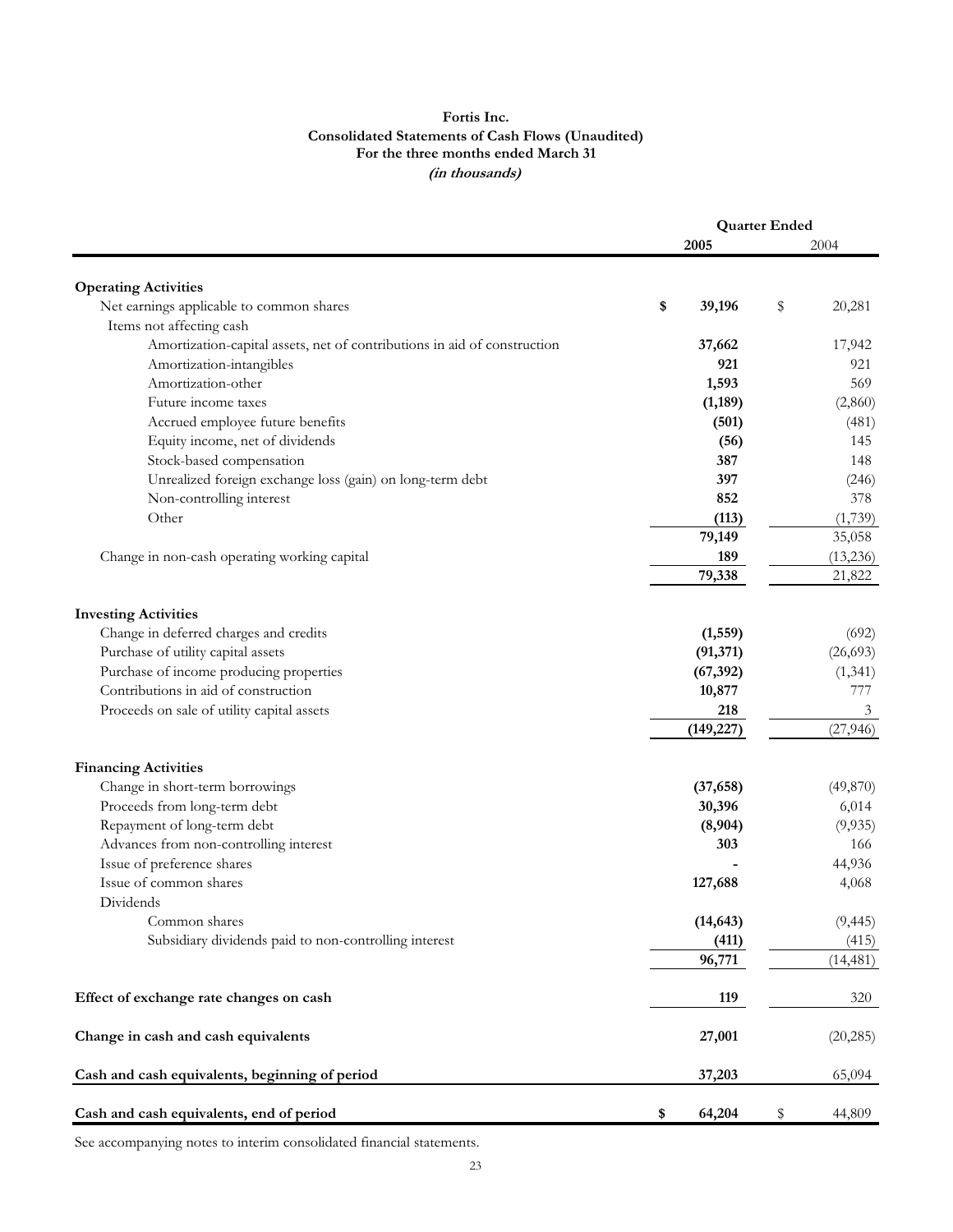For the three months ended March 31, 2005

(Unaudited)

## **1. NATURE OF OPERATIONS AND BASIS OF PRESENTATION**

These interim consolidated financial statements have been prepared in accordance with Canadian generally accepted accounting principles ("Canadian GAAP") for interim financial statements and do not include all of the disclosures normally found in the Fortis Inc. ("Fortis" or the "Corporation") annual consolidated financial statements. These interim consolidated financial statements should be read in conjunction with the Corporation's consolidated financial statements for the year ended December 31, 2004. Interim results will fluctuate due to the seasonal nature of electricity demand and water flows as well as the timing and recognition of regulatory decisions. Consequently, interim results are not necessarily indicative of annual results.

Fortis is principally a diversified, international electric utility holding company. The Corporation segments its utility operations by franchise area and, depending on regulatory requirements, by the nature of the assets. Fortis also holds investments in commercial real estate and hotel properties which are treated as a separate segment. The operating segments allow senior management to evaluate the operational performance and assess the overall contribution of each segment to the Corporation's long-term objectives.

The following summary briefly describes the operations included in each of the Corporation's operating and reportable segments.

#### **Regulated Utilities - Canadian**

The following summary describes the Corporation's interest in Regulated Utilities in Canada by subsidiary:

- a. *Newfoundland Power:* Newfoundland Power is the principal distributor of electricity in Newfoundland.
- b. *Maritime Electric:* Maritime Electric is the principal distributor of electricity on Prince Edward Island.
- c. *FortisOntario*: FortisOntario provides an integrated electric utility service to customers in Fort Erie, Cornwall, Gananoque and Port Colborne in Ontario. FortisOntario includes the operations of Canadian Niagara Power Inc. ("Canadian Niagara Power") and Cornwall Street Railway, Light and Power Company, Limited ("Cornwall Electric"). Included in Canadian Niagara Power's accounts is the operations of the electricity distribution business of Port Colborne Hydro Inc., which has been leased from the City of Port Colborne under a 10-year lease agreement entered into in April 2002. FortisOntario also owns a 10 per cent interest in each of Westario Power and Rideau St. Lawrence, 2 regional electric distribution companies formed in 2000.
- d. *FortisAlberta:* On May 31, 2004, Fortis, through its wholly owned subsidiaries, acquired all of the issued and outstanding shares of Aquila Networks Canada (Alberta) Ltd. (renamed "FortisAlberta"). FortisAlberta owns and operates the distribution system in a substantial portion of southern and central Alberta.
- e. *FortisBC*: On May 31, 2004, Fortis, through its wholly owned subsidiaries, acquired all of the issued and outstanding shares of Aquila Networks Canada (British Columbia) Ltd. (renamed "FortisBC"). FortisBC is an integrated utility operating in the southern interior of British Columbia. Included with the FortisBC component of Regulated Utilities – Canadian segment are the non-regulated operating, maintenance and management services relating to the 450-megawatt ("MW") Waneta hydroelectric generating facility owned by Teck Cominco, the 145-MW Brilliant Hydroelectric Plant owned by Columbia Power Corporation and the Columbia Basin Trust ("CPC/CBT"), the 150-MW Arrow Lakes Hydroelectric Plant owned by CPC/CBT and the distribution system owned by the City of Kelowna.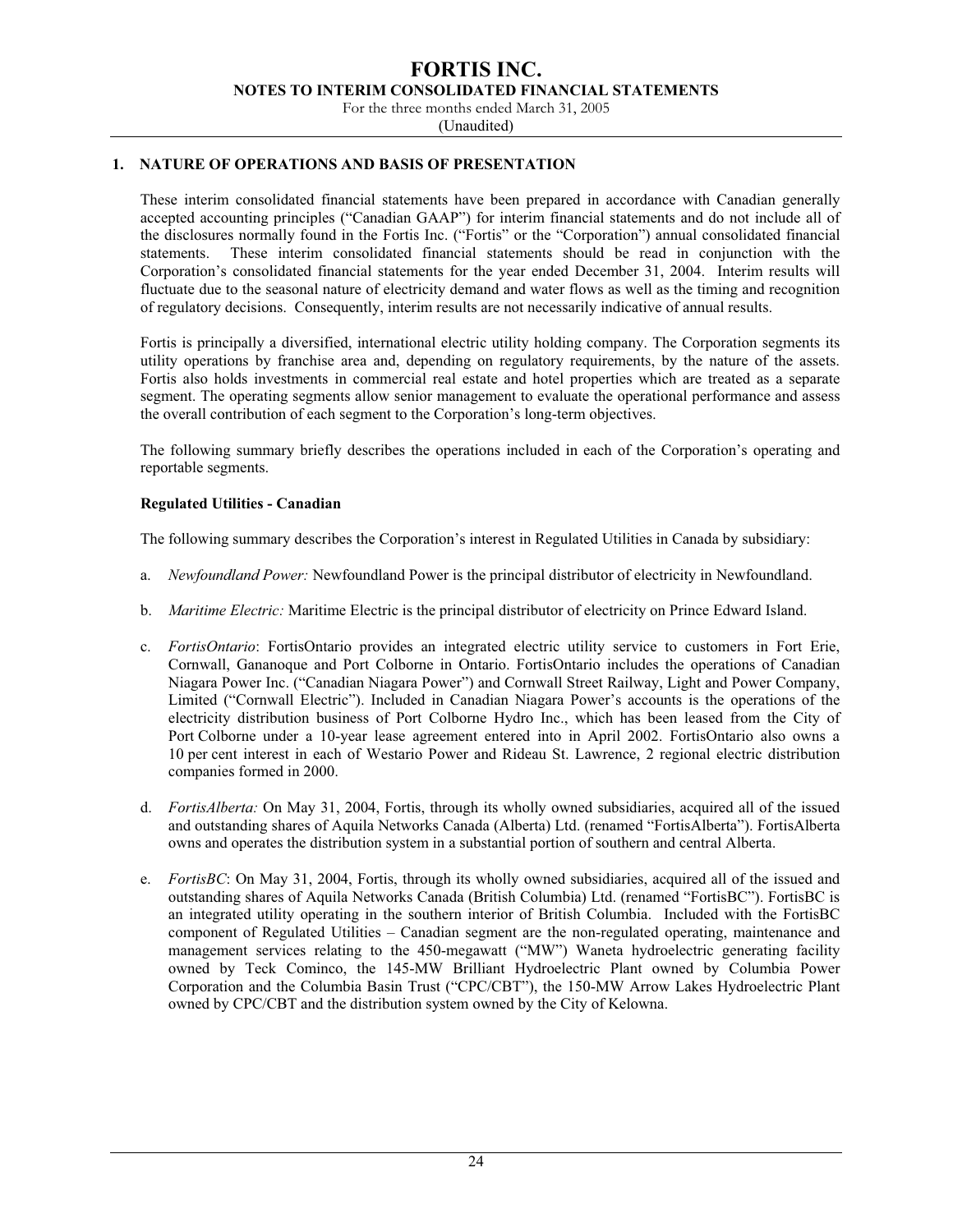For the three months ended March 31, 2005

(Unaudited)

#### **Regulated Utilities - Caribbean**

The following summary describes the Corporation's interest in Regulated Utilities in the Caribbean by subsidiary:

- a. *Belize Electricity*: Belize Electricity is the principal distributor of electricity in Belize, Central America. The Corporation holds a 68 per cent controlling interest in the Company.
- b. *Caribbean Utilities:* Caribbean Utilities is the sole provider of electricity on Grand Cayman, Cayman Islands. The Corporation's 37.3 per cent interest in the Company is accounted for on the equity basis of accounting.

#### **Non-regulated - Fortis Generation**

The following summary describes the Corporation's non-regulated generation assets by location:

- a. *Ontario:* Operations include the 75-MW Rankine hydroelectric generating station at Niagara Falls, the 5-MW Cornwall District Heating cogeneration plant and 6 small hydroelectric generating stations in eastern Ontario with a combined capacity of 8 MW. Non-regulated generating operations in Ontario are conducted through FortisOntario Inc. and FortisOntario Generation Corporation.
- b. *Belize:* Operations consist of the 25-MW Mollejon hydroelectric facility in Belize. All of its electricity output is sold to Belize Electricity under a 50-year Power Purchase Agreement. Hydroelectric generation operations in Belize are conducted through the Corporation's wholly owned indirect subsidiary, Belize Electric Company Limited ("BECOL"), under a Franchise Agreement with the Government of Belize.
- c. *Central Newfoundland:* Through the Exploits River Hydro Partnership ("Exploits Partnership"), a partnership between the Corporation and Abitibi-Consolidated Company of Canada ("Abitibi-Consolidated"), 36 MW of additional capacity was developed and installed at 2 of Abitibi-Consolidated's hydroelectric plants in central Newfoundland. The Corporation holds a 51 per cent interest in the Exploits Partnership and Abitibi-Consolidated holds the remaining 49 per cent interest. The Exploits Partnership sells its output to Newfoundland and Labrador Hydro Corporation under a 25-year power purchase agreement.
- d. *Upper New York State:* Includes the operations of 4 hydroelectric generating stations in Upper New York State with a combined capacity of 23 MW operating under a license from the U.S. Federal Energy Regulatory Commission. Hydroelectric generation operations in Upper New York State are conducted through the Corporation's wholly owned indirect subsidiary, FortisUS Energy Corporation.
- e. *British Columbia:* Includes the 16-MW run-of-river Walden hydroelectric power plant near Lillooet, British Columbia. This plant sells its entire output to BC Hydro under a long-term contract. Hydroelectric generating operations in British Columbia are conducted through the Walden Power Partnership, a wholly owned subsidiary of FortisBC.

#### **Non-regulated - Fortis Properties**

Fortis Properties owns and operates hotels in 6 provinces in Canada and commercial real estate in Atlantic Canada. On February 1, 2005, Fortis Properties acquired 3 hotels in western Canada that have approximately 650 rooms and 27,000 square feet of banquet space.

#### **Corporate**

Corporate includes finance charges associated with corporate debt, dividends on preference securities, other corporate expenses net of recoveries from subsidiaries, interest and miscellaneous revenues and related income taxes.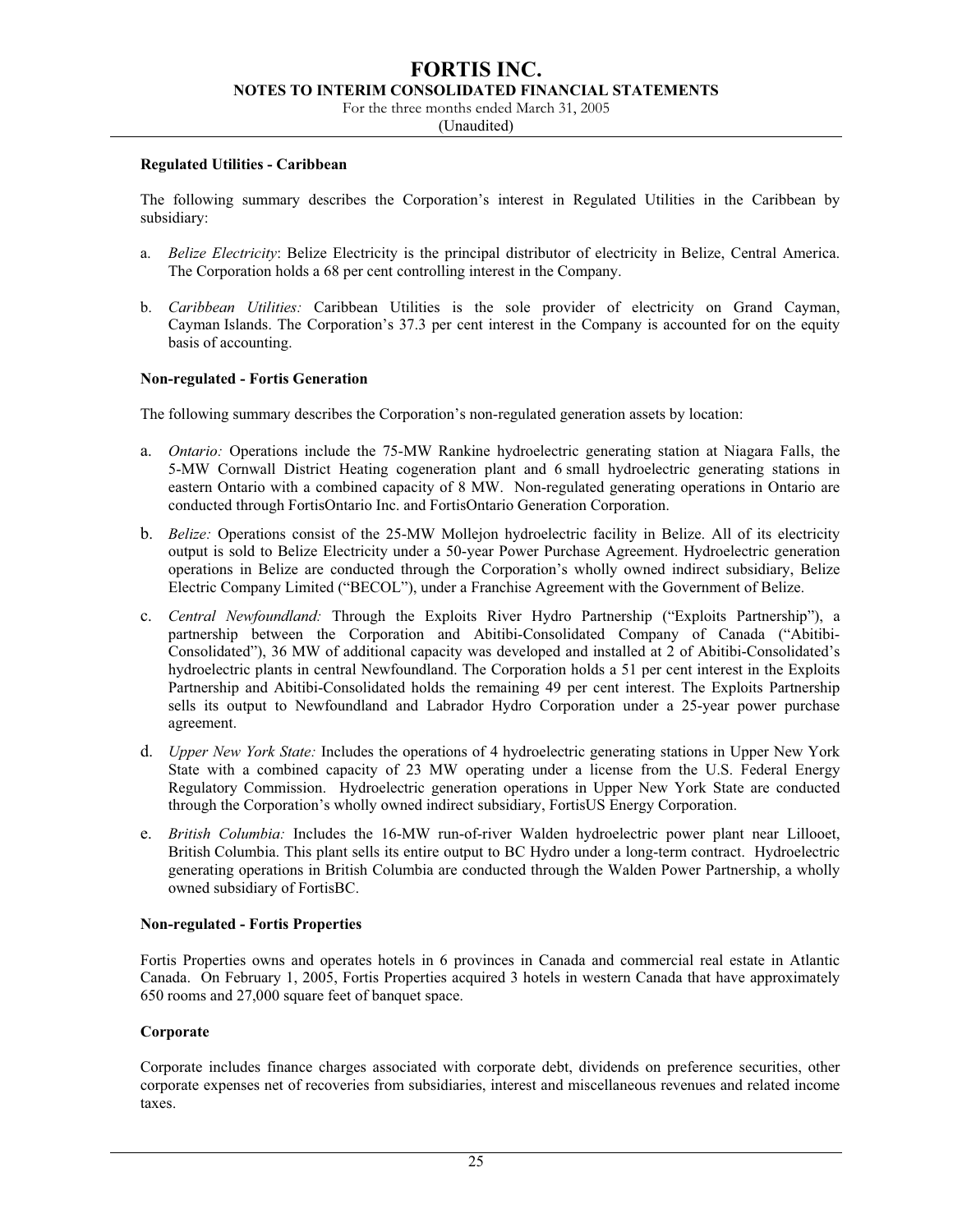For the three months ended March 31, 2005

(Unaudited)

## **2. SUMMARY OF SIGNIFICANT ACCOUNTING POLICIES**

These interim consolidated financial statements have been prepared in accordance with Canadian GAAP, including selected accounting treatments that differ from those used by entities not subject to rate regulation. The timing of the recognition of certain assets, liabilities, revenues and expenses, as a result of regulation, may differ from that otherwise expected using Canadian GAAP for entities not subject to rate regulation. These interim consolidated financial statements have been prepared following the same accounting policies and methods as those used in preparing the most recent annual financial statements. All amounts are presented in Canadian dollars unless otherwise stated.

#### **3. USE OF ESTIMATES**

The preparation of the Corporation's interim consolidated financial statements in accordance with Canadian GAAP requires management to make estimates and assumptions that affect the reported amounts of assets and liabilities and the disclosure of contingent assets and liabilities at the date of the financial statements and the reported amounts of revenue and expenses during the period. Estimates are based on historical experience, current conditions and various other assumptions believed to be reasonable under the circumstances. Changes in facts and circumstances may result in revised estimates and actual results could differ from those estimates. There were no material changes to the Corporation's critical accounting estimates during the quarter from those disclosed in the 2004 Management Discussion and Analysis for the year ended December 31, 2004; however, interim financial statements necessarily employ a greater use of estimates than the annual financial statements.

#### **4. EQUITY PREFERENCE SHARES**

Authorized:

- (a) an unlimited number of First Preference Shares, without nominal or par value; and
- (b) an unlimited number of Second Preference Shares, without nominal or par value.

|                                  | <b>March 31, 2005</b> |   |                | December 31, 2004 |                |
|----------------------------------|-----------------------|---|----------------|-------------------|----------------|
|                                  | Number of             |   | Amount         | Number of         | Amount         |
|                                  | <b>Shares</b>         |   | (in thousands) | <b>Shares</b>     | (in thousands) |
| Series C First Preference Shares | 5,000,000             | S | 122,992        | 5,000,000         | 122,992        |
| Series D First Preference Shares | 6.500                 |   | 38             | 6,500             | 38             |
| Series E First Preference Shares | 7,993,500             |   | 196,500        | 7,993,500         | 196,500        |
|                                  | 13,000,000            | S | 319,530        | 13,000,000        | 319,530        |

#### **5. CAPITAL STOCK**

Authorized: an unlimited number of Common Shares without nominal or par value:

|    |                               | <b>March 31, 2005</b> |                |               | December 31, 2004 |
|----|-------------------------------|-----------------------|----------------|---------------|-------------------|
|    |                               | Number of             | Amount         | Number of     | Amount            |
| a) | <b>Issued and Outstanding</b> | <b>Shares</b>         | (in thousands) | <b>Shares</b> | (in thousands)    |
|    | Common Shares                 | 25,687,520            | 805,063        | 23,882,323    | 675.215           |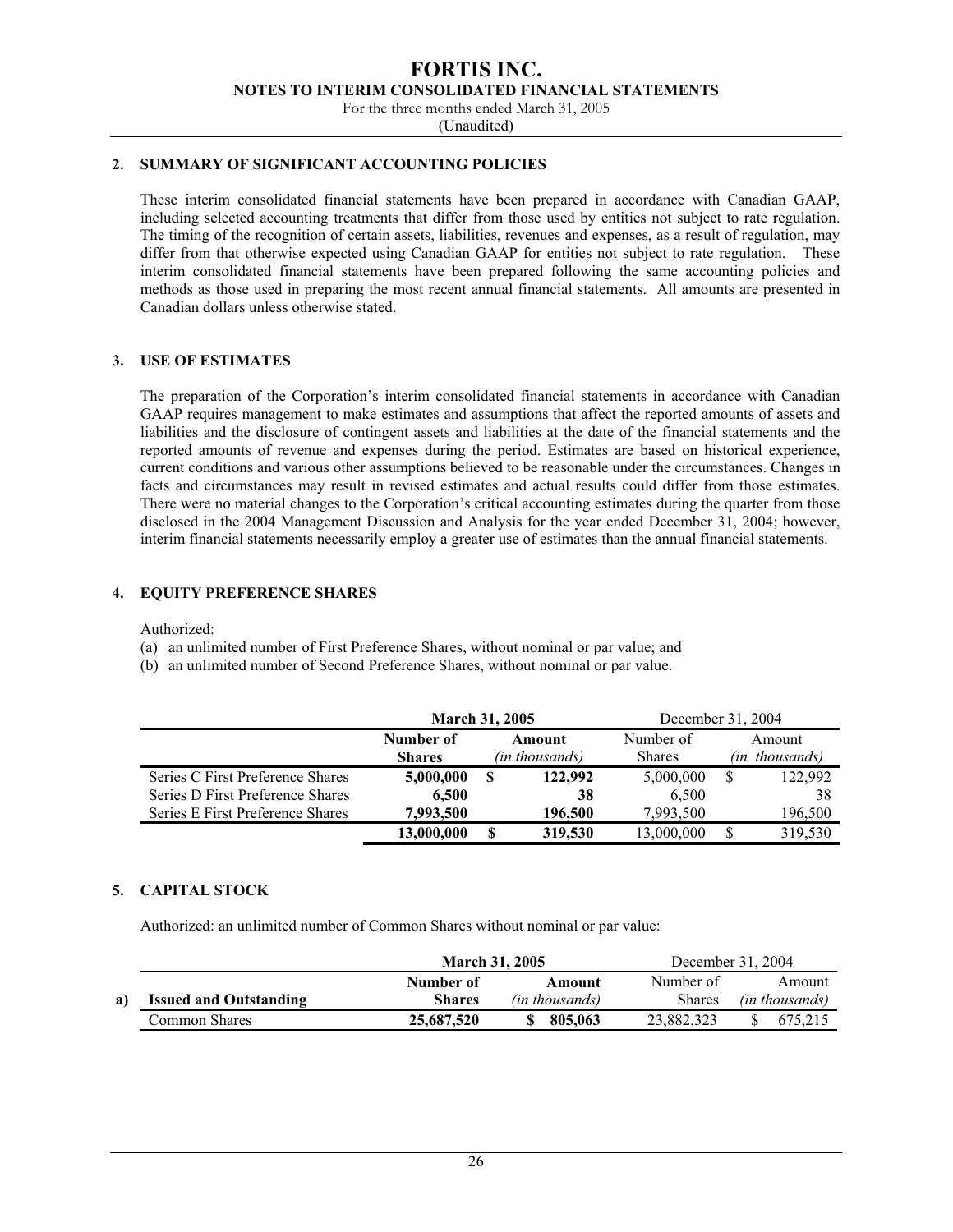For the three months ended March 31, 2005

(Unaudited)

Common shares issued for cash during the period is as follows:

|                                           |                            | <b>Ouarter Ended</b><br><b>March 31, 2005</b> |
|-------------------------------------------|----------------------------|-----------------------------------------------|
|                                           | Number of<br><b>Shares</b> | Amount<br>(in thousands)                      |
| Balance, beginning of period              | 23,882,323                 | 675,215<br>S                                  |
| Public Offering                           | 1,740,000                  | 126,072                                       |
| Consumer Share Purchase Plan              | 6,357                      | 468                                           |
| Dividend Reinvestment Plan                | 11,390                     | 839                                           |
| Employee Share Purchase Plan              | 18,178                     | 1,340                                         |
| Director and Executive Stock Option Plans | 29,272                     | 1,129                                         |
|                                           | 25,687,520                 | 805,063                                       |

On March 1, 2005, Fortis issued 1,740,000 common shares of the Corporation at \$74.65 per common share. The common share issuance resulted in gross proceeds of \$129.9 million. Net proceeds after tax-effected issuance costs totalled \$126.1 million. The proceeds of the issuance were used to pay outstanding indebtedness and for general corporate purposes.

At March 31, 2005, 1,696,448 common shares remained in the reserve for issue under the terms of the above plans.

## **b) Earnings per Common Share**

The Corporation calculates earnings per common share on the weighted average number of common shares outstanding. The weighted average common shares outstanding were 24,501,165 and 17,446,275 for the quarters ended March 31, 2005 and 2004, respectively. Diluted earnings per common share are calculated using the treasury stock method for options and the "if-converted" method for convertible securities.

#### **c) Stock Options**

The Corporation is authorized to grant, to the directors of Fortis and certain key employees of the Corporation and its subsidiaries, options to purchase common shares of the Corporation. At March 31, 2005, the Corporation had the following stock-based compensation plans: Executive Stock Option Plan, Directors' Stock Option Plan, 2002 Stock Option Plan and Employee Share Purchase Plan. The 2002 Stock Option Plan was adopted at the Annual and Special General Meeting on May 15, 2002 to ultimately replace the Executive and Directors' Stock Option Plans. The Executive and Directors' Stock Options Plans will cease to exist when all outstanding options are exercised or expire in or before 2011.

|                                    | <b>Quarter Ended</b><br>March 31, 2005 |               |
|------------------------------------|----------------------------------------|---------------|
|                                    | Number of                              | Weighted      |
|                                    | Options                                | Average Price |
| Outstanding at beginning of period | 720,647                                | 50.28         |
| Granted                            | 195,995                                | 73.62<br>S    |
| Exercised                          | (29, 272)                              | 38.57<br>S    |
| Outstanding at end of period       | 887,370                                | 55.82<br>S    |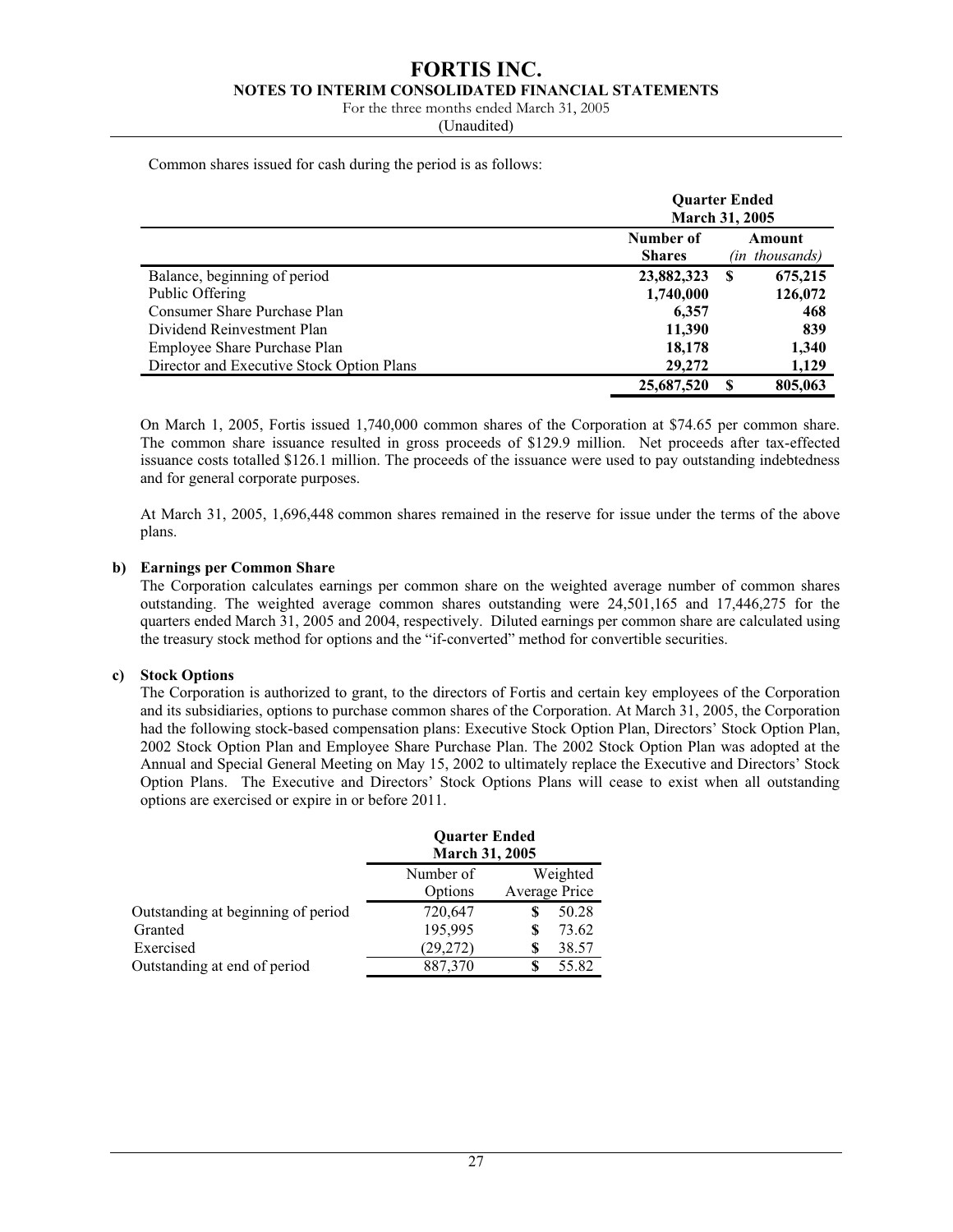|  | For the three months ended March 31, 2005 |
|--|-------------------------------------------|
|--|-------------------------------------------|

| (Unaudited) |
|-------------|
|-------------|

| Details of stock options        | Number of |    | Exercise | Expiry |
|---------------------------------|-----------|----|----------|--------|
| outstanding are as follows:     | Options   |    | Price    | Date   |
|                                 | 15,000    | S  | 38.27    | 2006   |
|                                 | 122,837   | \$ | 38.27    | 2011   |
|                                 | 166,874   | S  | 48.14    | 2012   |
|                                 | 178,562   | S  | 51.24    | 2013   |
|                                 | 181,562   | S  | 61.12    | 2014   |
|                                 | 3,000     | S  | 60.91    | 2014   |
|                                 | 23,540    | \$ | 58.20    | 2014   |
|                                 | 195,995   | \$ | 73.62    | 2015   |
|                                 | 887,370   |    |          |        |
| Options vested at end of period | 272,591   |    |          |        |

#### **Stock-based Compensation**

On March 1, 2005, the Corporation issued 195,995 options on common shares under its 2002 Stock Option Plan at the 5-day average trading price immediately preceding the date of grant of \$73.62. These options vest evenly over a 4-year period on each anniversary of the date of grant. The options expire 10 years after the date of grant. The fair market value of each option granted was \$10.98 per option. The fair value was estimated on the date of grant using the Black-Scholes fair value option-pricing model and the following assumptions:

|                                        | <b>March 1, 2005</b> |
|----------------------------------------|----------------------|
| Dividend yield $(\% )$                 | 3.44                 |
| Expected volatility $(\%)$             | 15.3                 |
| Risk-free interest rate $(\% )$        | 4.28                 |
| Weighted-average expected life (years) | 75                   |

The Corporation records compensation expense upon the issuance of stock options under its Stock Option Plans. Using the fair value method, the compensation expense is amortized over the 4-year vesting period of the options granted. Upon exercise, the proceeds of the options are credited to capital stock at the option price. Therefore, an exercise of options below the current market price has a dilutive effect on capital stock and shareholders' equity. Under the fair value method, \$0.4 million and \$0.1 million were recorded as compensation expense for the quarters ended March 31, 2005 and 2004, respectively.

## **6. EMPLOYEE FUTURE BENEFITS**

The Corporation provides pension arrangements and other post-employment benefits to qualified employees through both defined contribution and defined benefit arrangements. The cost of providing the defined benefit arrangements for the quarter was \$3.4 million (\$2.3 million in first quarter 2004). The cost of providing the defined contribution arrangements for the quarter was \$0.8 million (\$0.6 million in first quarter 2004).

## **7. FINANCE CHARGES**

| For the three months ended March 31 <sup>st</sup><br>(in thousands) | 2005    |   | 2004   |
|---------------------------------------------------------------------|---------|---|--------|
| Amortization of debt and stock issue expenses                       | 252     |   | 119    |
| Interest - long term debt                                           | 34,739  |   | 21,753 |
| - short-term                                                        | 1,990   |   | 609    |
| Interest charged to construction                                    | (1,190) |   | (620)  |
| Interest earned                                                     | (290)   |   | (365)  |
| Unrealized foreign exchange loss (gain) on long-term debt           | 397     |   | (246)  |
|                                                                     | 35,898  | Φ | 21,250 |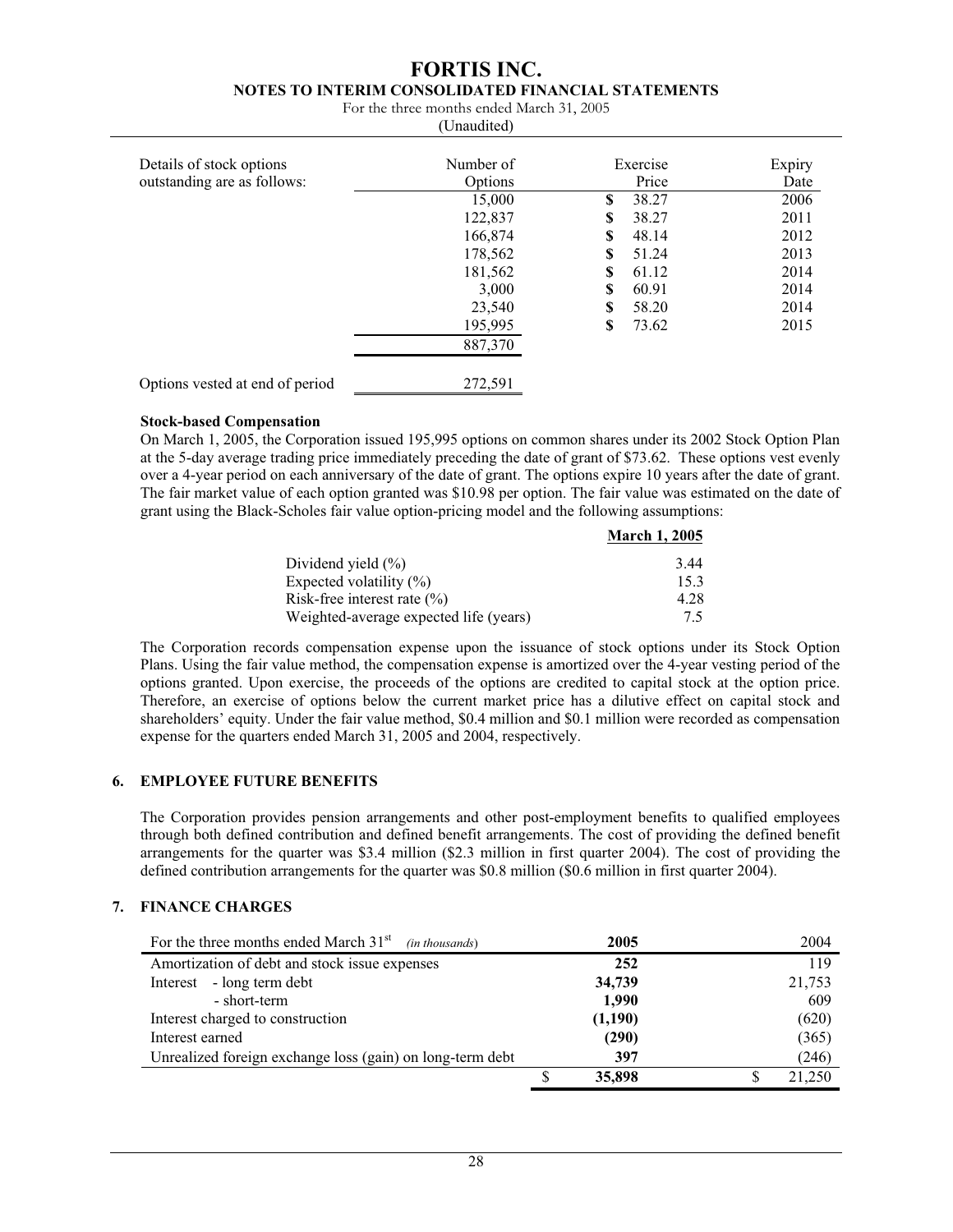Information by reportable segment is as follows: Information by reportable segment is as follows:

| Quarter ended                             |                |          |         | <b>Regulated Utilities</b> |         |           |           |            | Non-Regulated |                               | Inter-      |              |
|-------------------------------------------|----------------|----------|---------|----------------------------|---------|-----------|-----------|------------|---------------|-------------------------------|-------------|--------------|
| (in thousands of dollars)                 | N <sub>H</sub> | Maritime | Fortis  | Fortis                     | Fortis  | Total     | Total     |            | Fortis        |                               | segment     | Consolidated |
| March 31, 2005                            | Power          | Electric | Ontario | Alberta                    | BC      | Canadian  | Caribbean | Generation | Properties    | Corporate                     | elimination |              |
|                                           |                |          |         |                            |         |           |           |            |               |                               |             |              |
| Operating revenues                        | 135,436        | 29,286   | 38,160  | 58,595                     | 55,374  | 316,851   | 15,387    | 16,970     | 33,038        | 2,572                         | (5,540)     | 379,278      |
| Equity income                             |                |          |         |                            |         |           | 2,511     |            |               |                               |             | 2,511        |
| Energy supply costs                       | 83,098         | 18,143   | 30,624  |                            | 18,555  | 150,420   | 8,134     | 1,860      |               |                               | (1, 882)    | 158,532      |
| Operating expenses                        | 14,201         | 2,998    | 3,143   | 26,921                     | 16,043  | 63,306    | 2,784     | 4,846      | 22,831        | 2,213                         | (1,199)     | 94,781       |
| Amortization                              | 10,587         | 2,399    | 1,243   | 13,846                     | 4,635   | 32,710    | 1,612     | 2,555      | 2,600         | 699                           |             | 40,176       |
| Operating income                          | 27,550         | 5,746    | 3,150   | 17,828                     | 16,141  | 70,415    | 5,368     | 7,709      | 7,607         | (340)                         | (2,459)     | 88,300       |
| Finance charges                           | 7,692          | 2,214    | 1,288   | 5,970                      | 4,541   | 21,705    | 1,240     | 3,875      | 4,924         | 6,613                         | (2,459)     | 35,898       |
| Gain on settlement of contractual matters |                |          |         |                            |         |           |           | (10,000)   |               |                               |             | (10,000)     |
| Corporate income taxes                    | 6,761          | 1,414    | 757     | 4,012                      | 2,652   | 15,596    | 215       | 3,535      | 1,182         | (2,326)                       |             | 18,202       |
| Non-controlling interest                  | 145            |          |         |                            |         | 145       | 440       | 308        |               | (41)                          |             | 852          |
| Preference share dividends                |                |          |         |                            |         |           |           |            |               | 4,152                         |             | 4,152        |
| Net Earnings (loss)                       | 12,952         | 2,118    | ,105    | 7,846                      | 8,948   | 32,969    | 3,473     | 9,991      | 1,501         | (8,738)                       |             | 39,196       |
| Goodwill                                  |                | 19,858   | 45,577  | 229,097                    | 219,509 | 514,041   |           |            |               |                               |             | 514,041      |
| Identifiable assets                       | 803,388        | 244,649  | 121,308 | 623,279                    | 599,542 | 2,392,166 | 198,643   | 279,046    | 422,867       | 53,356                        | (21,922)    | 3,324,156    |
| Equity investment assets                  |                |          |         |                            |         |           | 161,325   |            |               |                               |             | 161,325      |
| Capital expenditures                      | 14,540         | 8,958    | 944     | 33,825                     | 22,927  | 81,194    | 2,463     | 6,573      | 67,392        | 1,141                         |             | 158,763      |
| March 31, 2004                            |                |          |         |                            |         |           |           |            |               |                               |             |              |
| Operating revenues                        | 126,138        | 29,529   | 34,441  |                            |         | 190,108   | 15,933    | 16,717     | 30,191        | 1,963                         | (5,986)     | 248,926      |
| Equity income                             |                |          |         |                            |         |           | 1,867     |            |               |                               |             | 1,867        |
| Energy supply costs                       | 76,798         | 18,639   | 26,743  |                            |         | 122,180   | 8,274     | 1,677      |               |                               | (3,593)     | 128,538      |
| Operating expenses                        | 13,971         | 2,966    | 3,131   |                            |         | 20,068    | 3,050     | 4,222      | 21,301        | 2,167                         | (502)       | 50,306       |
| Amortization                              | 9,381          | 2,280    | 1,231   |                            |         | 12,892    | 1,607     | 2,468      | 2,315         | 150                           |             | 19,432       |
| Operating income                          | 25,988         | 5,644    | 3,336   |                            |         | 34,968    | 4,869     | 8,350      | 6,575         | (354)                         | (1, 891)    | 52,517       |
| Finance charges                           | 7,616          | 2,242    | 1,306   |                            |         | 11,164    | 1,129     | 3,774      | 4,658         | 2,416                         | (1, 891)    | 21,250       |
| Corporate income taxes                    | 6,246          | 1,371    | 744     |                            |         | 8,361     | 212       | 1,936      | 899           | (2,918)                       |             | 8,490        |
| Non-controlling interest                  | 147            |          |         |                            |         | 148       | 525       | (253)      |               | $\left( \frac{42}{5} \right)$ |             | 378          |
| Preference share dividends                |                |          |         |                            |         |           |           |            |               | 2,118                         |             | 2,118        |
| Net Earnings (loss)                       | 1,979          | 2,031    | 285     |                            |         | 15,295    | 3,003     | 2,893      | 1,018         | (1,928)                       |             | 20,281       |
| Goodwill                                  |                | 19,858   | 45,577  |                            |         | 65,435    |           |            |               |                               |             | 65,435       |
| Identifiable assets                       | 780,880        | 235,341  | 119,295 |                            |         | 1,135,516 | 227,939   | 245,533    | 347,766       | 46,513                        | (20,172)    | 1,983,095    |
| Equity investment assets                  |                |          |         |                            |         |           | 165,090   |            |               |                               |             | 165,090      |
| Capital expenditures                      | 15,407         | 3,205    | 1,719   |                            |         | 20,331    | 4,476     | 997        | 1,341         | 889                           |             | 28,034       |

29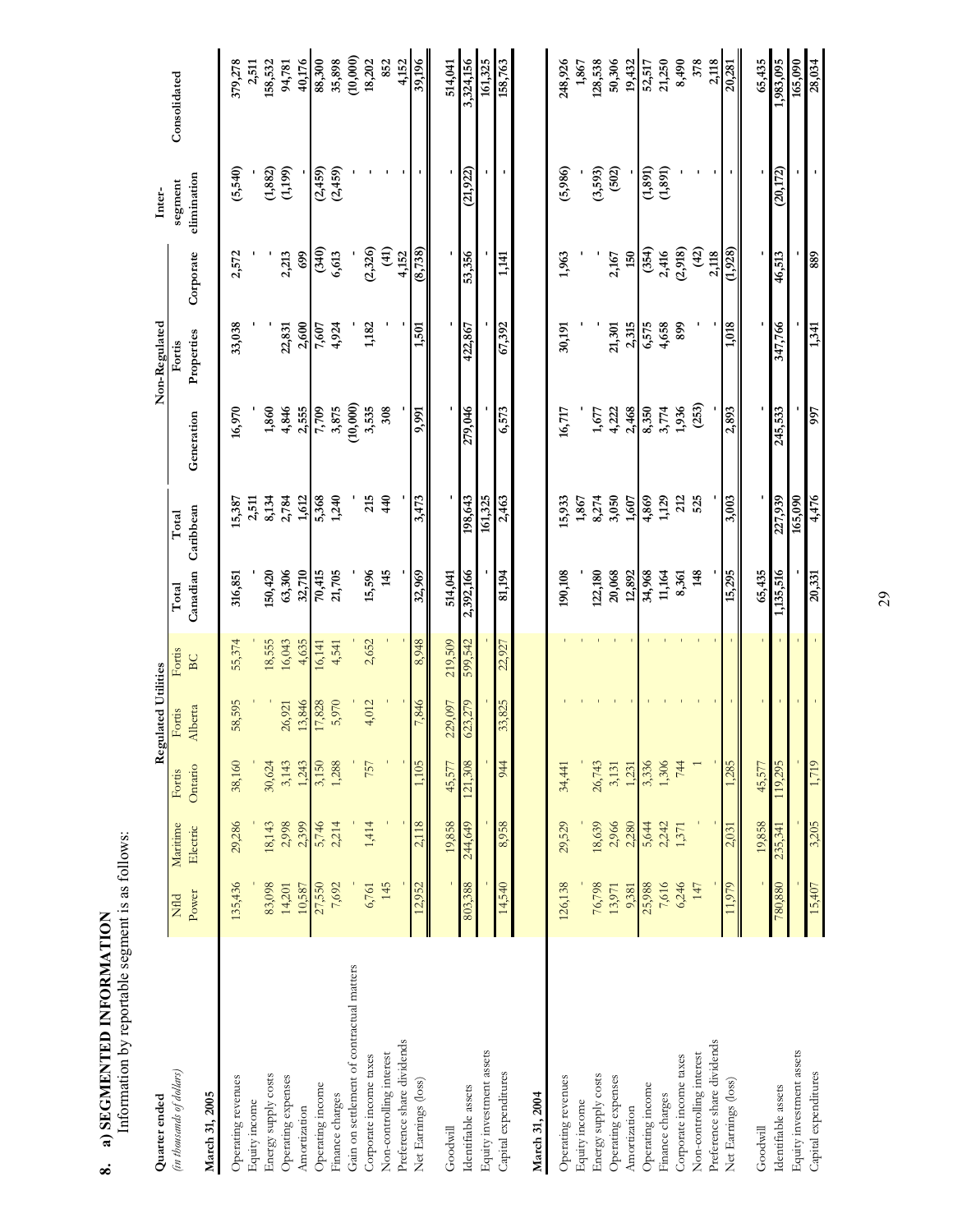For the three months ended March 31, 2005

(Unaudited)

#### **8. b) Related Party Transactions**

Related party transactions are in the normal course of operations and are measured at the exchange amount, which is the amount of consideration established and agreed to by the related parties. Related party transactions primarily relate to the sale of energy from BECOL to Belize Electricity and finance charges on inter-company borrowings.

#### **9. GAIN ON SETTLEMENT OF CONTRACTUAL MATTERS**

In the first quarter, Fortis recorded a \$7.9 million after-tax gain (\$10 million pre-tax) resulting from the settlement of contractual matters between FortisOntario and Ontario Power Generation Inc.

#### **10. SHORT-TERM AND LONG-TERM DEBT**

The Corporation and its subsidiaries had consolidated authorized lines of credit of \$641.4 million of which \$404.2 million was unused at March 31, 2005.

Fortis Properties completed a 5.1 per cent 5-year \$29.6 million loan related to the financing of the Edmonton and Calgary Greenwood Inns that were acquired on February 1, 2005.

#### **11. CONTINGENT LIABILITIES & COMMITMENTS**

Contingent liabilities and commitments as of March 31, 2005 are consistent with disclosures in the annual audited consolidated financial statements for the year ended December 31, 2004.

#### **12. SUBSEQUENT EVENTS**

On April 4, 2005, Fortis Properties completed a 5.35 per cent 5-year \$12.3 million loan related to the Winnipeg Greenwood Inn which was acquired on February 1, 2005.

On April 13, 2005, FortisAlberta filed an application with the Alberta Energy and Utilities Board ("AEUB") to approve a Negotiated Settlement Agreement ("Settlement") dealing with all aspects of its 2005 Distribution Access Tariff Application ("Application"). If the Settlement is approved, there will be no need for a full-scale hearing process. The Settlement calls for a 2005 distribution revenue requirement of \$215.4 million which translates to a 2.1 percent increase on base rates for 2005. In reaching this Settlement, FortisAlberta has agreed to a level of operating expense of \$101 million and capital expenditures of \$134.3 million. The AEUB approval is expected by the end of the second quarter 2005, provided there are no material objections to the Application.

#### **13. COMPARATIVE FIGURES**

Certain comparative figures have been reclassified to comply with current period's classifications.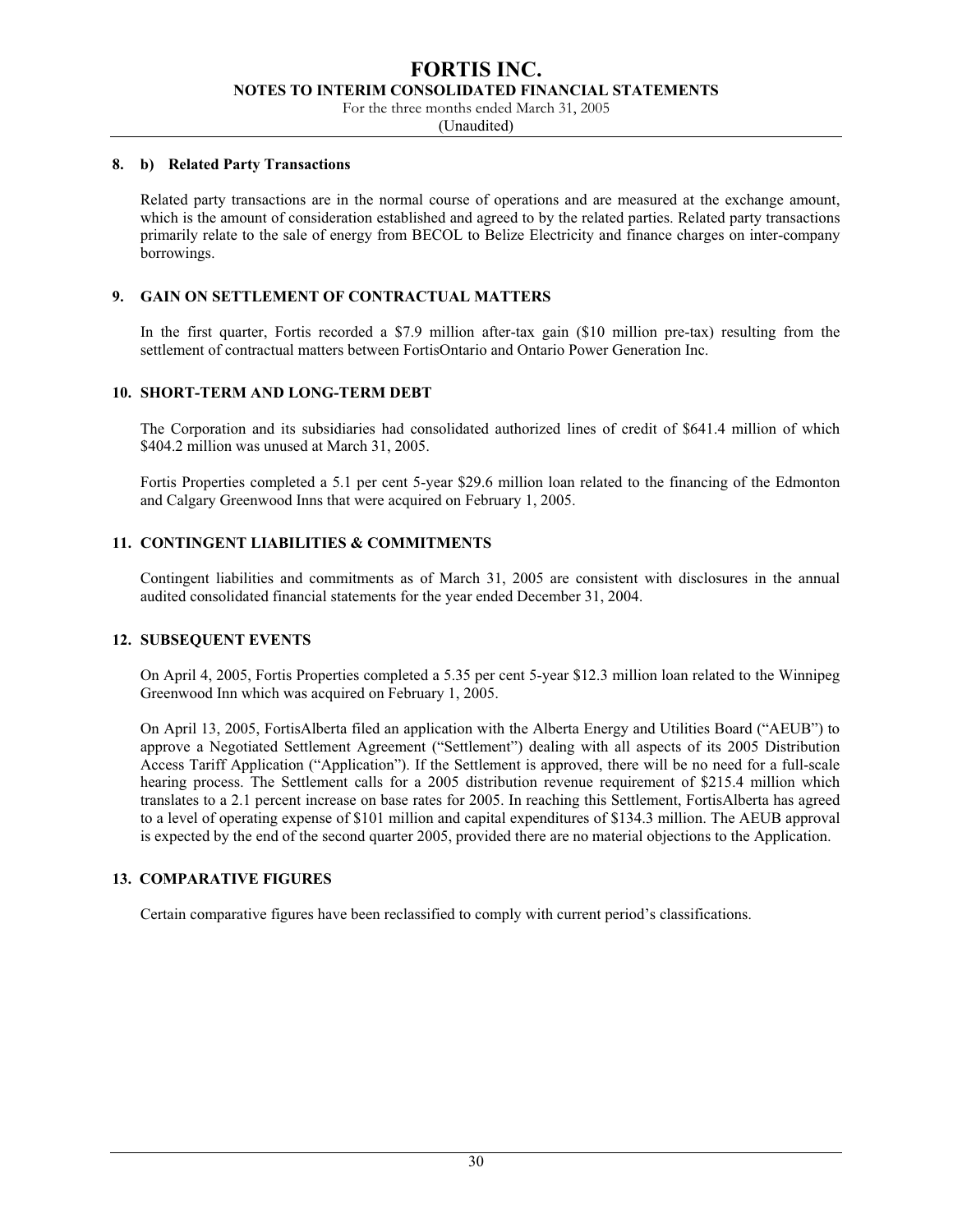## **Dates – Dividends\* and Earnings**

## **Earnings Release Dates**

| August 5, 2005   | November 1, 2005 |
|------------------|------------------|
| February 7, 2006 | April 26, 2006   |

## **Dividend Record Dates**

| May 6, 2005      | August 5, 2005   |  |
|------------------|------------------|--|
| November 4, 2005 | February 3, 2006 |  |

## **Dividend Payment Dates**

| June 1, 2005     | September 1, 2005 |
|------------------|-------------------|
| December 1, 2005 | March 1, 2006     |

*\* The declaration and payment of dividends are subject to Board of Directors' approval.* 

## **Registrar and Transfer Agent**

Computershare Trust Company of Canada 9<sup>th</sup> Floor, 100 University Avenue Toronto, ON M5J 2Y1 T: 514-982-7555 or 1-866-586-7638 F: 416-263-9394 or 1-888-453-0330 E: service@computershare.com

W: www.computershare.com

## **Share Listings**

The Common Shares, Series C First Preference Shares and Series E First Preference Shares of Fortis Inc. trade on the Toronto Stock Exchange under the symbols FTS, FTS.PR.C and FTS.PR.E, respectively.

| <b>Fortis Common Shares (\$)</b> |       |       |
|----------------------------------|-------|-------|
| <b>Quarter Ended March 31</b>    |       |       |
|                                  | 2005  | 2004  |
| <b>High</b>                      | 75.50 | 64.91 |
| Low                              | 68.00 | 58.00 |
| <b>Close</b>                     | 71.40 | 64.49 |